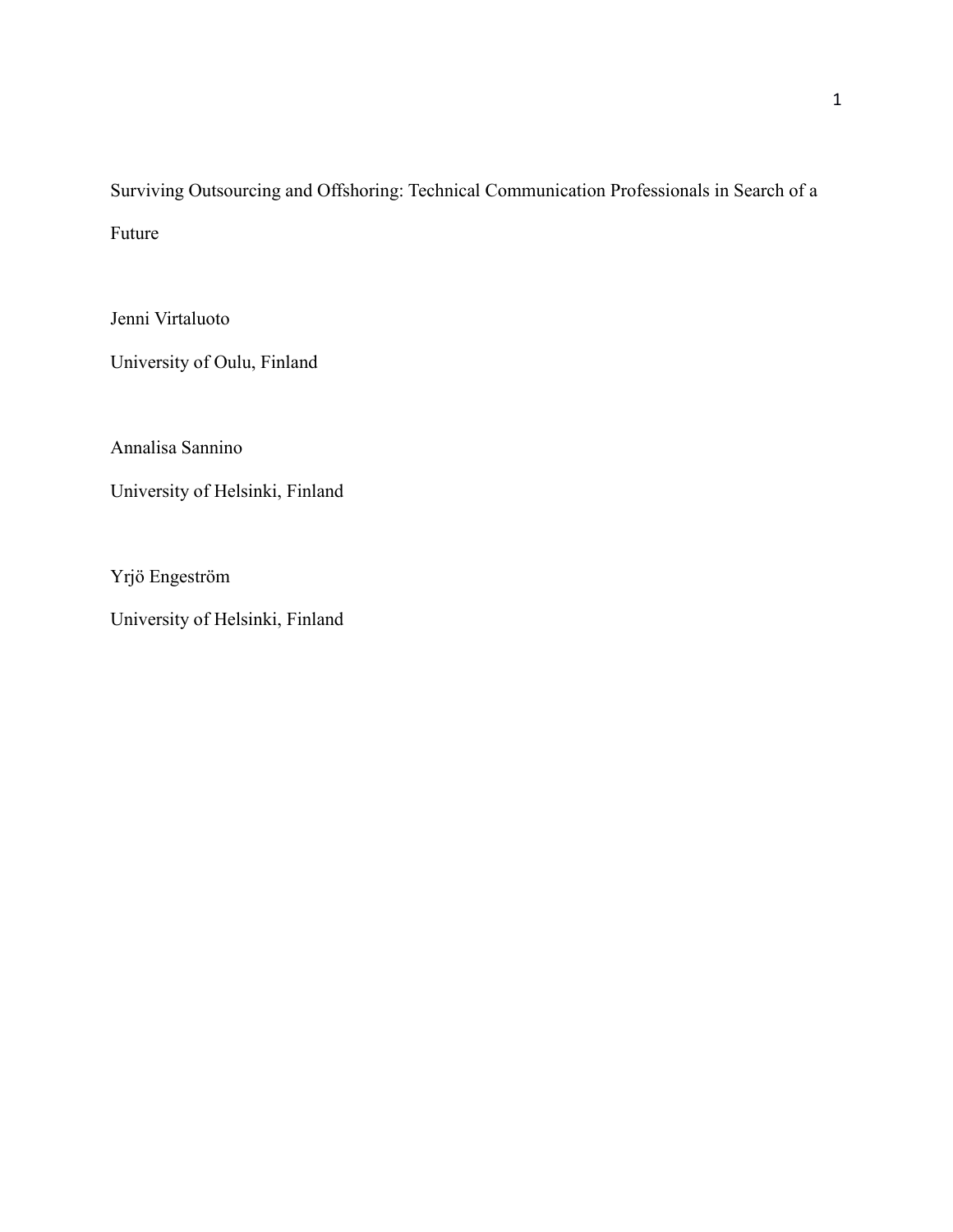#### Abstract

Major trends, such as outsourcing and offshoring, and field-specific factors, such as the advent of content management systems, have fundamentally changed technical communication in recent years. These changes have been widely discussed in the literature of the field, and this article traces their impact on technical communicators in Finland, a high-cost country where downturns in the export industry and the downsizing of major employers are currently coinciding. Through the framework of activity theory, the article looks at the historical changes in the industry as sources of tension and contradictions that need to be understood in order to support professionals in the industry. With the help of interview data, the authors explore the tensions experienced by technical communication professionals in the face of such changes. This analysis leads to the formulation of a hypothesis of historical contradictions currently at play in the field of technical communication. Developmental potentials stemming from these contradictions are outlined as potential ways forward for technical communicators who notice similar tensions in their own environments.

# Keywords

activity theory, developmental work research, discursive manifestations of contradictions, technical communication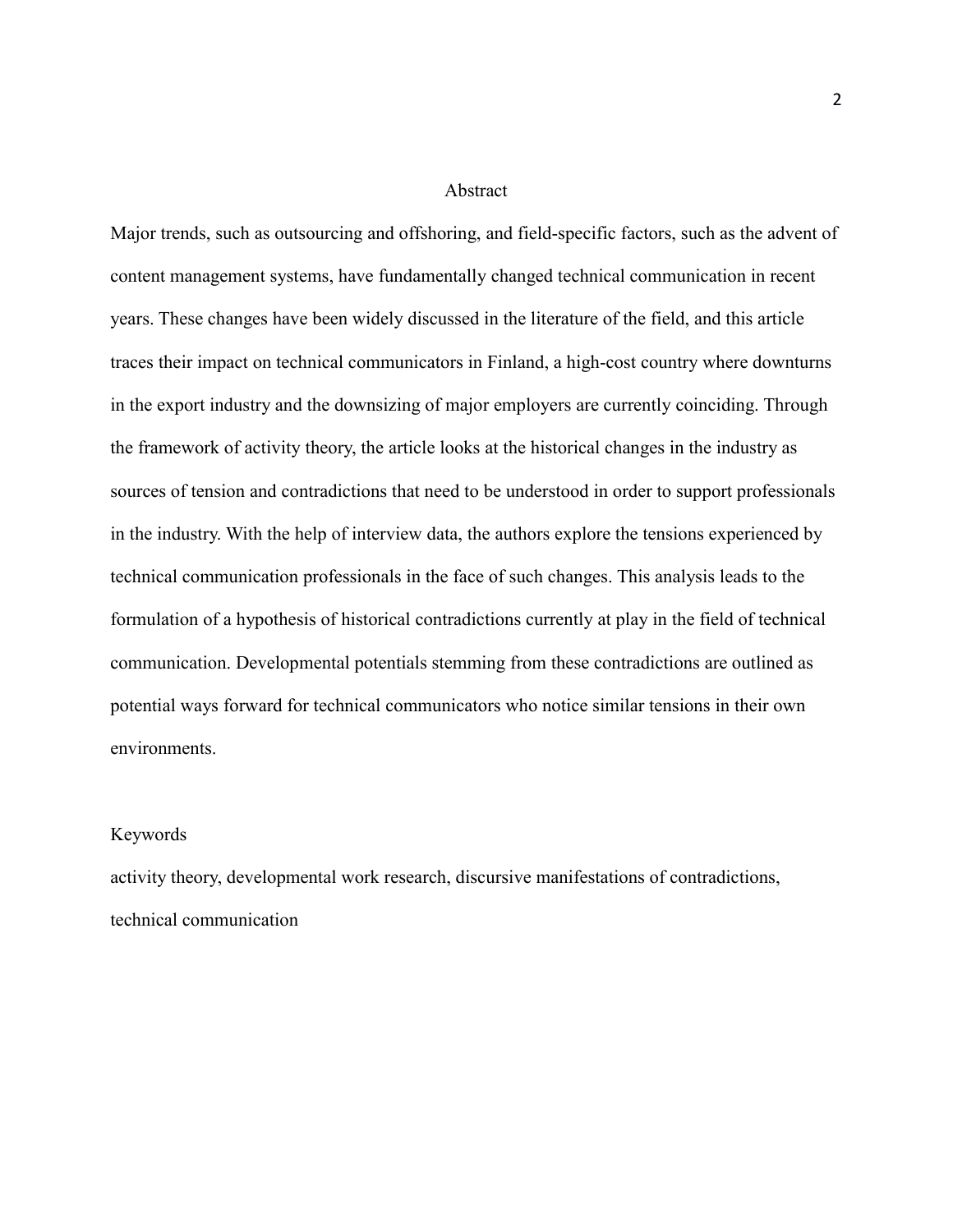Technical communication is going through a "seismic shift" (Dicks, 2009, p. 52). Outsourcing, offshoring, and the content management (CM) approach to documentation are major forces that have transformed the field in recent years (Carliner, 2009; Giammona, 2011; Hackos, 2005; Hart-Davidson, 2009; Slattery, 2007; Spinuzzi, 2007; Starke-Meyerring et al., 2007). Rich academic discussions have been pursued for some time on these themes. Two academic journals— *Technical Communication Quarterly* (2007) and *Technical Communication* (2005)—have devoted special issues to discussing the future of the field, and in *Reshaping Technical Communication* (Mirel & Spilka, 2002), leading technical communication scholars discussed ways for coping with these challenging transformations in the industry. More recent contributions (e.g., LaRoche & Traynor, 2013, Andersen, 2014) indicate that these challenges are far from resolved. Among the most acute signs of such challenges, LaRoche and Traynor listed the lack of resources and the decrease in content that is being produced.

Globalization has affected technical communication so severely because the industry has traditionally created information products that merely support other products. Therefore, when product development is shipped into cheaper production environments, the work of technical communication has to follow (Dicks, 2009; Faber & Johnson-Eilola, 2002). According to Andersen (2014), the modern CM tools "have made it possible for people who are not trained technical writers to produce well-structured content, allowing for the outsourcing and offshoring of writing and editing tasks" (p. 121). Similarly, Carliner (2009) sees offshoring and advances in CM tools as reasons behind "dwindling work opportunities" in technical communication in highcost countries (p. 44).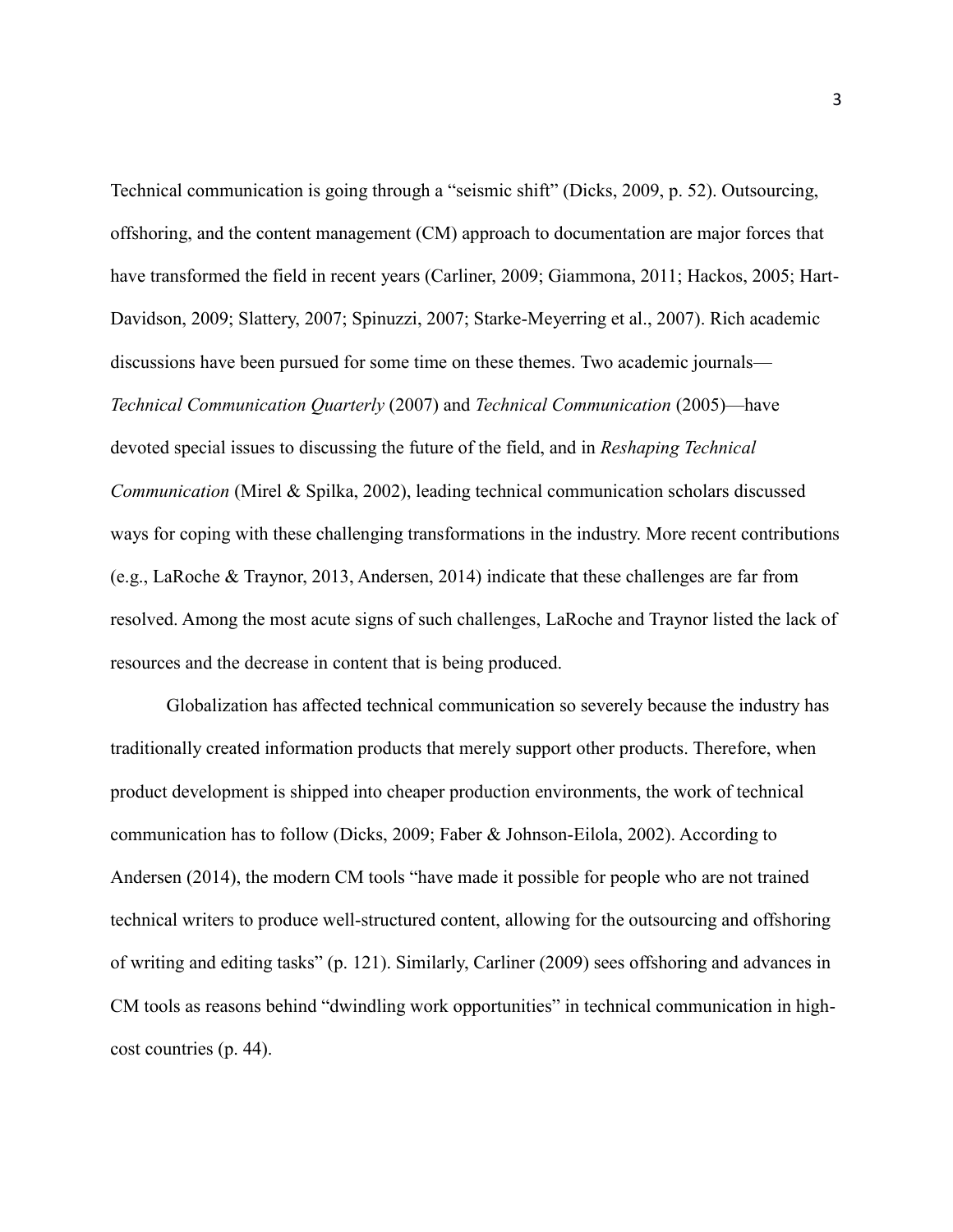Scholarly recommendations (Mirel & Spilka, 2002) for dealing with the current challenges in the field include strengthening the relationship between academics and practitioners and expanding the roles of technical communicators in their workplaces. Other scholars suggest becoming "dividuals" (Spinuzzi 2007, p. 273), focusing on customer knowledge (Hackos, 2005), becoming "boundary spanners" or "strategic negotiators" (Hart & Conklin, 2011, pp. 140-141), focusing on content strategy (Andersen, 2014, LaRoche & Traynor, 2013), or moving toward user experience tasks (LaRoche & Traynor, 2013). While some individual technical communicators have expanded their roles (Anschuetz & Rosenbaum, 2002, Giammona, 2011), there is little evidence of similar developments in the field of technical communication as a whole.

Scholars have argued that there is a gap between technical communication practitioners and academics, because the research done in the field does not seem to arise from the real-life experiences and needs of technical communicators (Andersen, 2014; Blakeslee & Spilka, 2004; Bosley, 2002; Sullivan & Spilka, 2011). In CM, for example, some of the future work descriptions that the literature describes appear "abstract and idealistic," because the researchers neglected the viewpoints of CM practitioners (Andersen, 2014, p. 123; Carliner, 2009). Aware of this pitfall, we examine in the following study the state of the profession by focusing on practitioners' own understanding and experience of it. To cope with the ongoing changes and help the field move forward, Andersen (2014) calls for practical research "that examines both what is working and why and what might be improved and how" (p. 143) in technical communication. Our study contributes to this discussion by addressing the following research questions: How do technical communication professionals articulate their experiences of the current challenges in their profession? What kinds of developmental opportunities can be identified from the ways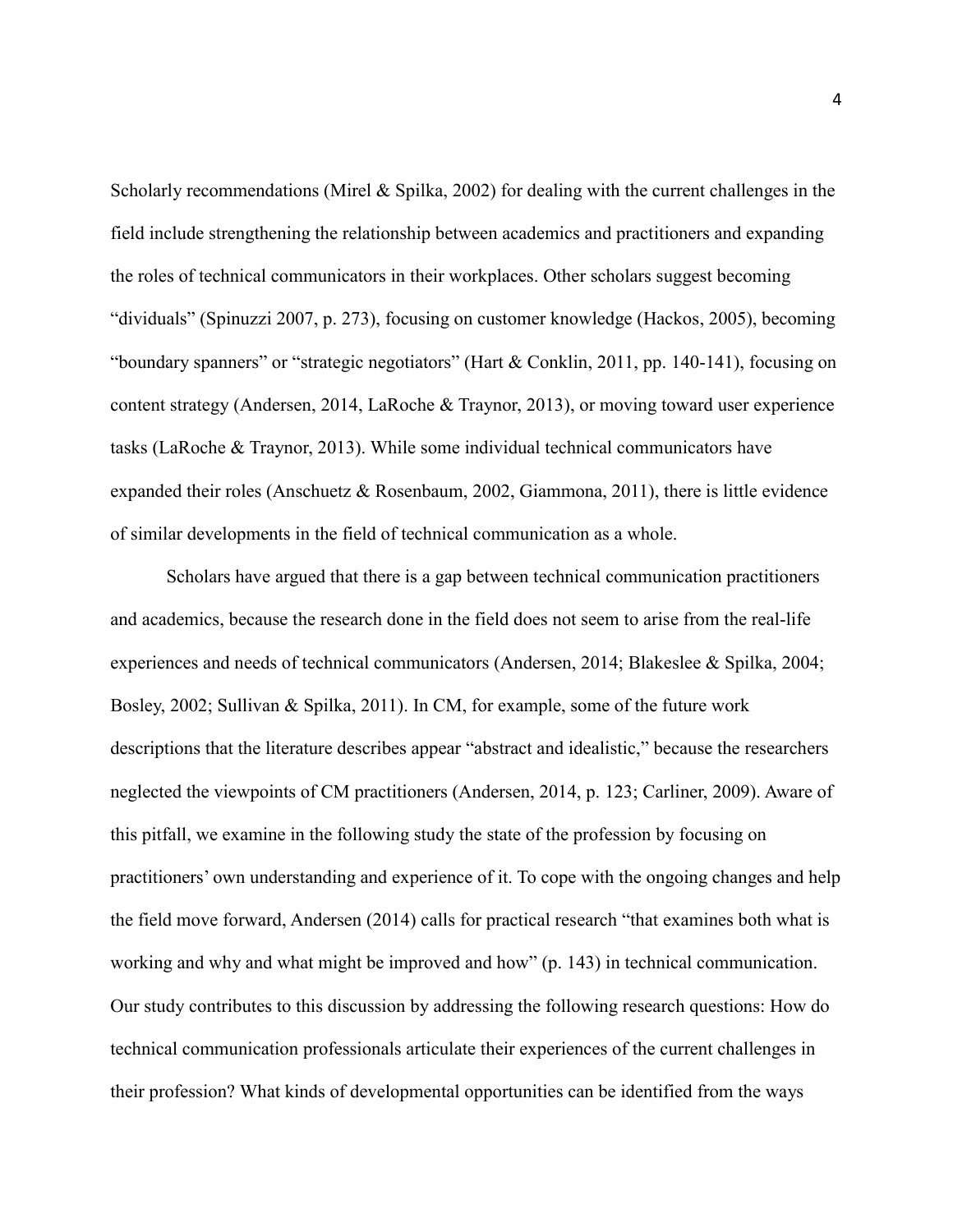those professionals articulate such experiences? Through the framework of activity theory, this study attempts to answer these research questions by adopting an historical perspective on the transformations in the field and by identifying contradictions stemming from them as well as their developmental potential.

The seismic shift in technical communication takes place on many fronts simultaneously, from the tools and methods to the skills and professional connections (Dicks, 2009; Giammona, 2011; Spinuzzi, 2007). The field is also fragmented (Faber & Johnson-Eilola, 2002), contextbased and interdisciplinary, the work differing from business to business and company to company (Dicks, 2009; Spilka, 2002). Because of this diversity, it is important to gather and compare the perspectives of practitioners. Much of the available technical communication literature tends to originate, however, from North America (e.g. Andersen, 2014; Boch, 2011; Conklin & Hayhoe, 2011; Malone, 2011; Mirel & Spilka, 2002; Spilka, 2009; Starke & Meyerring et al., 2007). The limited discussions on the situation outside North America usually pertain to the context of sending work from North America to lower cost countries (e.g., Faber & Johnson-Eilola, 2002; Giammona, 2011). More global perspectives on the weaknesses and strengths of the field as a whole require taking into account its international nature (Hennig  $\&$ Tjarks-Sobhani, 2005) and ensuring that the voices of technical communicators in different countries are heard.

Our study offers a view into the field as it has developed in Finland, a country where the profession is still fairly new, having started with the information technology boom of the 1990s (Suojanen, 2000). The Finnish Technical Communications Society was founded in 1997, and many of its initial members worked for a single company—a major employer that played a key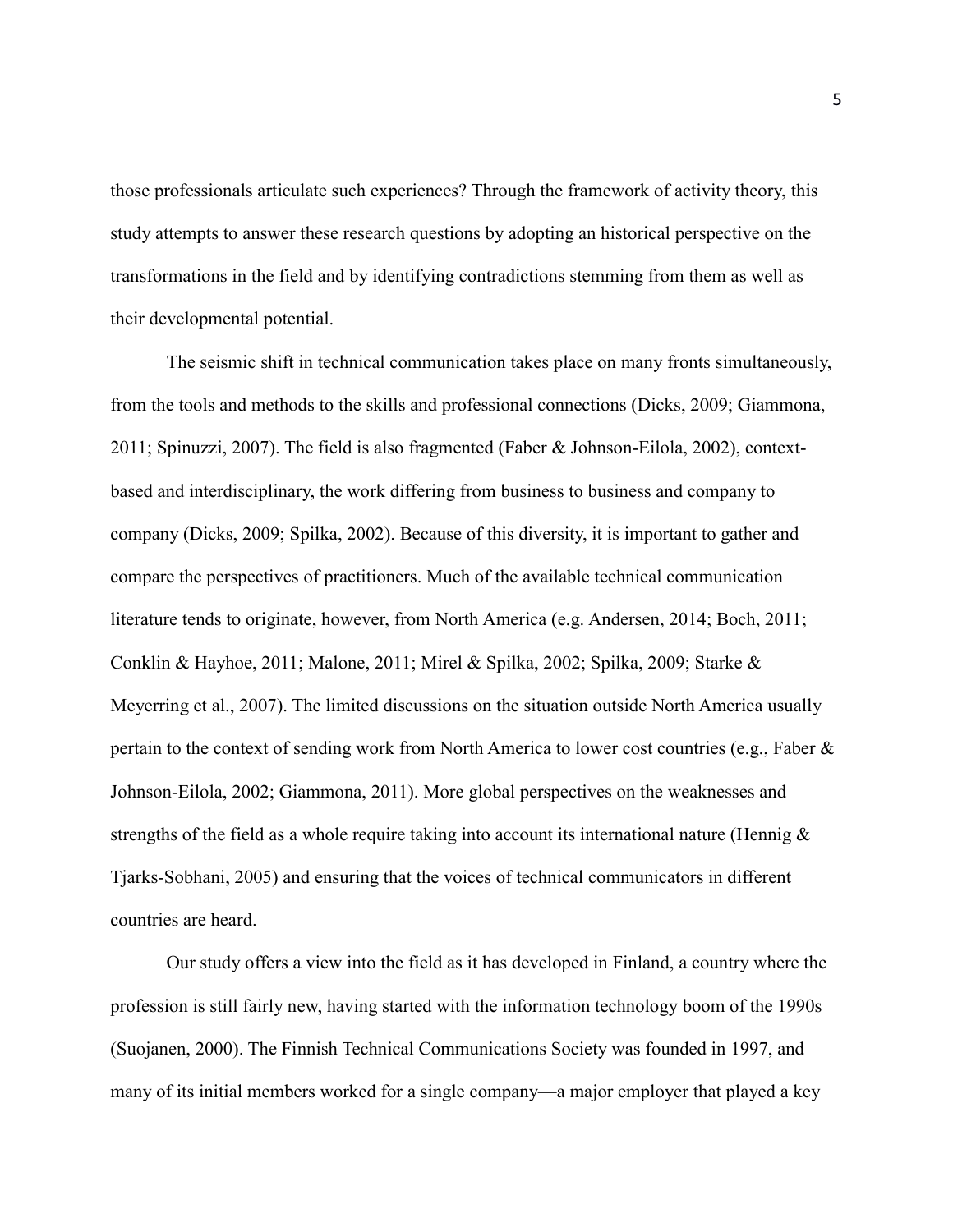role in establishing the field in Finland. In the beginning, the field was quite focused on documenting software and other high-technology products (Carliner, 2009), but since the global financial crisis in 2007, technical communicators have increasingly worked in smaller companies and the more traditional hardware-based industry.

Finnish technical communicators face many of the challenges that are discussed in the dominant North American literature. Outsourcing, offshoring, and the global financial crisis have left their mark on the profession here in much the same way as in other higher cost countries (Carliner, 2009; Giammona, 2011). In present-day Finland, however, those major trends coincide with various country-specific factors. Finnish technical communicators mainly work for the export industry, which has been struggling in recent years, and one of the main employers in the field–the one that originally helped set up the field in Finland–has recently cut a large part of its operations in the country. The Finnish economy in general is not expected to pick up in the near future. These factors together make this a difficult time for the profession.

In the next section, we outline the context of the study. We then present the theoretical framework, data, and methods for the study. After that, we reconstruct the history and current state of technical communication with the help of our interviews with practitioners in the field. Next, we identify the contradictions stemming from the history of the field and manifested in our case company. Finally, in the Discussion and Conclusions section, we answer our research questions and outline the developmental potentials arising from the analysis.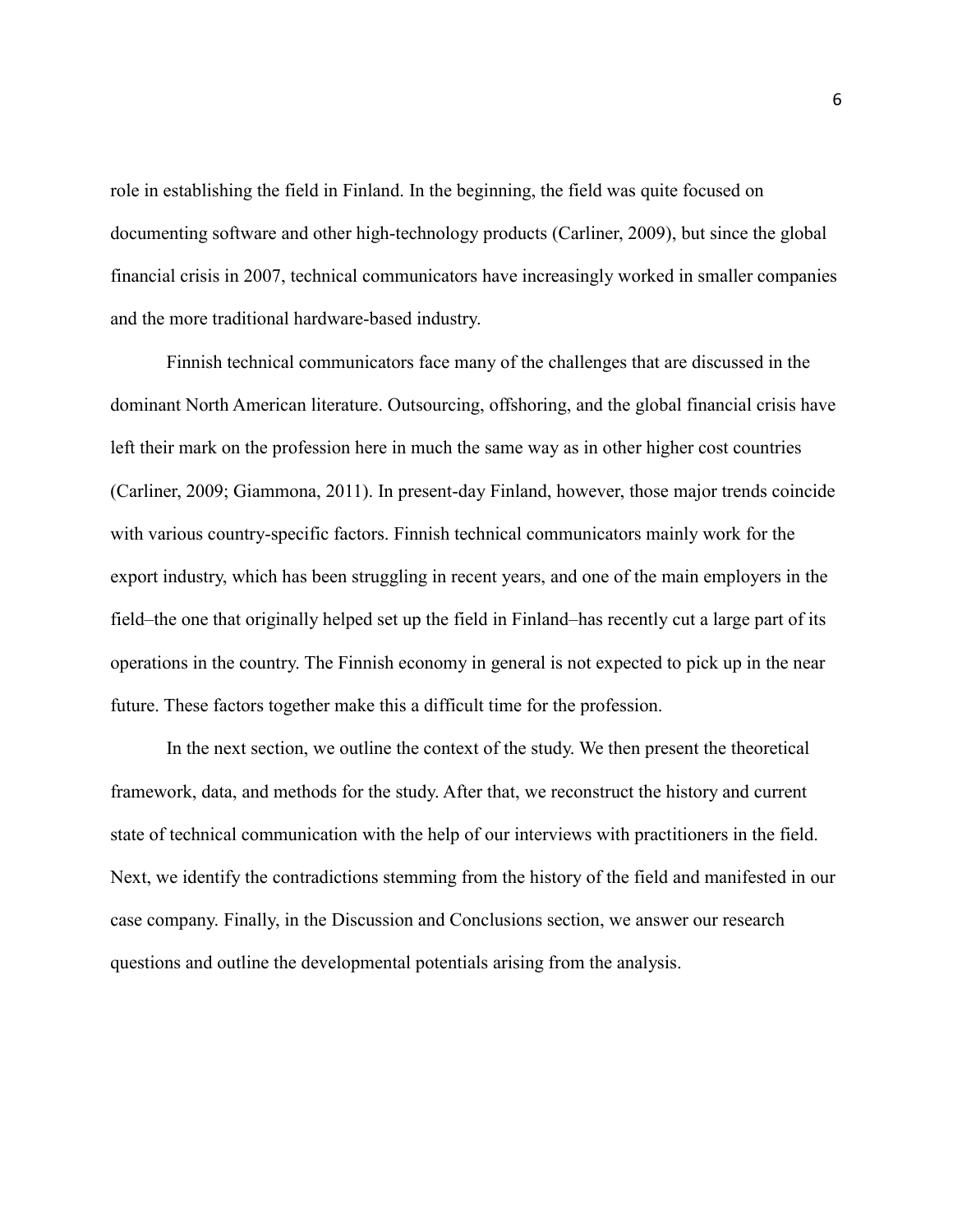#### Context of the Study

This study explores how the major changes in the industry are reflected in the real-life experiences of technical communicators in a multinational company in Finland and the developmental potentials of these changes.

Our case company has product-development and other teams scattered over various countries and sites. It has undergone multiple changes in ownership, bringing together different business cultures and ways of working. The company produces a large family of products, some of which have been developed for decades. We selected this company as a case in technical communication because the company has gone through major turns, such as the rise of the field in the information technology boom years of the 1990s and the outsourcing trend at the turn of the millennium. As one of the major employers in the field, the company helped establish the technical communication profession in Finland, and its subsequent decision to start outsourcing brought a significant amount of work to many of the vendors in the field. The most recent development in the company's technical communication activity has brought the work back inhouse from various vendor companies. Although still quite a rare phenomenon, such *backsourcing* is growing in the IT business, as Kotlarsky & Bognar (2012) have noted. High cost and poor quality are listed as the main reasons for backsourcing, and those are the reasons for the backsourcing at our case company (see also Kinkel, 2012).

The decision to start backsourcing in this company also involved *nearshoring* (Aspray, Moyadas & Vardi, 2006): moving the work closer from a distant offshore location but to a country with lower wages. We represent this development here by focusing on two sites, Site A and Site B. Site A is an established hub within the company where most of the process guidelines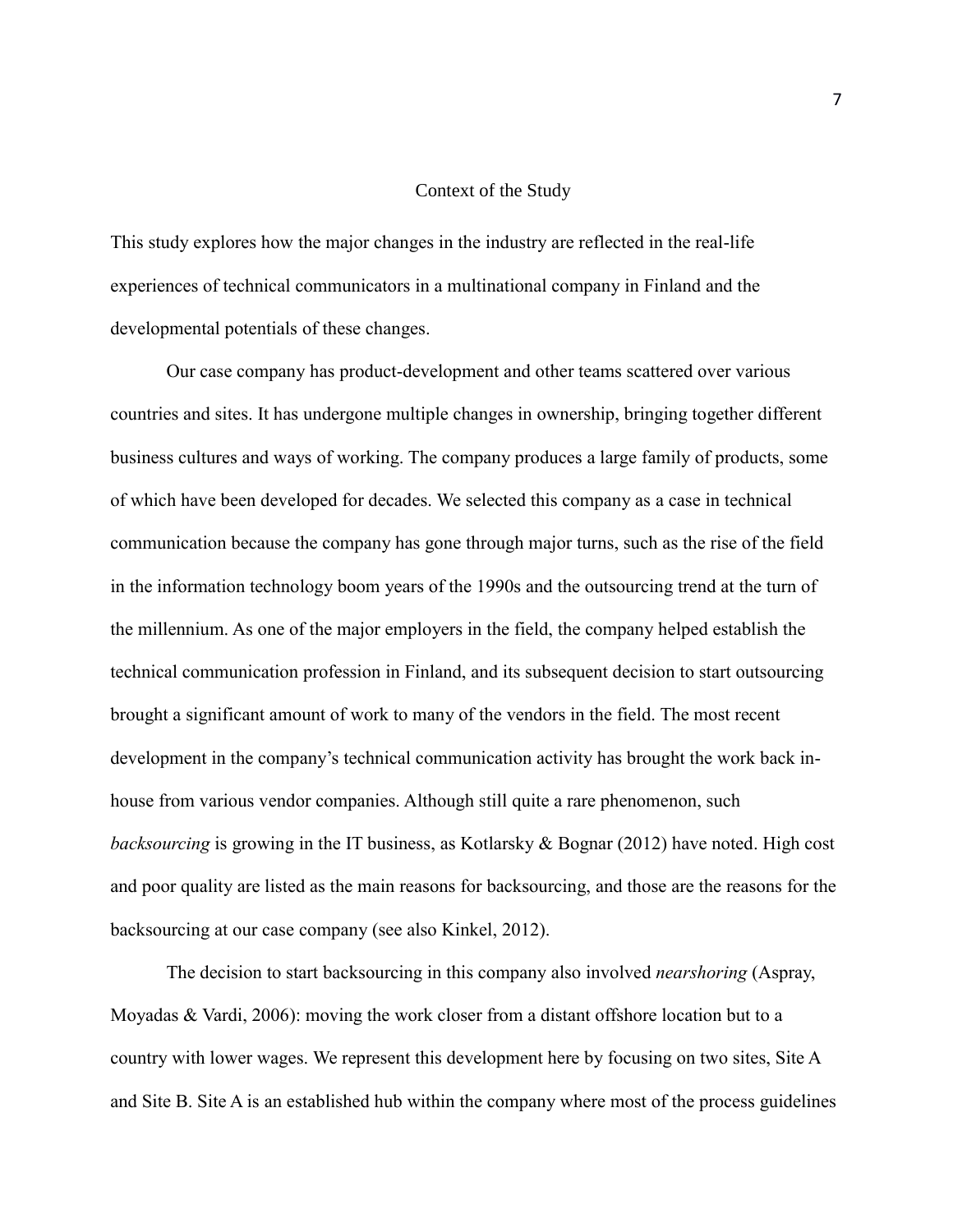related to technical communication have been developed. The technical communication personnel at Site A have a background in the humanities, mostly in English, and they have extensive experience in the field. Site B is a newly established nearshore site and the technical communication personnel working there, including the line management, have an engineering background with little experience in the field of technical communication. In spite of these significant differences, the two sites operate according to the same technical communication guidelines and processes.

## Theoretical Framework

This study builds on the framework of cultural-historical activity theory (Engeström, 2015), in which the unit of analysis is the collective object-oriented activity system as a minimal meaningful context for understanding individual actions. Within this perspective, work activities are seen as relatively long-term historical formations that undergo constant development (Kuutti, 1996).

An activity system contains the following seven components:

- 1. *Subject*—a selected individual or group involved in carrying out the activity
- 2. *Object*—the concrete instantiation of the purpose for which the activity is carried out
- 3. *Outcome*—both intended and unintended results of the activity

4. *Instruments*—the material and conceptual resources used to work on the object

5. *Division of labor*—who does what within the activity, including the division of power and rewards

6. *Community*—the collective entity sharing the same object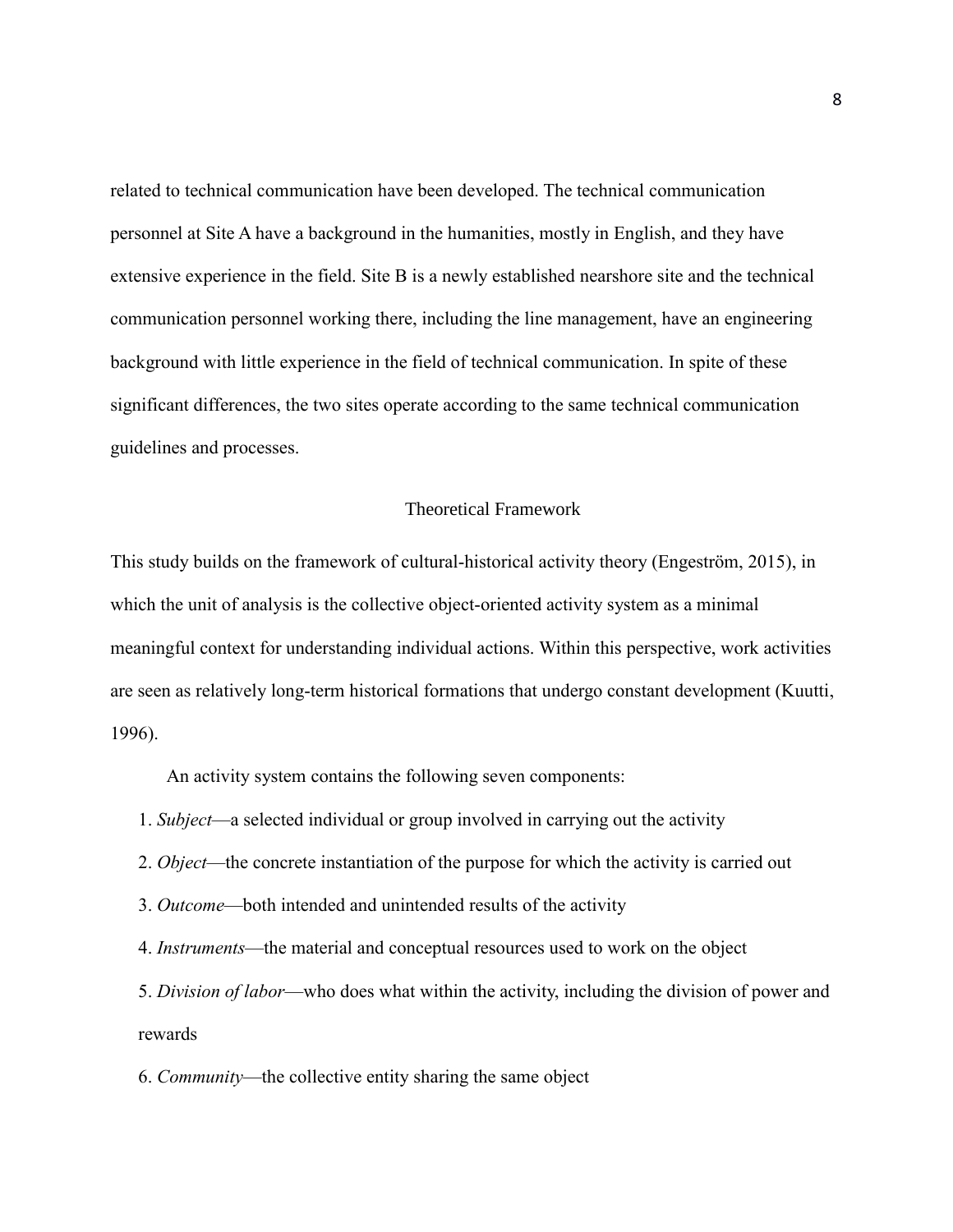7. *Rules*—the regulations, norms and conventions constraining the activity

These components, which are in constant interaction, shaping and destabilizing one another, form an activity system, often depicted by a triangle-shaped diagram (Engeström, 2015, p. 63). But the analysis of an activity system should not be limited to separate components, because such an approach tends to eliminate the systemic dynamics essential to real human activities.

Each historical phase in the development of an activity involves qualitatively different viewpoints, artifacts, and ways of thinking. The history of an activity carries with it contradictions that are both sources of problems and innovations. *Contradictions* are historically accumulating structural tensions within and between activities that manifest themselves as disturbances and conflicts in the everyday experiences of professionals (Engeström, 2008). Becoming aware of the contradictions at play in activities can relieve professionals from pressures experienced at an individual level and lead to a shift toward collective transformative efforts at a systemic level (Engeström & Sannino, 2011).

Contradictions are classified in four types: primary, secondary, tertiary and quaternary (Engeström, 2015). *Primary contradictions* involve clashes between the use value and the exchange value of work and are always present in each component of the activity system. *Secondary contradictions* exist between two components of the activity system, for example between a new rule and old instruments. When a new element is introduced into the activity, parts of the activity qualitatively change while other parts strive to remain the same, which can result in escalating tensions between the transformed component and the unchanged components of the activity. *Tertiary contradictions* stem from collisions between emerging new forms of an activity and dominant old forms of the activity; the old ways of working fight back to resist change.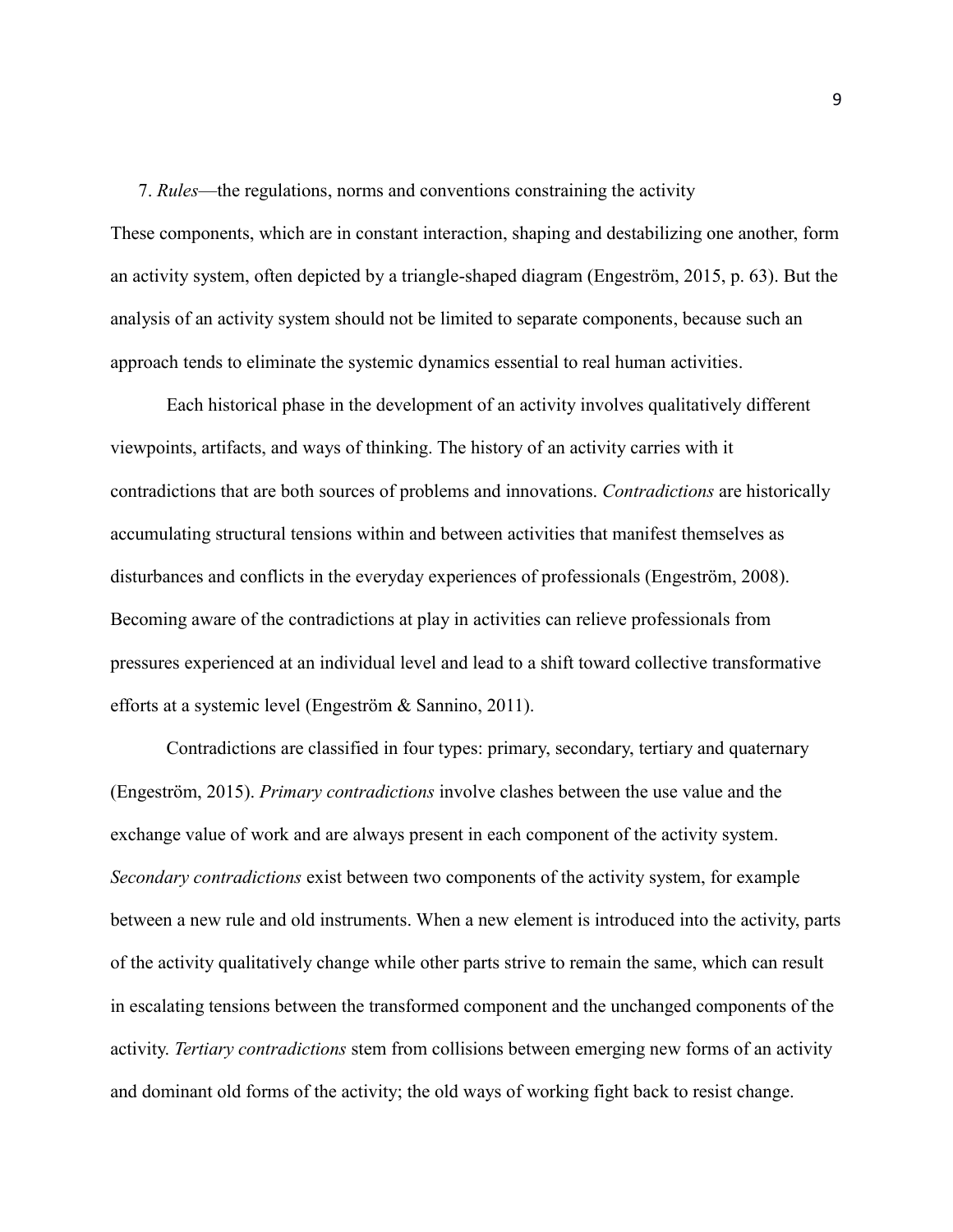*Quaternary contradictions* appear when a new model for an activity becomes stabilized and clashes occur between the focal activity that has undergone changes and neighboring activities that still operate according to old models. As the following analysis will show, important challenges in the technical communication field may be fruitfully represented as secondary and quaternary contradictions.

# Data and Methods

This study draws on the methodology of developmental work research (Engeström, 2005). This methodology involves interventions in which researchers and practitioners dig into the history of problems experienced in an activity to identify the contradictions behind them and construct expansive solutions to deal with them.

The data consist of two audiorecorded, semistructured interviews of key practitioners in the field and two audiorecorded, open-ended interviews in which one of us (Virtaluoto) and the practitioners at the case company jointly analyzed the activity system. Unlike the semistructured interviews, the open-ended interviews contained no predetermined questions. The aim was to help participants voice the tensions experienced in their work and explore the historical contradictory forces that might cause these tensions. As a technical communicator and board member of the Finnish Technical Communications Society, Virtaluoto used her professional networks to identify the case company and participants in this study.

For the semistructured interviews, we selected two prominent technical communicators as our interviewees based on their extensive professional experience and strong involvement in the Finnish Technical Communications Society. In these interviews, we wanted to trace the history of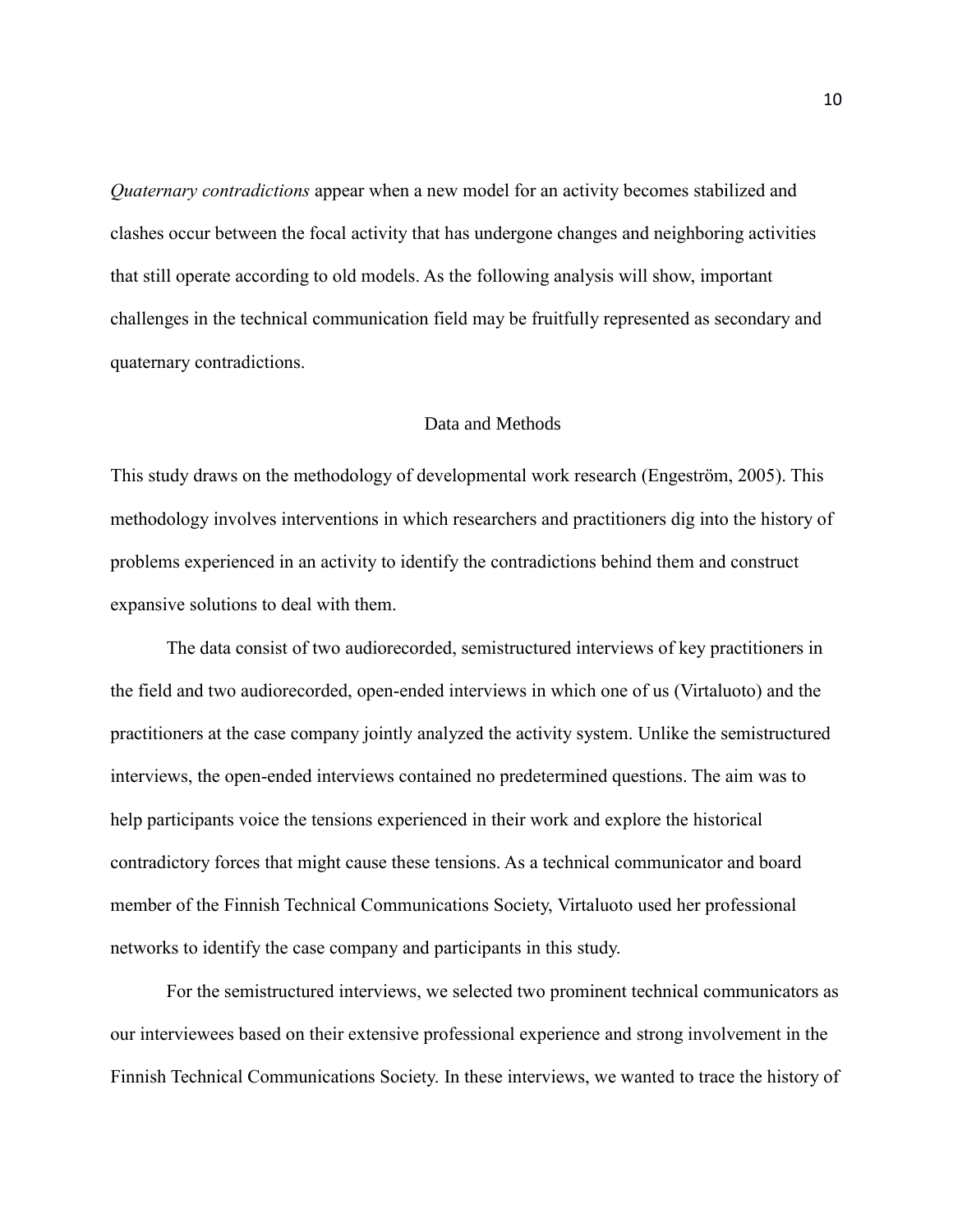the activity of technical communication and provide a context for the open-ended interviews and the empirical analysis of the activity. We obtained consent from both interviewees to use their names in the study and carried out the study according to the instructions of the Ethics Committee of Human Sciences at the University of Oulu. One of the interviewees, Nicholas Hill, was a coauthor in a study on technical documentation in Finland (see Abdallah et al. 2005). Currently the chairperson of the Finnish Technical Communications Society, Hill has over 15 years of practical experience in technical communication. The other interviewee, Mary Nurminen, is the previous chairperson of the society, and also has over 15 years of technical communication experience. We conducted these interviews face-to-face, in English, using a semistructured protocol (Di Cicco-Bloom & Crabtree, 2006). The transcript for Hill's interview contains 11,639 words and Nurminen's 6880 words. The topics of the interview questions, which the interviewees received beforehand, ranged from the job descriptions and skills of technical communicators to the challenges of the industry today and how the field has evolved during the interviewees' careers. The next section provides an overview of the history and current state of the activity derived from these semistructured interviews.

The participants in the open-ended interviews were selected based on their professional experience (minimum of 3 years), location (representatives from both company sites), and willingness to devote their time to the study. Our first open-ended interview was with a documentation project manager (DPM) and a technical writer (TW), who was also a lead author (LA). The DPM and TW were both from Site A and had been with the company for over 10 and 5 years, respectively. The interview was conducted in Finnish, recorded, transcribed, and translated into English. The transcript contains 13 393 words. The second open-ended interview was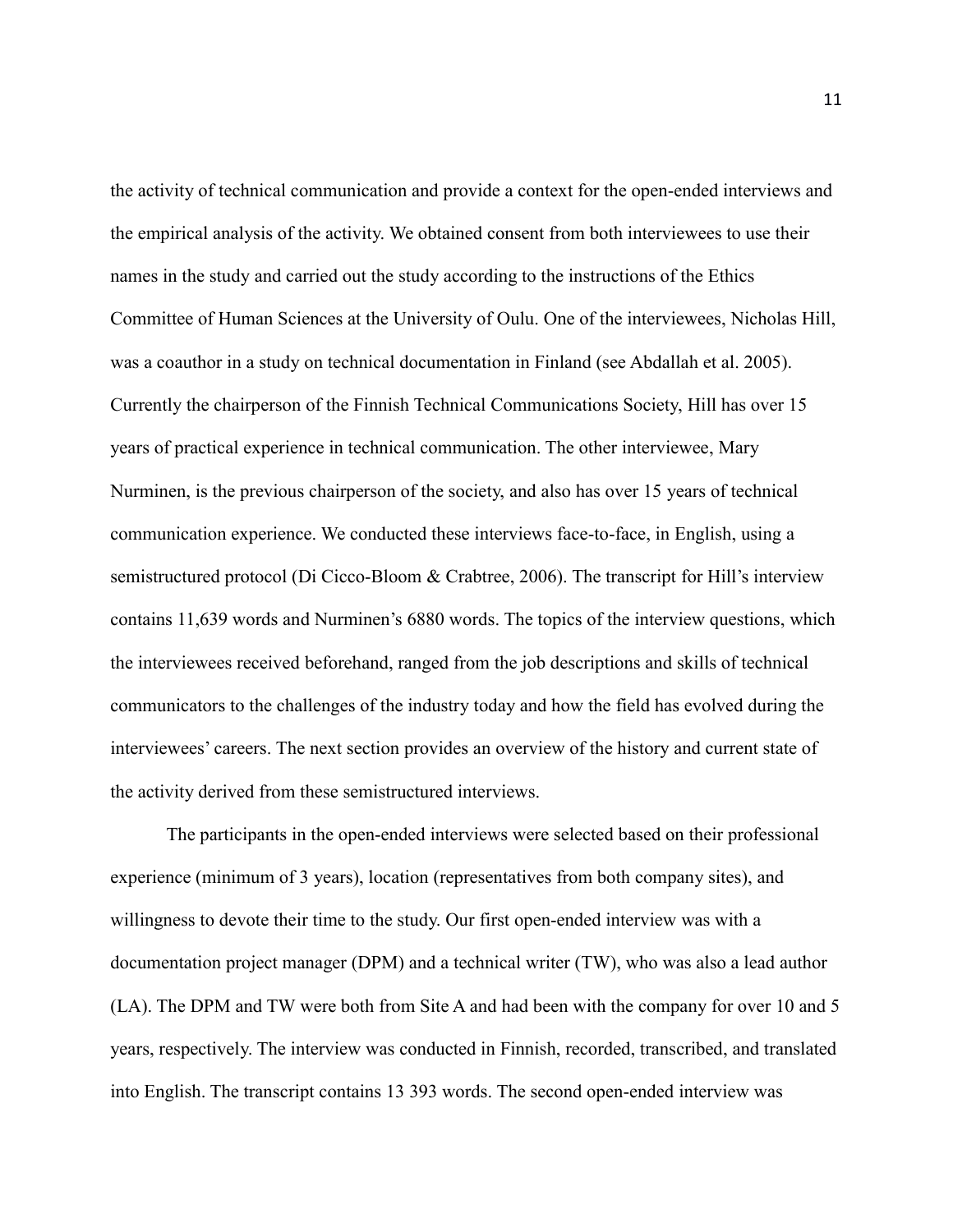conducted with a technical writer/documentation engineer (DEng) at Site B, who had joined the company 4 years ago. The transcript for this interview, which was conducted in English, contains 4882 words. In these open-ended interviews, the activity of technical communication was scrutinized with the help of insights from the semistructured interviews and the activity system model (Engeström, 2015, p. 63). Each interview began with an introduction to the model and its seven components.

We analyzed the open-ended interview data by identifying discursive manifestations of contradictions (Engeström & Sannino, 2011), a method that distinguishes four types of such manifestations, listed from least to most aggravated, respectively: 1 dilemmas, 2 conflicts, 3 critical conflicts, and 4 double binds. These discursive manifestations can become apparent when participants elaborate on the tensions they experience in their work. Each type can be empirically traced based on the use of specific linguistic cues. In our methodological framework, the perceived reality conveyed in speech is always a reflection of complexities stemming from historical transformations in practice that are difficult for the professionals to handle. *Dilemmas*  are linguistically conveyed with ambivalences such as "on the one hand … on the other hand" and "yes … but." *Conflicts* are disagreements conveyed with linguistic cues such as "no" and "I disagree." *Critical conflicts* can be empirically identified in the use of vivid metaphors and emotional narratives conveying a sense of paralysis between opposing motives. *Double binds* are expressed with pressing rhetorical questions conveying the urgency of mobilizing collective resources to tackle problems.

After identifying the discursive manifestations of contradictions in the interviews, we used an iterative procedure of thematic analysis to identify the themes in the manifestations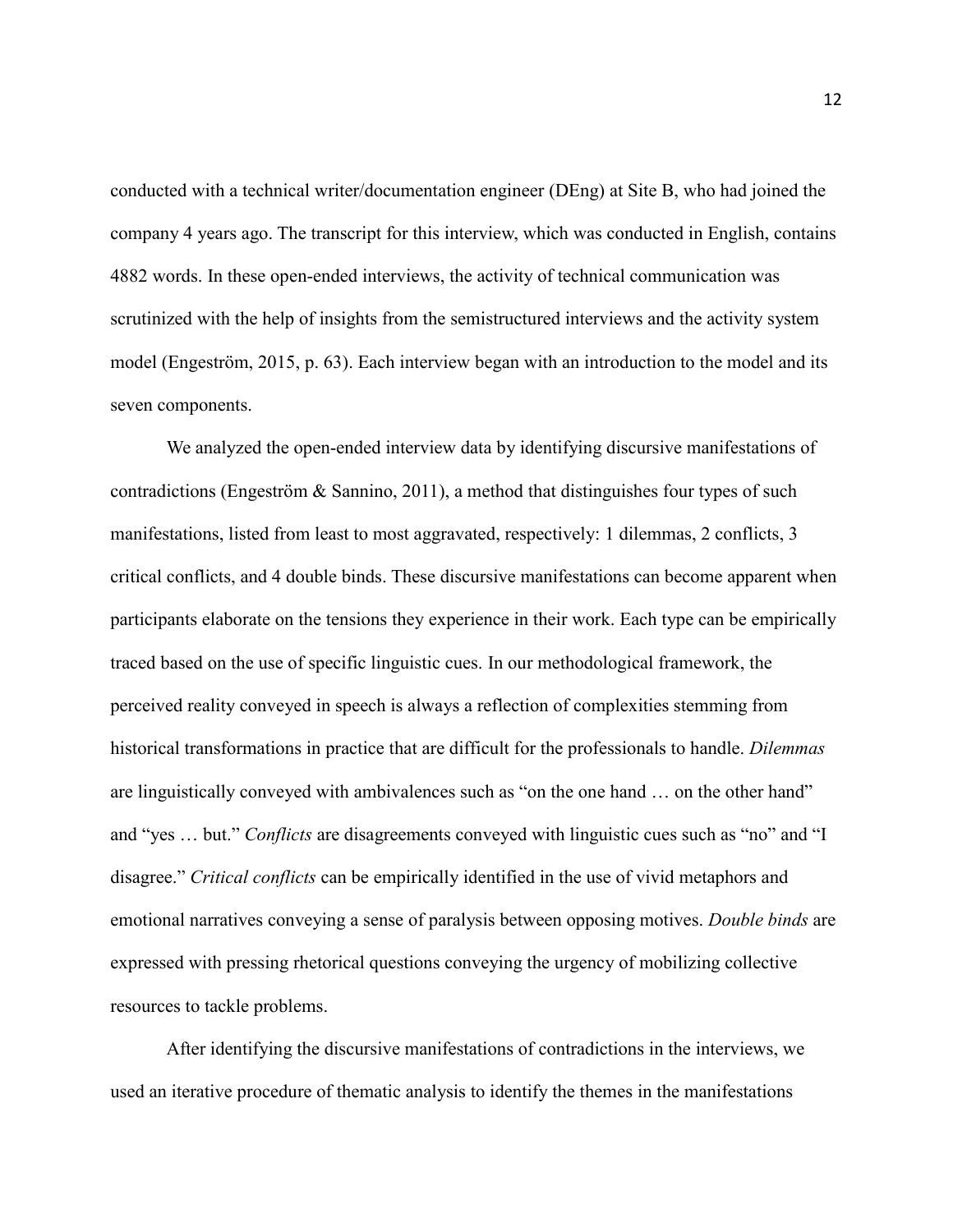(Boyatzis, 1998; Braun & Clarke, 2006). Our procedure involved an element of directed content analysis (Hsieh & Shannon, 2005) in that the topics and concerns brought up by the two expert informants in the semistructured interviews sensitized us to a range of issues and facilitated our naming of the themes. After identifying these themes, we categorized all the discursive manifestations into the themes.

#### History and Current State of the Activity

The historical accounts we gathered reveal that the case company has gone through an almost cyclical development path. Initially, information products were created by the product development personnel when needed. As the company grew, it needed more uniform, standardized information, so it employed specialized TWs, often with a background in languages. Another reason for employing these TWs was to ease the additional work burden of the engineers, who did not feel that writing was one of their main competence areas. This was the boom time of the IT industry in Finland in the 1990s, with numerous companies suddenly needing technical communication personnel, thereby creating a new career opportunity for English majors.

The company TWs were physically located in the same sites as the product development teams and formed close ties to the subject matter experts (SMEs) that they relied on for technical background information. But increasing pressures to cut costs and the outsourcing trend at the turn of the millennium—the attempt to concentrate on the core, or central, tasks of a company saw the rise of specialized technical writing subcontractors or vendors. The writers at the case company were also outsourced to one of these vendors, with a core team of documentation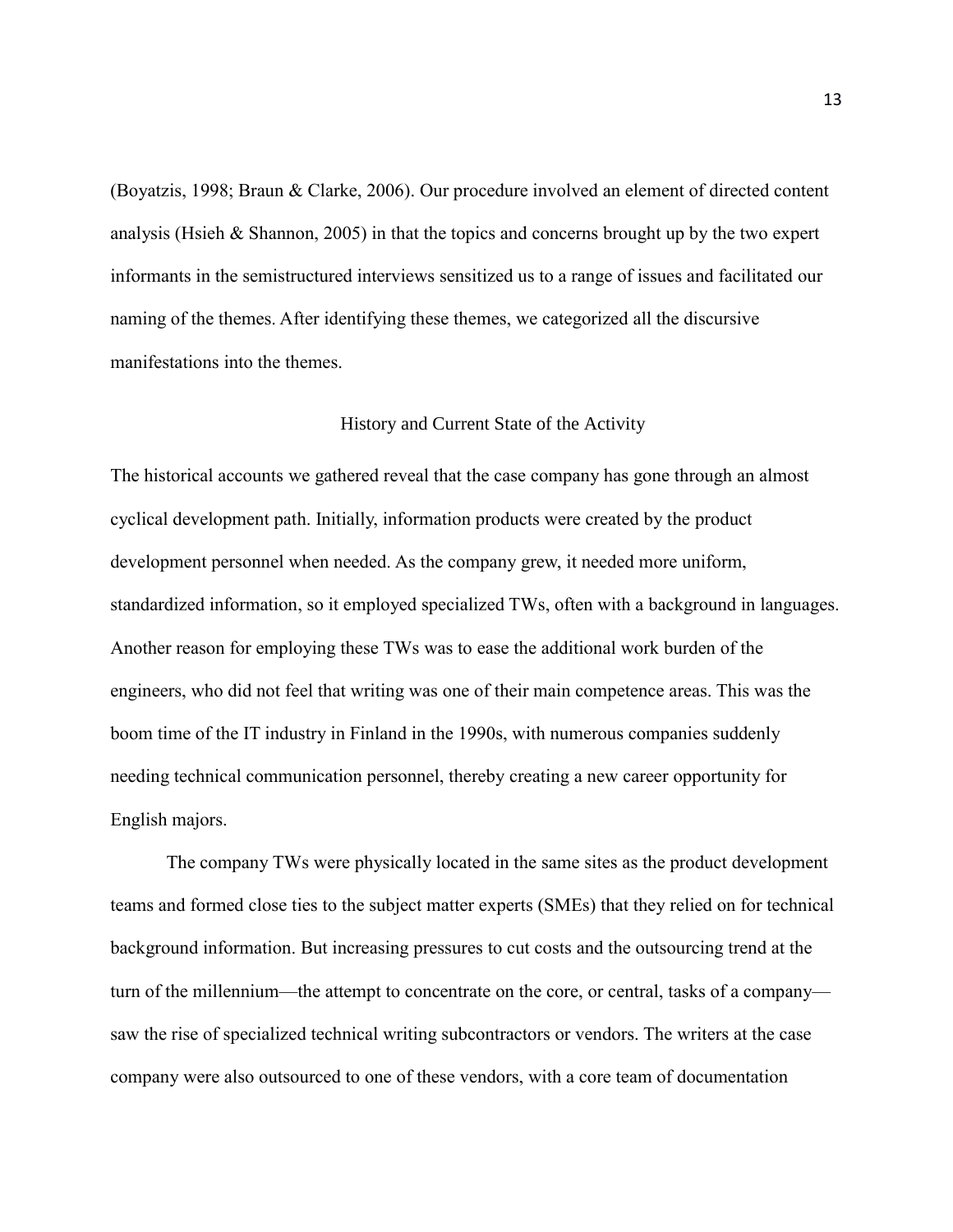managers and specialists remaining at the case company to oversee the documentation projects. The in-house documentation personnel formed their own team; they were not part of the productdevelopment organization but were considered a service provider instead. Thus, the documentation personnel performed document-development tasks, whereas the day-to-day technical writing was carried out by the specialized vendor company. The in-house team was responsible for purchasing these technical communication services from the vendors.

The in-house documentation personnel would write a requirement specification outlining the project for the vendor whenever a new product-development project was started at the company. In addition to the product-specific part of the requirement specification, which was written in collaboration with the product-development SMEs, the specification would contain various technical communication details outlining, for example, style and graphics requirements. The vendor would then reply with a cost and workload estimate. In the resulting negotiations, an agreement would be reached and work would be started as required by the schedules of the product-development project. At times, the negotiations were quite long and complicated, due to differences of opinion regarding the actual workloads and numbers of expected changes in the project.

In his interview, Hill mentioned that the customers buying technical communication services from vendors often "do not know what they are buying." This difference in perspectives may have caused some of the difficulties in the case company too:

Excerpt 1

Hill: It can also be a case where you're halfway through a project when you realize that hey, there's way more work here to be done than the calendar time allows …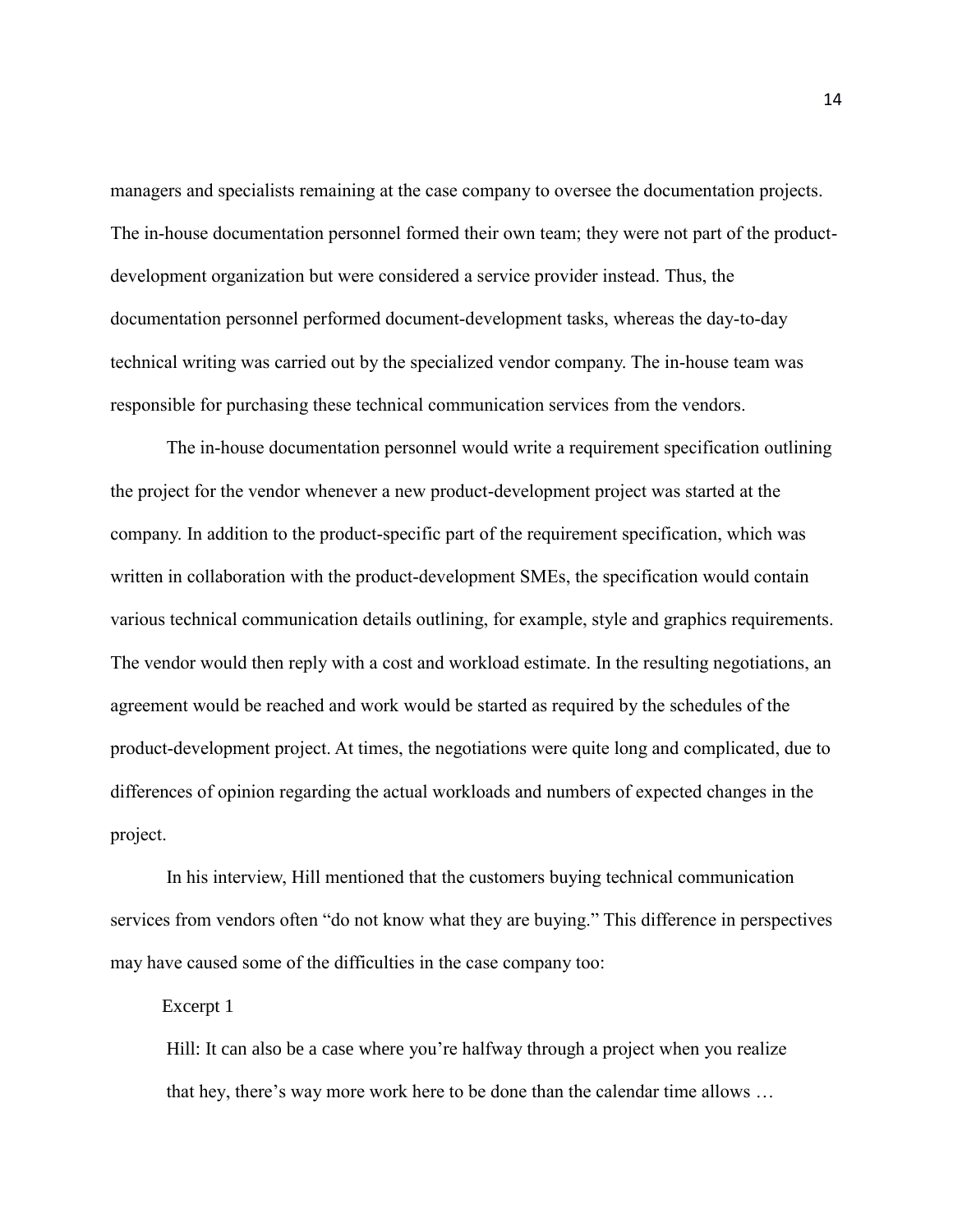and then you wind up in the sort of situation, because the people ordering don't understand that you're basically stuck, and the first impulse is to kill yourself, and that's not a long-term solution! It's an industry problem of the people who are in control of the budgets—I don't mean from the vendor side, I mean from the purchasing side—don't understand what they're buying.

In the semistructured interviews, both Hill and Nurminen mentioned that a vendor model can work well in certain types of situations—for example, as work overflow management—but be less efficient in cases the need for technical communication is long-term (Dicks, 2009).

Excerpt 2

Hill: Cases where I see outsourcing—and actually, I wouldn't call it outsourcing but buying from a vendor—so I think buying from a vendor has a lot of strong points. There's the case where it's a company that does not have enough work to employ a writer full time. Or I can see the case where, if it's a company that has maybe writers of its own but suddenly has a work spike, I can see that vendor model. Or, if you have a small writing team that's not necessarily going to have among itself the exact skills that are required in some specific context, setting up a new system or consultation about minimalization or going DITA or whatever.

Excerpt 3

Nurminen: There are some jobs where it makes total sense to use a supplier, and some jobs where it does not. There are situations where it makes total sense, but not these long-term "Will you please bring in 20 writers to sit in our premises where we're going to put a big wall around you and you can collaborate in these ways but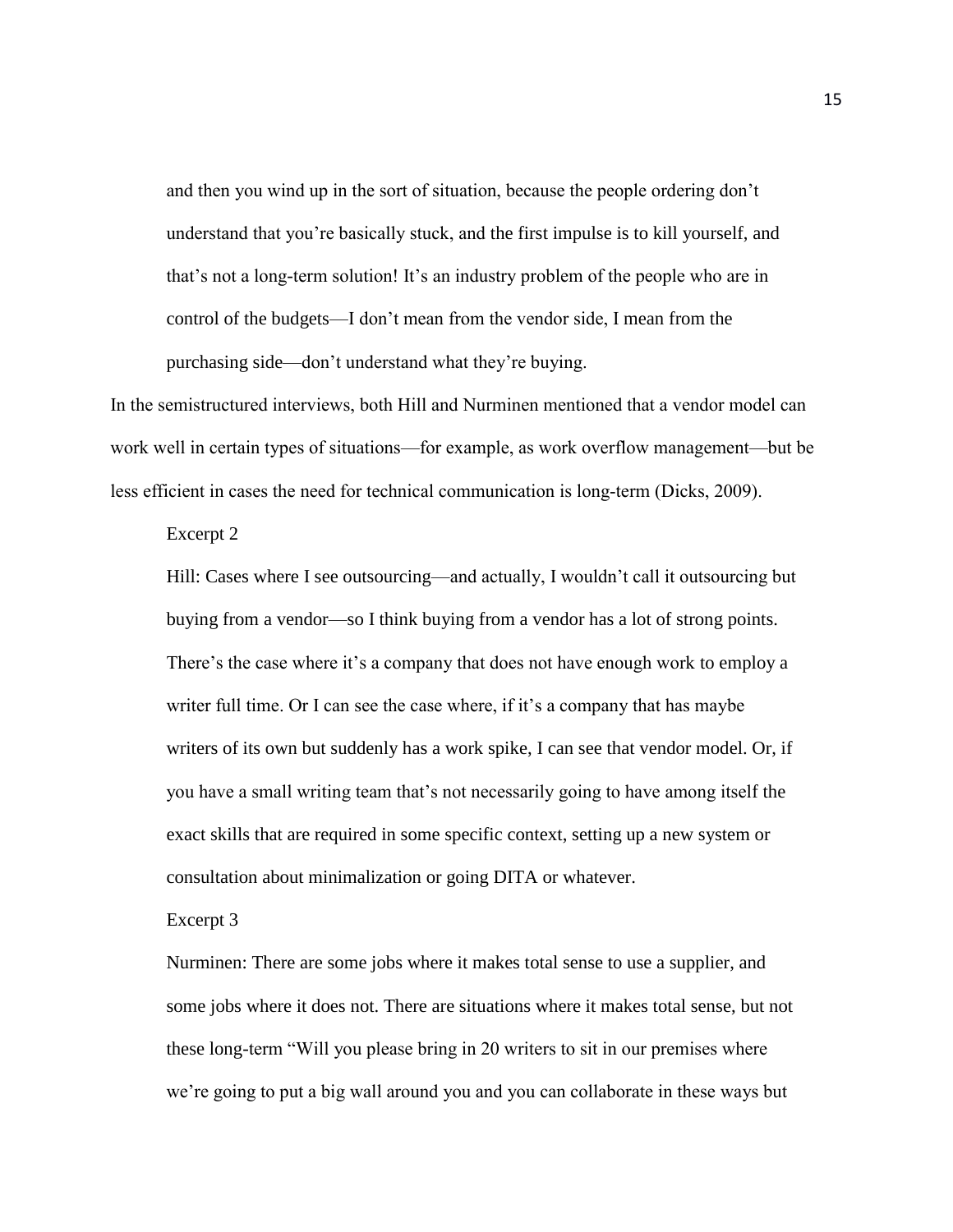not in those ways."

The long-term type of vendor purchasing that Nurminen mentioned in Excerpt 3 was similar to that of the case company at the time when it was outsourcing its technical documentation projects. Hill and Nurminen both also pointed out that the cost savings associated with outsourcing are generally less significant than expected:

Excerpt 4

Hill: I think companies undercount how much outsourcing costs in terms of managing the outsourcing, and in terms of human intelligence that walks out the door. Now, when you have companies that basically say, no we don't want to have a tech writing department and just get rid of everybody and bring in vendors—it's hard for me to see how that's going to save them any money.

Excerpt 5

Nurminen: But I don't buy the theory that it saves money to outsource. The thing that everybody knows but nobody will say. And you have to build management on both sides to support that, so how does that work?

At the case company, the division of labor was often unclear within the documentation projects. In addition, the company experienced quality and efficiency problems. The need to manage both in-house and outsourced TW personnel also meant that the cost savings were not as great as expected. The workload estimates created at the start of a project often proved unrealistic, resulting in costly renegotiations. As a result, the technical communication activity was eventually brought back in-house, and the outsourcing contracts were terminated. Thus, although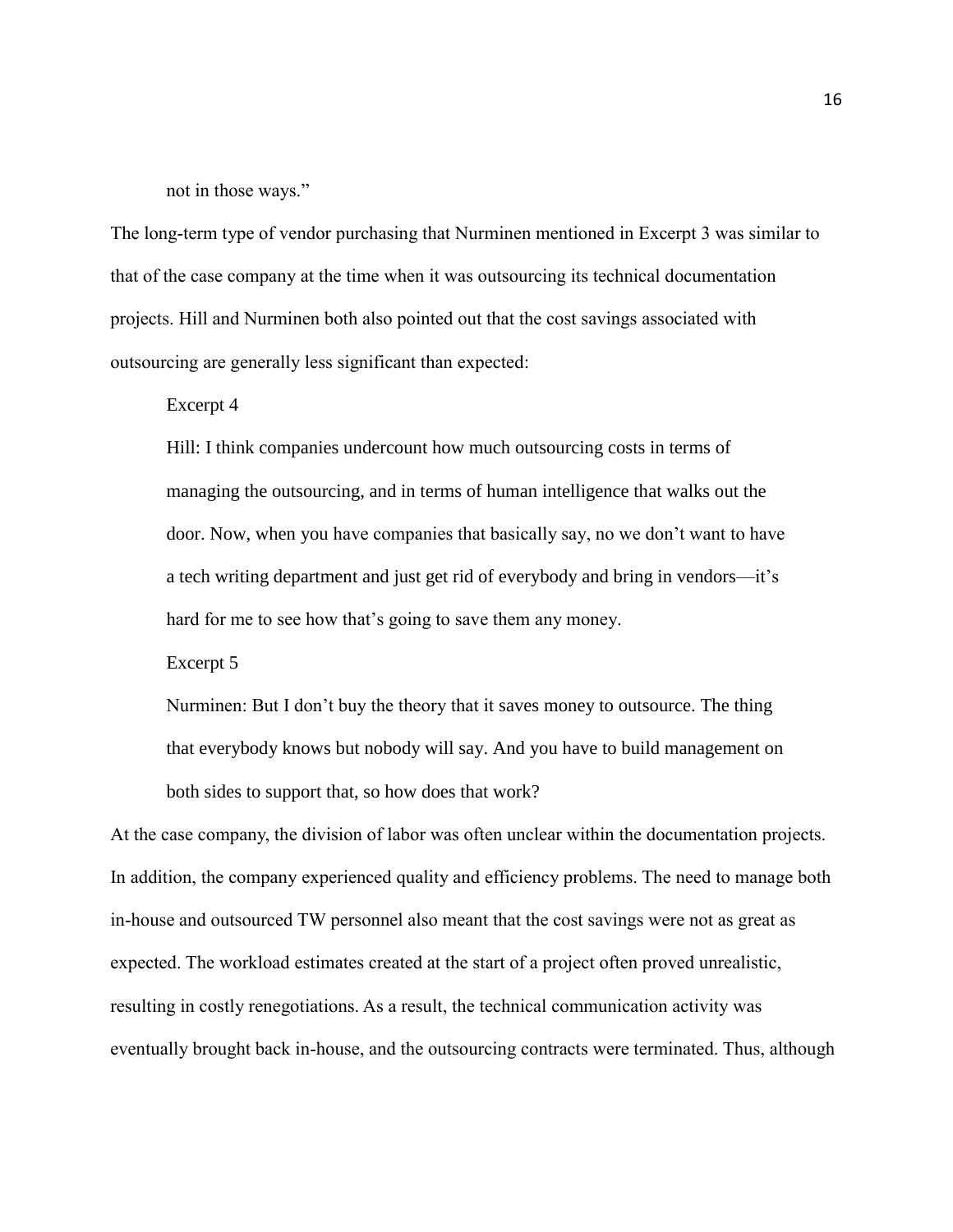the outsourcing and offshoring trend is still strong (Andersen, 2014; Dicks, 2009; Giammona, 2011), it does not seem to be irreversible (Kinkel & Maloca, 2009).

The company's decision to start backsourcing created problems for the vendor companies, which were having a hard time finding new customers on such a short notice and in a generally difficult financial environment. For these vendors, lay-offs were inevitable. Because the case company needed to cut costs, the new technical writers were employed in lower cost countries. The company's Site B is located in one of these nearshore countries. In many cases, the new technical writers had no training or prior experience in technical communication; therefore, based on customer feedback and as an attempt to save the valuable time of the SMEs, the company hired writers with a more technical background. This, in turn, created quality problems related to language and other technical communication issues, so the company hired language editors to check the language and style of the information products. Again, to reduce costs, the editors were also hired in nearshore countries, and while their background was often in languages, they had very little prior experience in technical communication.

The general assessment among the technical communication professionals participating in this study was that a language background is no longer enough in the job markets (Giammona, 2011). This development was evident in the case company; all the new technical communicators in the company were engineering majors. In his interview, Hill suggested that there is room for both types of technical communicators: one focused on technical skills, the other on communication skills:

# Excerpt 6

Hill: Well, the way I see it, there's basically two columns: There's the command of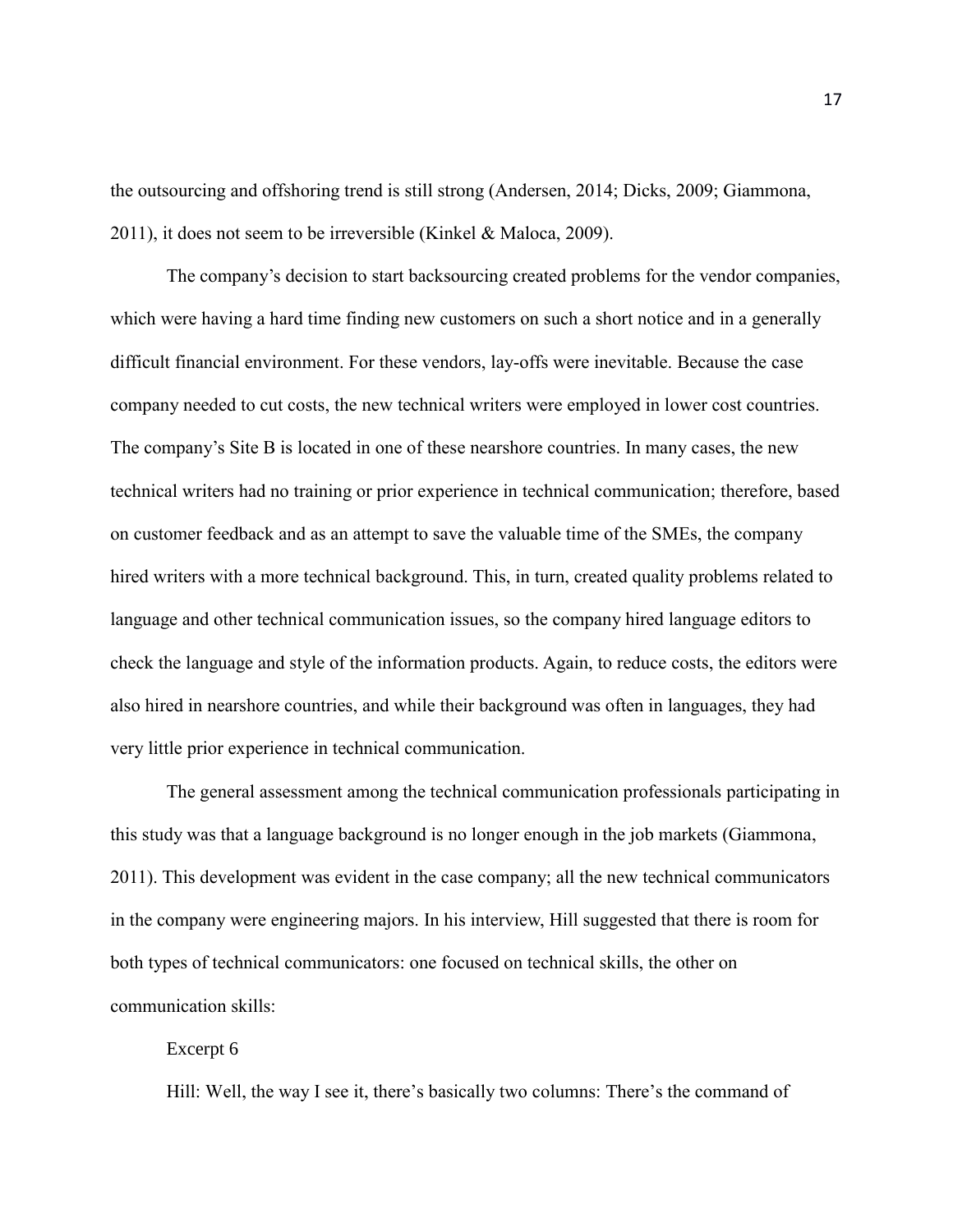the technical stuff, and an engineering background can be very useful there. And then there's the technical communication skill set, which tends to be very humanities-focused in many ways, understanding human agency, how to structure information, how to do analysis, how to learn and so on. No writer in my opinion, or a very rare writer, is actually at the top of both columns. So it's a mix and match thing, where you need to compensate for your skills in the one column with skills in the other.

A recurring theme in the field of technical communication, however, is the division of labor between the technical communicator and the SME (e.g., Lee & Mehlenbacher, 2000), especially when creating developer documentation or documentation that is highly technical rather than end-user oriented. According to the data, the management view at the case company is that an engineering background helps in this division of labor. At the case company, the current division of labor for technical communication seems to be somewhat similar to that in the early days when the company started: The information products are created by in-house employees, many of whom have a technical background. There is no subcontractor–customer divide and no need for a double management structure. But the roles of the people involved differ from those in the original setup: Now, there are documentation project managers, technical writers, lead authors, documentation engineers, and editors, each with a specific task in the documentation projects. There are company-wide guidelines for publishing documentation, but each technology within the product family has its own, historically developed way of deciding what information is published at which stage in the product-development process.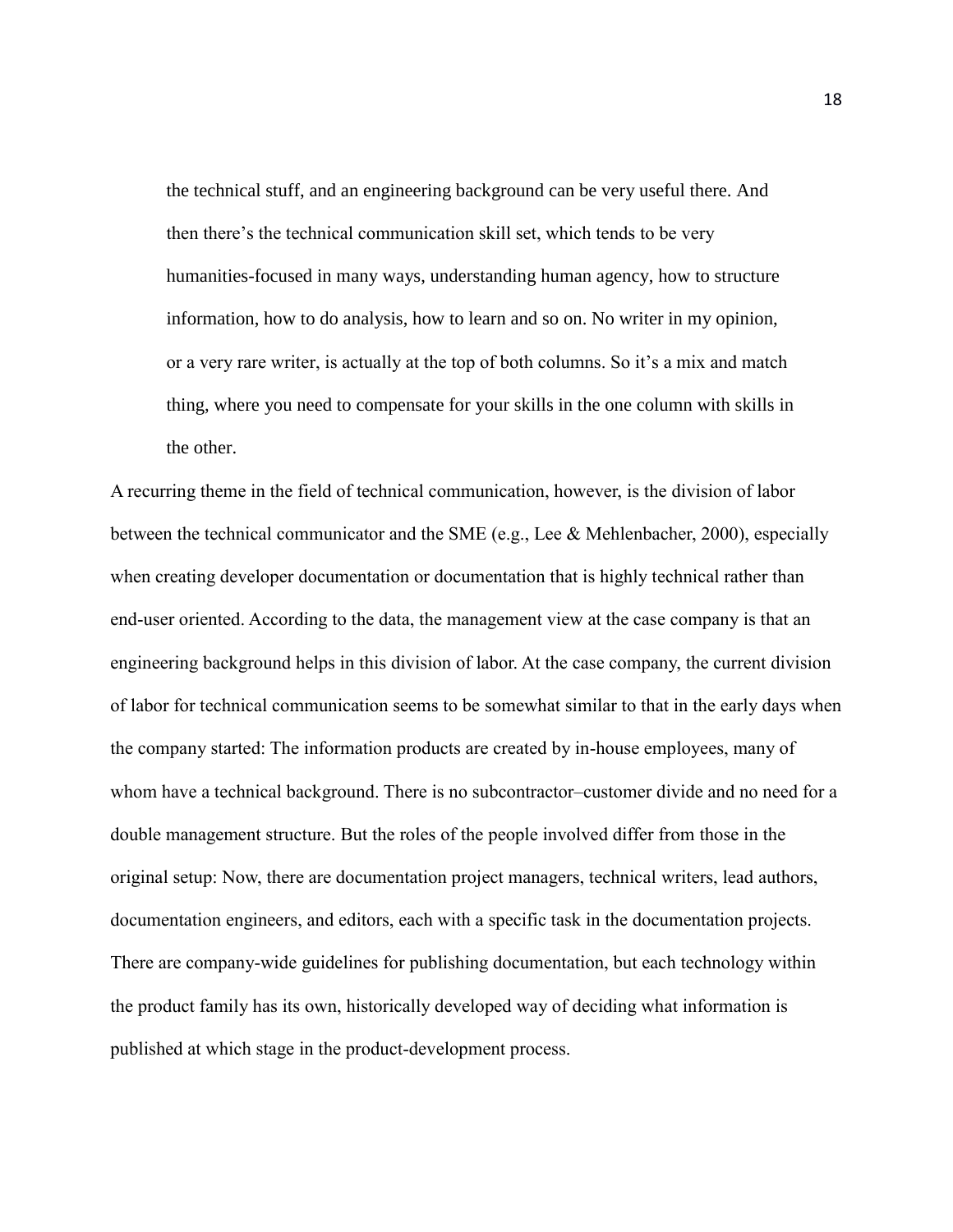As for the state of the technical communication field overall in Finland, Hill listed a variety of reasons why it is currently struggling: Problems in the Finnish export industry, the significant downsizing of a major employer, and the effects of minimalization. These reasons are all signs of the global financial crisis, which hit Finland quite hard and the effects of which are still felt in the industry:

# Excerpt 7

Hill: I think there are a number of things going on. There's the general working life transition in this country that we're not immune to. Who do we work for? We work for companies that are selling products outside of this country. What does the ministry of finance say about the export industry right now? It's flatlined, there's no growth, the order books are down, it's tough. And then there's the fact that one of the companies that provided a lot of work for people in our industry has not had a happy time in the last few years, and there just aren't those large groups of tech comms jobs anymore. And I think the impact of minimalization thinking, where people stopped to say why are we issuing these documents, should we have them at all, I actually think that in a lot of companies there's a lot fewer documents being issued. So these things coming together makes for not a happy time.

Nurminen also brought up the changed landscape of Finnish technical communication; now that more technical communicators are working for smaller companies and in smaller teams instead of for one major employer that dominates the field, technical communicators increasingly need to network outside their own circles:

Excerpt 8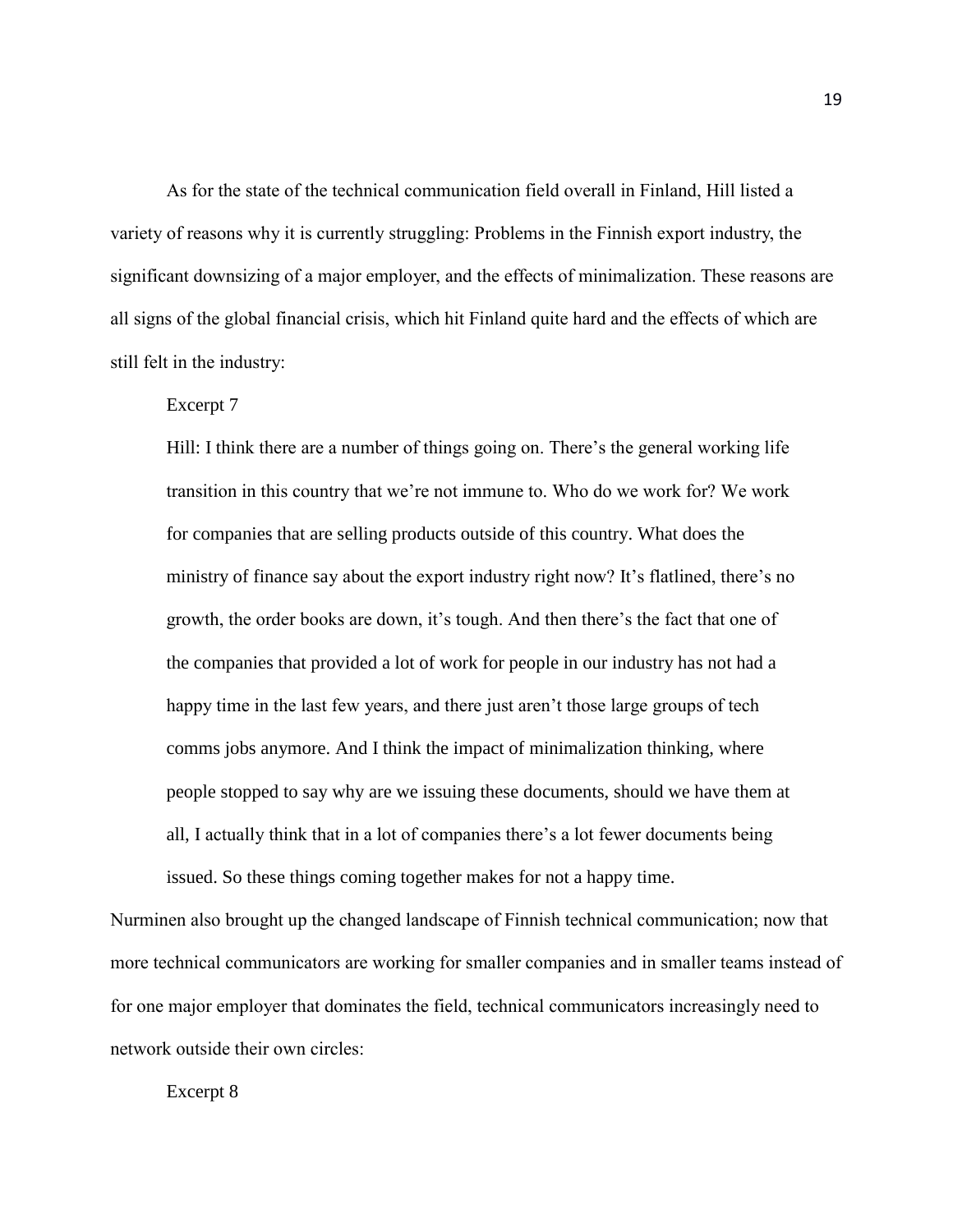Nurminen: It's not dying out in any way, I don't think. I think we're going to continue to be strong. Well, that big thing we've both noticed is that at one time there were 300 of us and we were all working for the same company, and nowadays people will end up working in smaller groups, maybe for smaller companies, which isn't such a bad thing. There's a bigger need to network outside your own company and find colleagues in tech comms outside your own company … . I don't know if we're caught up to being good at networking yet.

This changed landscape has caused a shift in the focus of technical communication from information technology products and software to hardware-based products:

Excerpt 9

Nurminen: All of a sudden there were all these customers that didn't do software, or they did software because most of these things nowadays have a user interface … but it was really fascinating to get into the world of machines. My favorite was a fish processing company, they made machines that processed fish, and they had wonderful names, things like "de-slimer."

In the next section, we discuss how the data that we gathered at the case company show the ongoing transformations in the technical communication profession. In the analysis, we emphasize the contradictions manifested in the data.

#### Discursive Manifestations of Contradictions at the Case Company

In our analysis of the open-ended interviews, we identified 66 discursive manifestations of contradictions dealing with six substantive themes: Different practices at Site A and Site B,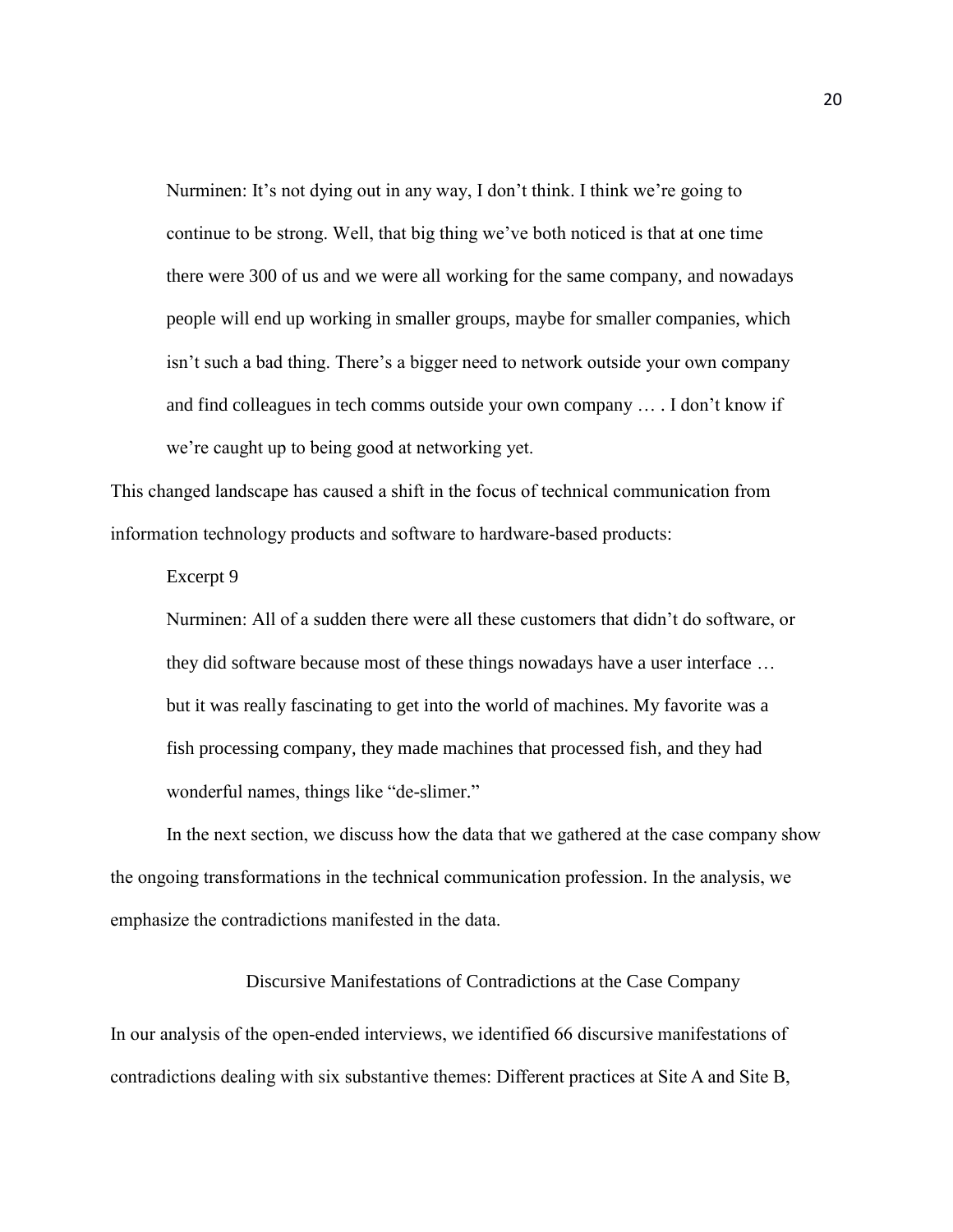relations between technical communicators and line management, support from SMEs and customer feedback, the cost of technical communication, outsourcing, and the CM system. These findings are summarized in Table 1. The discursive manifestations of contradictions were remarkably evenly distributed among dilemmas, conflicts, critical conflicts, and double binds. In fact, the most aggravated manifestations (double binds) were more frequent than the least aggravated ones (dilemmas). The large numbers of double binds and critical conflicts in the data indicate that the contradictions were fairly aggravated in this case. The discursive manifestations of contradictions were much less evenly distributed among the six substantive themes that we identified in the data. The different practices at Site A and Site B and the relations between technical communicators and line management were clearly the most frequent themes. Support from SMEs and the cost of technical communication were the next most frequent themes, whereas outsourcing and the CM system were the least frequent themes in the manifestations. The contents of all the six themes are close to the core of the historically formed tensions discussed in the preceding section. In fact, a closer scrutiny of the contents of the discursive manifestations categorized into the different themes will show that the themes are intricately interwoven and that the central contradictions permeate all the themes.

## INSERT TABLE 1 ABOUT HERE

We will now more closely scrutinize the discursive manifestations of contradictions, discussing the findings for each theme.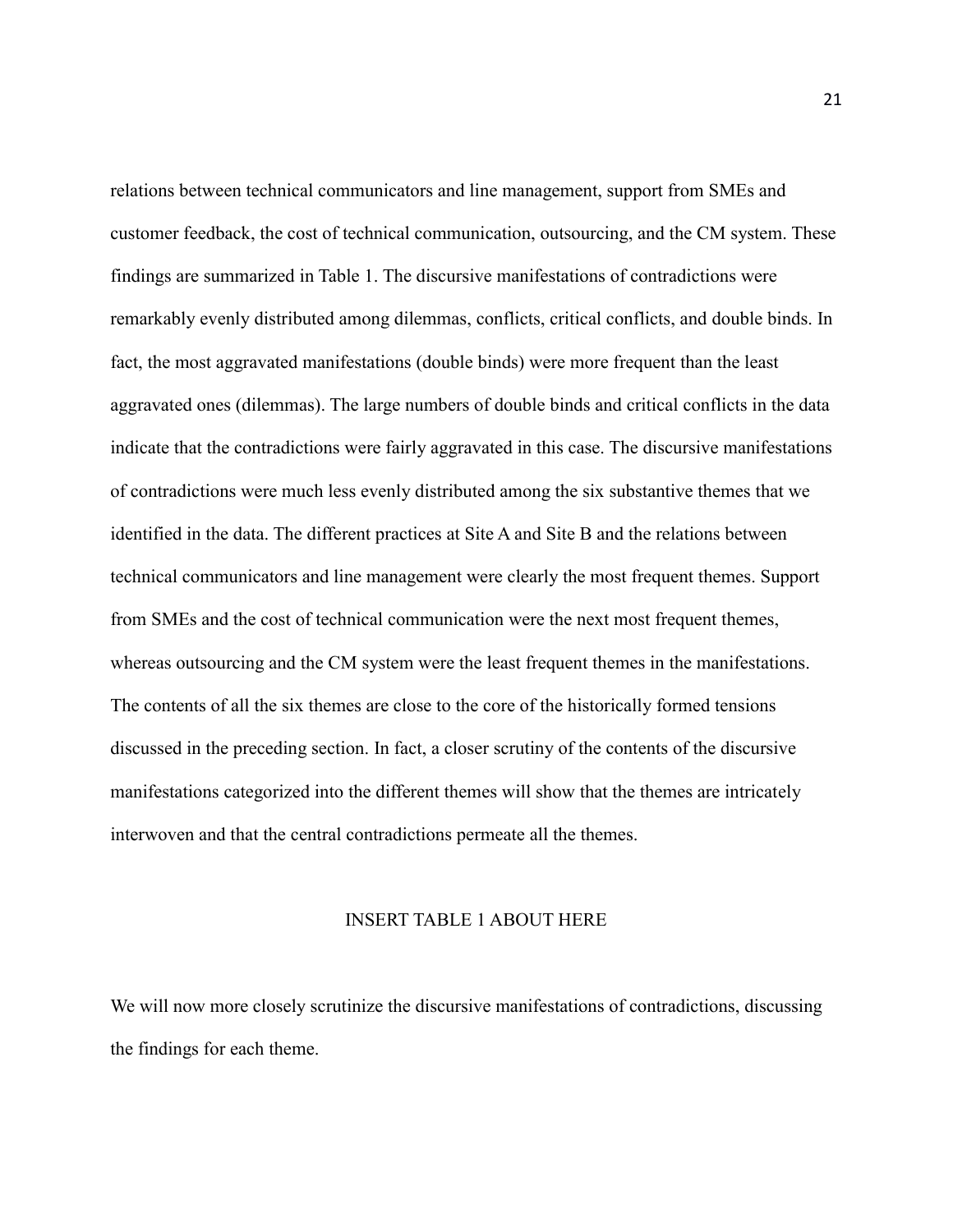Different Practices at Site A and Site B

Excerpt 10 is an example of dilemmas through which tensions caused by different practices at Site A and B become apparent.

Excerpt 10 (Site A)

DPM: But it's funny, I remember when we started, we were so eager to start developing things, and all these instructions, processes, structures … this needs document here and a process there … but now, it's like you have to force people, they [in Site B] are so reluctant …but there's this one person …

TW/LA: Yeah.

DPM: Who is like in the right place, interested in developing things ...

TW/LA: Yeah, but they also have a LA role, so they don't have to just write all the time …

DPM: Yeah, yeah, it's just that if they had a little more time, I'm sure they would have figured this thing out already.

TW/LA: Yeah.

DPM: But there's no, it's just not ... but maybe it's because there's just so much work. When we were starting out, there was more time to play, and develop, and innovate …

TW/LA: Yeah, now it's always that as soon as you get one publication out of your hands, the next one is just around the corner. So it's not like ... And getting the documents out has to be the number one priority.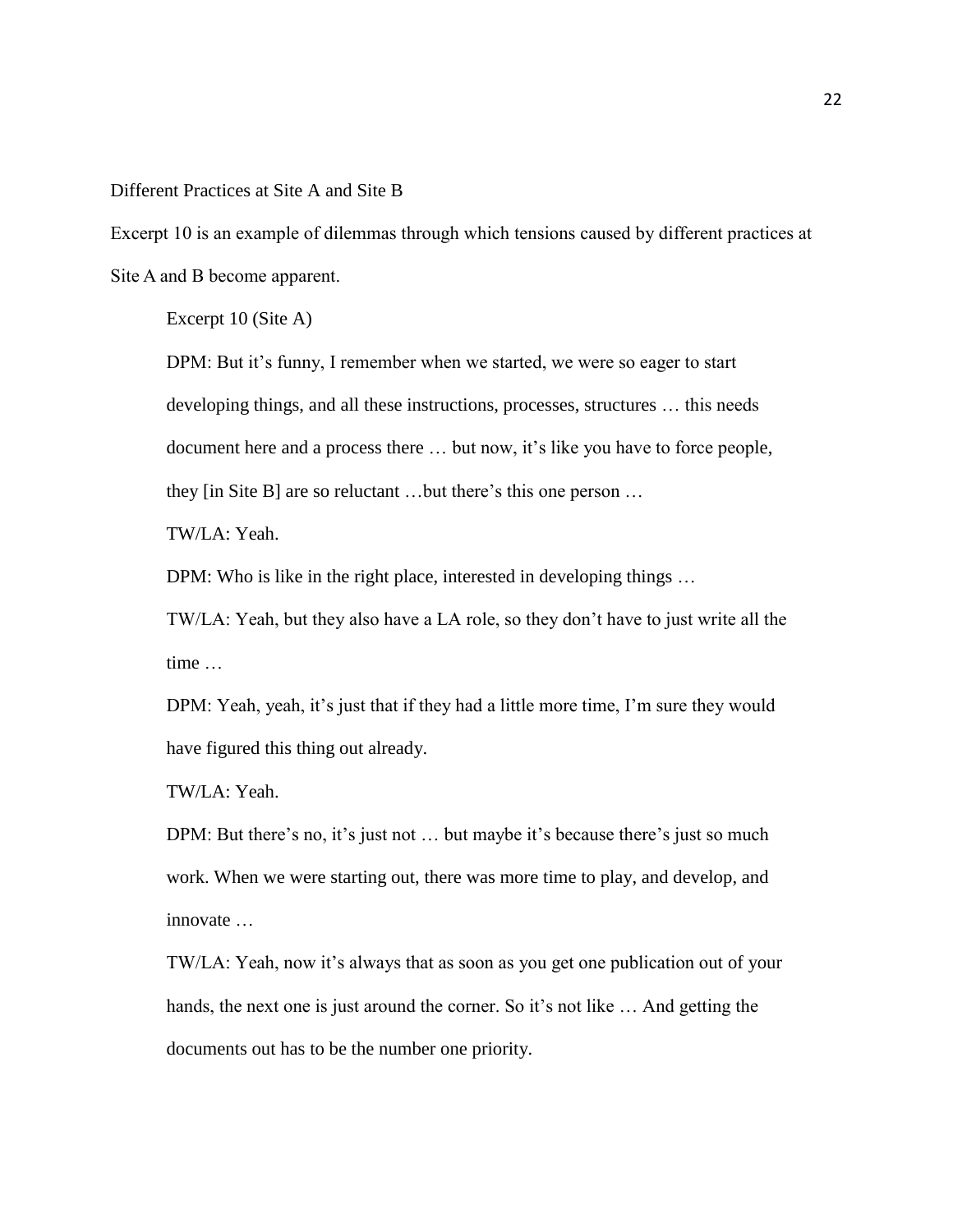Excerpt 10 contains a cluster of *buts* that are typical linguistic cues to dilemmas. The personnel at Site A felt that the documentation personnel at Site B (identified as "they" in the excerpt) did not appreciate the documentation guidelines of the company and neglected to follow them. The employees in this excerpt connected this tension between the sites to production pressures and the lack of time. The production pressures can be interpreted as a secondary contradiction between increasing output demands (outcome in the activity system) and decreasing human resources (community in the activity system).

Our interview data indicated that general attitudes toward processes and instructions differed between the two sites, as conveyed by the double bind in Excerpt 11:

Excerpt 11 (Site A)

DPM: We are so invested in this whole quality and process thinking that it's difficult to accept this "let's just do this, who cares how" mentality. It doesn't work in an organization this size, we have to agree on common rules. We have a lot of instructions. Whenever we spot a missing piece, we try to get it covered with guidelines. We have to have everything in writing because this is such a large, globally distributed team, we need to get everything out in the open. We can't just chat to each other in the hallway, so information doesn't just flow naturally. So we have to formalize everything.

This focus on guidelines and conventions was typical of Site A but not of Site B. Representatives of both sites agreed that in a company of a certain size you need rules, but while representatives from Site A emphasized the official rules, those from Site B prioritized the unofficial ones: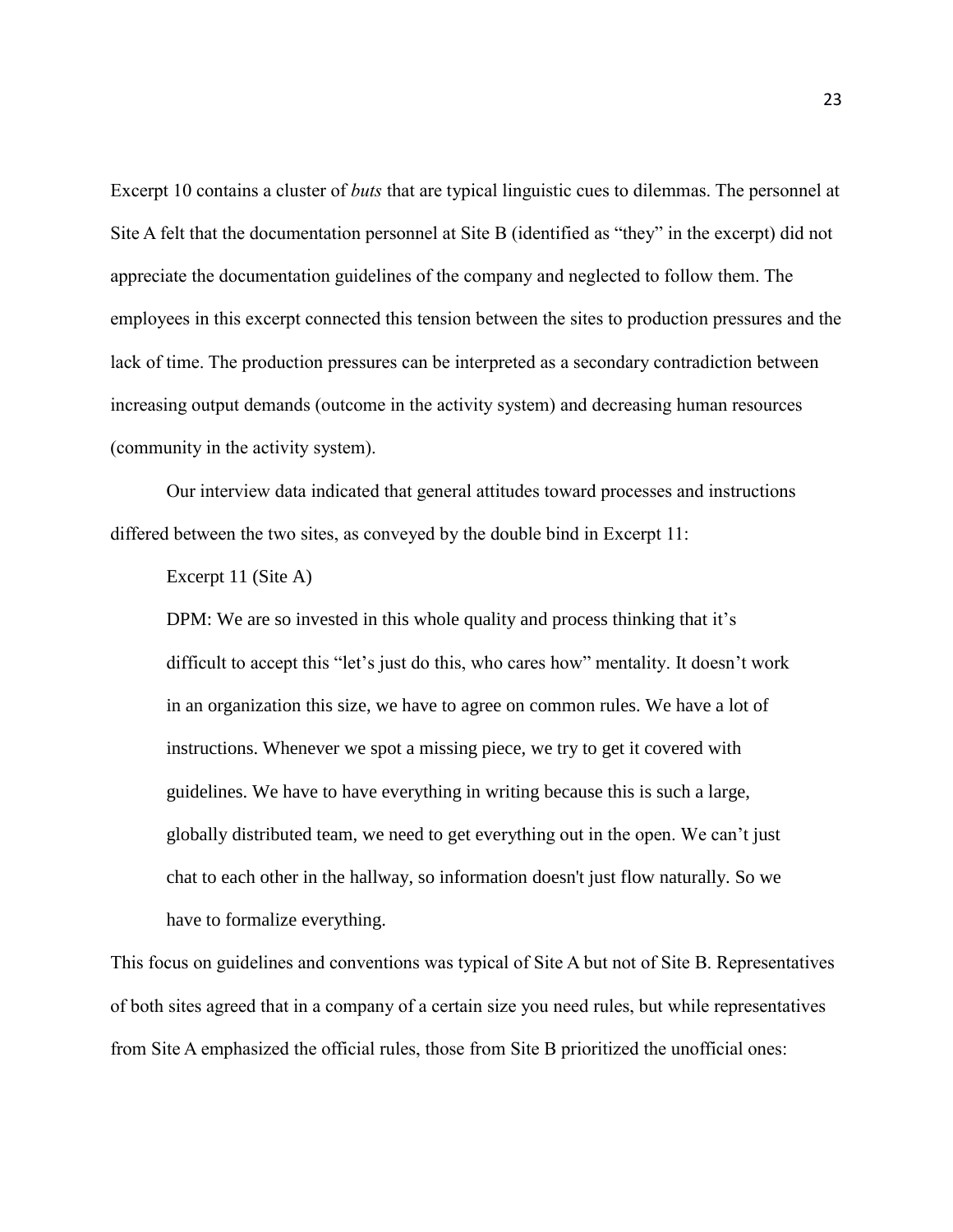#### Excerpt 12 (Site B)

DEng: In a big company like this, if you want to change something, you should just do it and apologize later. Otherwise you'll never get approval.

Changes in work practices emerge as the involved practitioners and managers try to find solutions to existing contradictions. The secondary contradiction at the case company discussed in this section—the need to produce more documentation at a faster pace with fewer resources is being addressed differently at Site A and at Site B. The previously dominant form of activity was defined by Site A: Documenting practices and following guidelines and processes that had been developed over time. The personnel at Site A are still committed to this form of activity. But the personnel at Site B have developed their own way of working and a different set of unofficial rules to guide their practices, whereas the previously dominant form of the activity relied on commonly agreed-upon rules and adherence to technical communication conventions for planning, review and obtaining approval. Participants at Site A emphasized that proper planning and control are the keys to working efficiently and quickly while upholding quality. The activity as it is carried out on Site B relies on getting the work done with minimal regulatory influence (e.g., little planning or reporting, light reviewing, quick approval processing).

In the interview, the DEng mentioned that little training for the personnel at Site B had been available when the site was set up. This difference in the training, education and work backgrounds of the personnel at the two sites had contributed to the way that the activity is perceived at the two sites. In addition, the technical communicators at Site A have a background in the document-based approach to technical communication, in which they manage the entire information design process, whereas in the CM approach, technical communicators are expected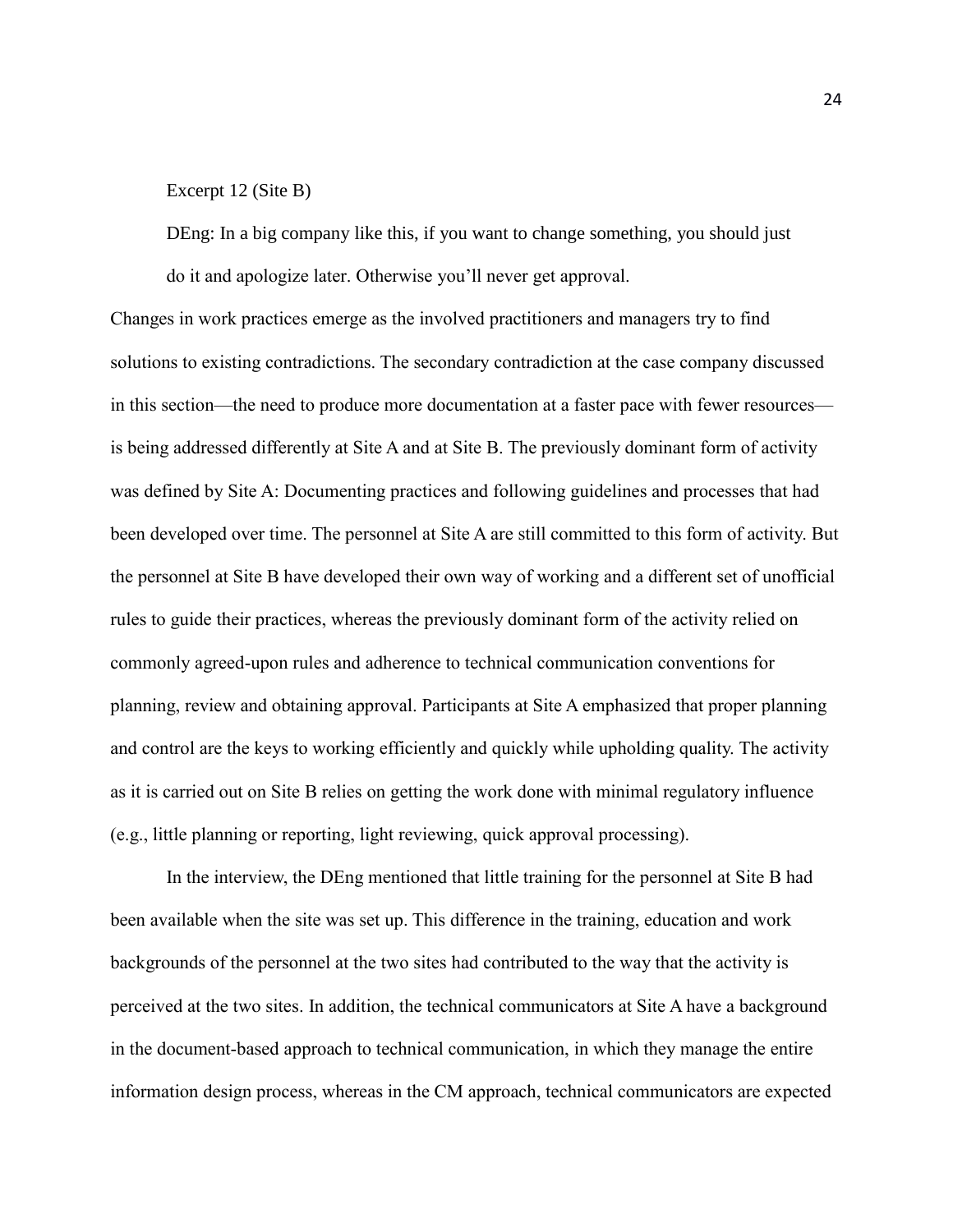to produce chunks of content according to the standards of the CM system (Andersen, 2014; Carliner, 2009). The technical communicators on Site B only have experience of working in a CM setup and a more tools-focused approach to documentation in general.

There seemed to be a quaternary contradiction between the two sites, which was particularly evident in their different conceptions of rules. Usually quaternary contradictions are detected when an activity system is transformed and its neighbors or partners remain unchanged. In this case, the quaternary contradiction is somewhat more complicated. Site B was recently established as a new activity system, which challenged the established ways of working in Site A. Site B was introduced as a way to resolve a prior, historically developed secondary contradiction between the increasing outcome demands and the limited available community, or the pool of human resources. When the vendor model was in place, there were mounting pressures to cut costs, improve quality and save the SMEs' time. The vendor model, however, had not been as cost-effective as expected, so the management at the company decided to hire in-house technical communicators with a technical background: Technical quality would be improved and less SME time would be needed. Costs could also be cut if the recruitment was done in a lower cost country. This development mirrors the process that Andersen (2014) described: Thanks to advances in CM tools, content can now be produced by people who are not trained in technical communication and who do the work at a fraction of the cost in offshore locations (Hackos, 2005).

But the attempted resolution to the previous secondary contradiction in Site A gave rise to a new, quaternary one, namely the contradiction between the different modes of operating in Site A and Site B. Even though the technical communication activity seemed uniform at both sites,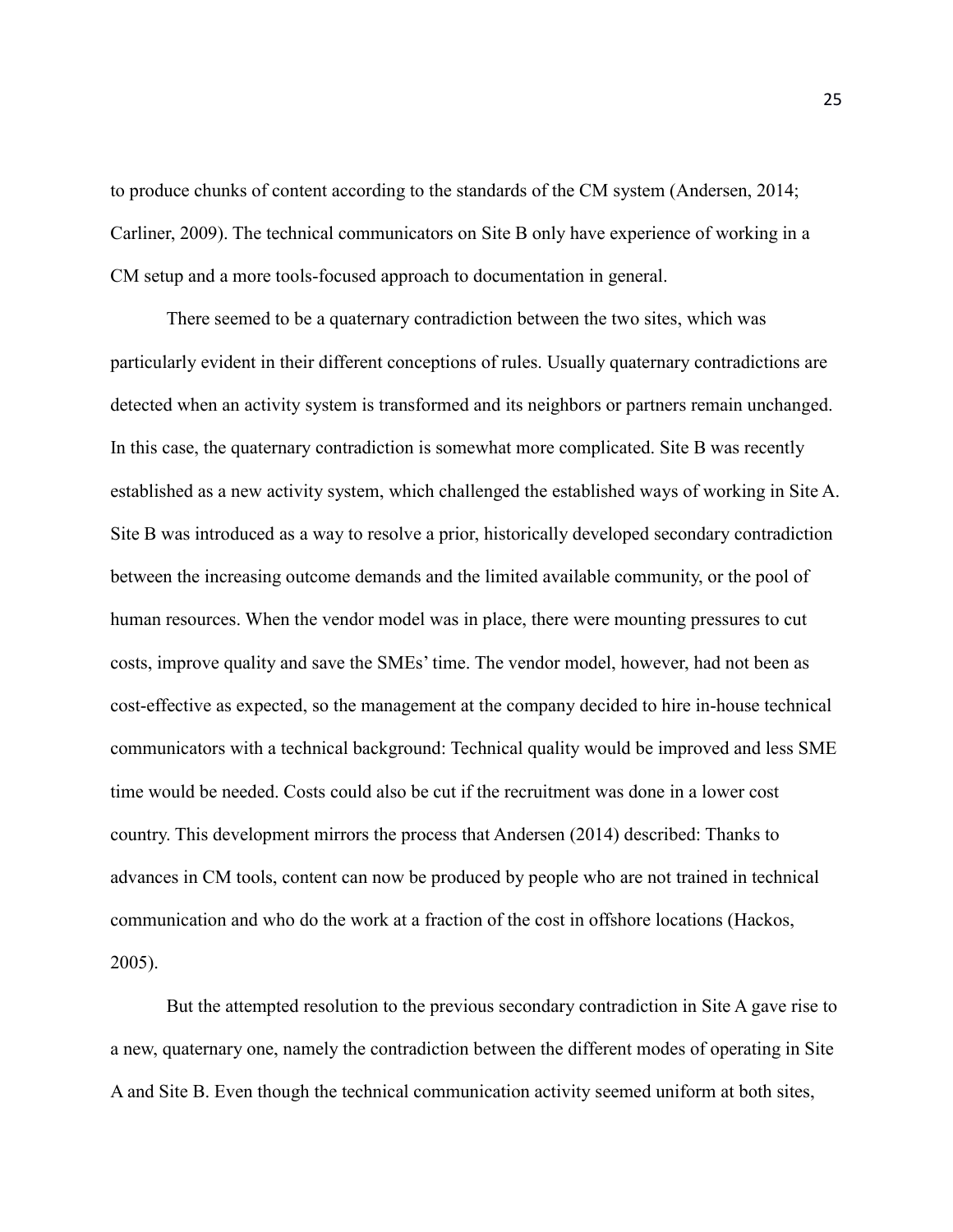two concurrent and quite different activity models were being employed simultaneously. This quaternary contradiction further aggravated the secondary contradiction in Site A, because the more cost-efficient way of working in Site B generated additional pressure for Site A to increase its efficiency.

Relations Between Technical Communicators and Line Management

A second theme in the discursive manifestations of contradictions in the data may be attributed to a contradiction between the technical communicators in both sites and the line management in Site B. This contradiction was frequently conveyed in the form of conflicts. Excerpts 13 and 14 contain multiple negative words ("no," "don't"), which are typical linguistic cues to conflicts. Excerpt 13 demonstrates a transition from discussing the tension between the two sites to discussing the tension between technical communicators and the line management:

Excerpt 13 (Site A)

DPM: It's funny, whenever they [in Site B] do have some ideas, it's always about simplifying  $\ldots$  "I don't want to report, reporting is useless"...

Researcher: So the ideas are not about developing the contents?

DPM: No, it's like "I don't have time, I don't want to"...

Researcher: But do you think that if there was a few more of the kind of writers you mentioned, do you think that things could change? Or is it just a general feeling that it just doesn't matter …

DPM: Well, that's again up to the line management. Because they just don't ... it's their responsibility, as management, to say what happens in an organization. I think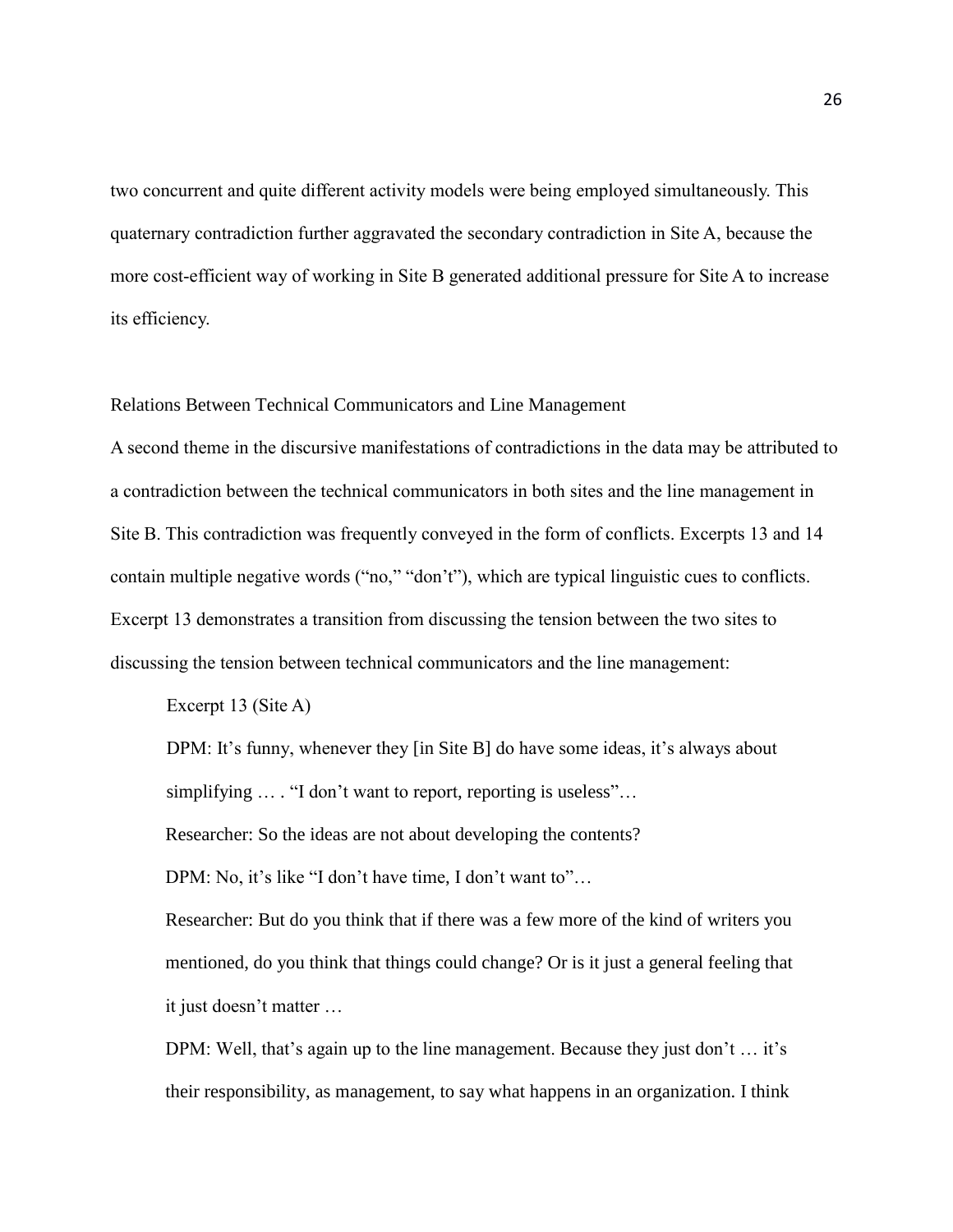that if a writer [in Site B] suddenly started having all these development ideas, they'd just tell them to calm down. Tools development is the only thing they're interested in.

Excerpt 14 (Site A)

DPM: They [the line managers] have no background in customer documentation, they have no idea about what technical writing is, and they have resisted, for example, this lead author thing the whole time, because they don't understand what topic-based writing is. So they haven't, it has just recently begun dawning on them that we actually write modular documentation, that we don't write linear documents.

Excerpt 15 provides an example of a critical conflict, in which the DPM offers a personal, emotional account of the problems that she has had with the line management of the company. This is an example of a critical conflict.

Excerpt 15 (Site A)

DPM: … but now it seems that the line management more and more interferes with …

Researcher: What kinds of things does the line management handle, then, that aren't their responsibility?

DPM: Well, everything.

Researcher: Can you give an example?

TW/LA: Error management!

DPM: Well, yeah … they seem to think that error management is entirely their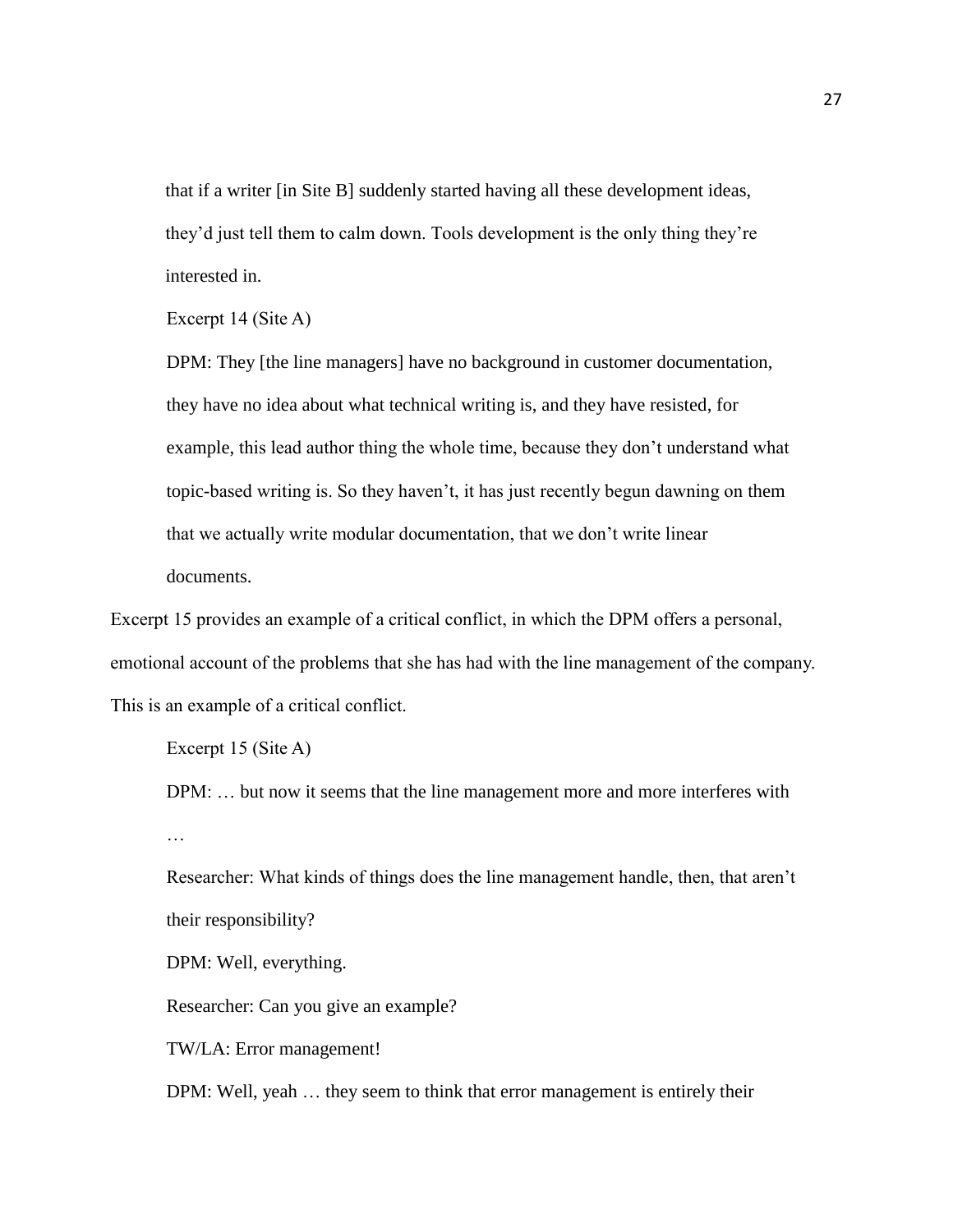responsibility and that the DPM can't … shouldn't … can't do anything about it. Can't even know about it. Errors. That go into the documents.

Researcher: Why is that?

DPM: It is not the DPM's task. It's a line management task. That's what my superior yelled at me last week ... . [sighs, laughs]

Researcher: But how does that work, then, in practice, because they affect the contents of documentation … .

DPM: Well, exactly.

Researcher: So how do they think you should get the information?

DPM: Well, I shouldn't. It is secret information. It is not for the DPM to know. The critical conflict in Excerpt 15 further illustrates a secondary contradiction between the object of the activity and the division of labor between the technical communicators and the line management. The technical communicators at both sites felt that the responsibilities between line and project management should be more clearly defined and that the current situation is unfair to the employees. The case company officially had a matrix organization, in which line and project management tasks were separated. This separation did not seem to work, however, because line managers frequently also handled project tasks. The DEng at Site B brought up the same issue as the Site A personnel:

Excerpt 16 (Site B)

DEng: But the organizational structure should be clearer, the responsibilities and power issues. Who does what. We now have this … our line managers are not competent, they don't manage people, they try to manage projects instead. It's like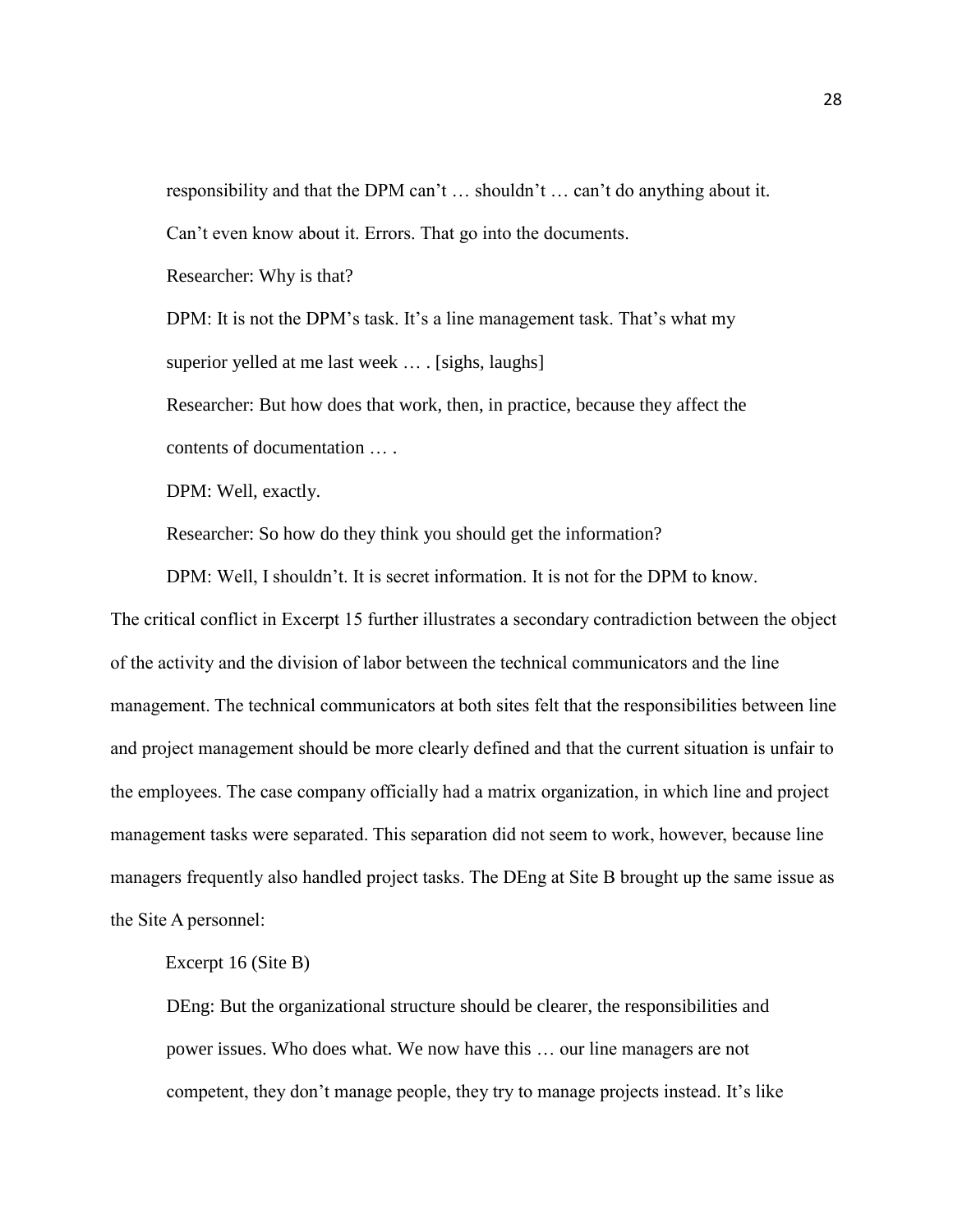they have mixed identities, and the responsibility for the problems in the projects then falls on the employees' shoulders, on our shoulders.

The data also show that there were problems in the way the company managed documentation projects. Line managers and project managers had guidelines, but these were not followed by the management at Site B. During the interview at Site A, the participants said that they were misunderstood by their line management and that the line management did not grasp or care about technical communication:

Excerpt 17 (Site A)

DPM: I really wish we had some line management personnel who had actually done this work, so that they would understand it better. There's nobody there that has gone through the same path as us, nobody that understands that this is an actual profession, for which there is training and education, and we exist all over the world! They've just gotten their jobs as professional line managers, and they have no background in technical communication whatsoever.

TW/LA: Yeah, I've often gotten this urge to tell them to switch jobs with me for a month, just to see what it really is like in here.

Despite their different educational and work backgrounds, the technical communicators in both sites voiced a similar concern about the line management. This concern may be interpreted as a secondary contradiction between the object of technical communication (requiring substantive understanding) and the division of labor that separated work execution from management, leading to constant conflicts and critical conflicts of the kind exemplified in Excerpt 15.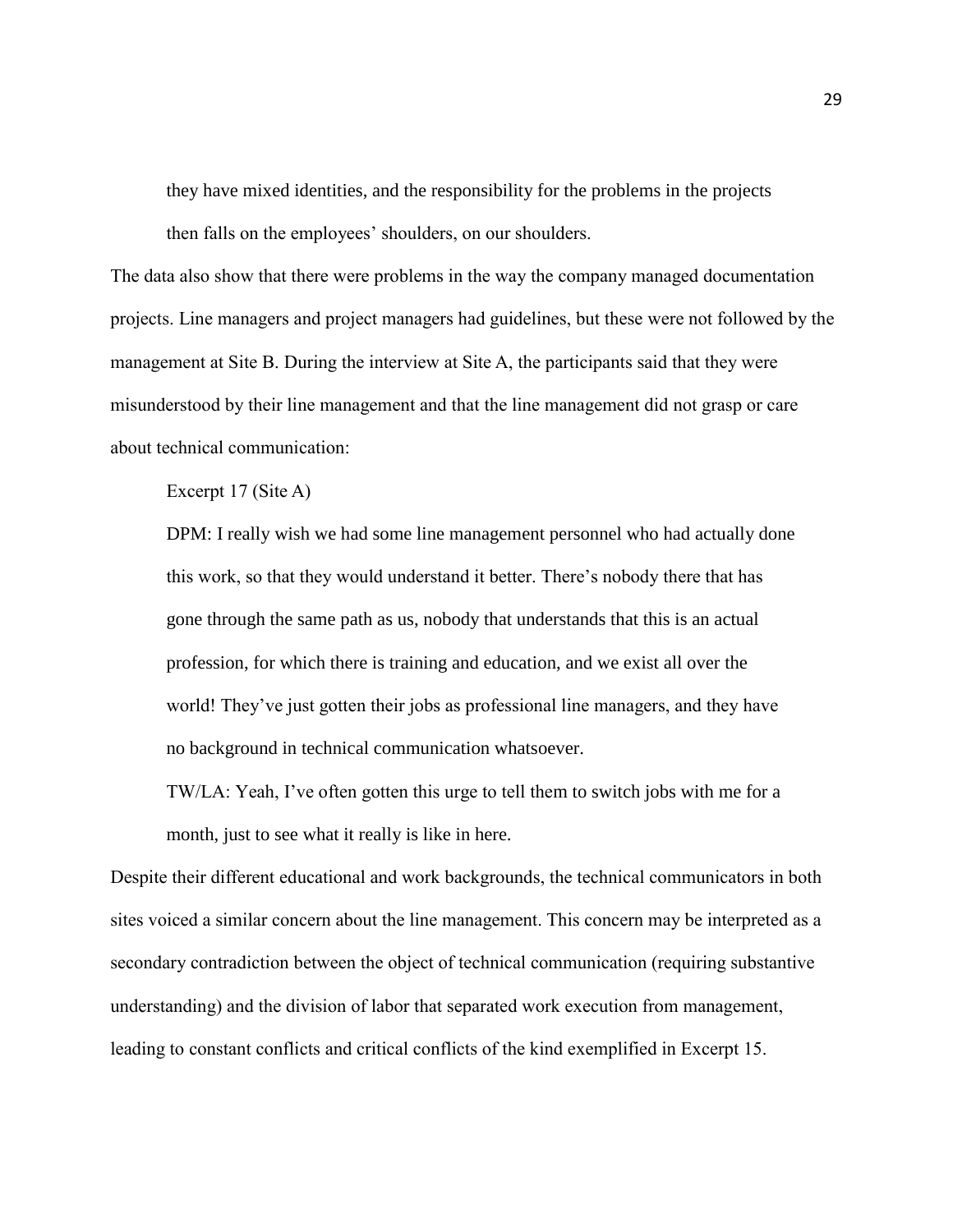This contradiction pertained more broadly to the different job descriptions in the division of labor. In Excerpt 18, a rhetorical question ("But how can you correct a technical text if you don't understand…?") signals a double bind, which is followed by the participants talking simultaneously and emotionally about the problem at hand. The TW/LA's final remark crystallizes the double bind: "It just seems hopeless sometimes."

Excerpt 18 (Site A)

TW/LA: And then we have these, what do we call them …

DPM: Editors.

TW/LA: Yeah, editors. Who have a language background.

Researcher: And they …

DPM: Editors know the language and engineers write. But on the other hand, this whole job description of the editors, the line management understands it to mean that they just put the articles in place and correct the punctuation … .

TW/LA: But they don't even fix those.

DPM: Well no, no. But it's like technical writing has nothing to do with that job either.

Researcher: So it's an editorial task?

DPM&TW/LA: Yeah.

TW/LA: But how can you correct a technical text if you don't understand …?

DPM: Yeah, yeah. And this is what our line management doesn't understand, I've fought with one of our managers about this many times, that you can't edit and you can't write if you don't understand the contents. It's a fact. And then they just laugh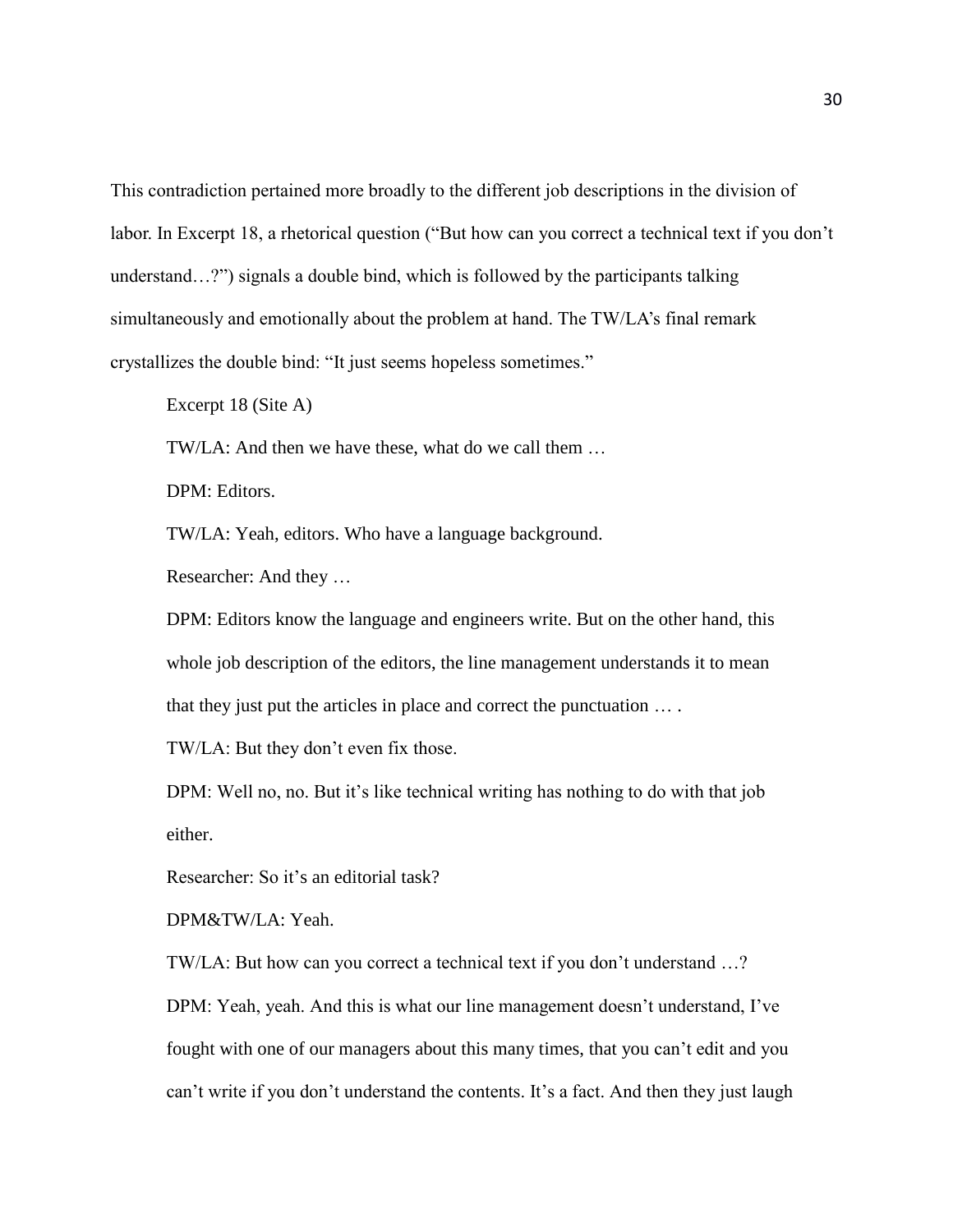at me.

TW/LA: I've tried so many times to explain …

DPM: … what it should be. We get this now, that the writers ask the SMEs what to write, and then they just copy-paste it, directly from the specs sometimes ...

TW/LA: Directly from the specs! I've just had to remove …

DPM: ... without editing at all ...

TW/LA: Yeah, "there should be a connector like this here," things like that are put directly into customer documents … Oh well, it just seems hopeless sometimes.

# Support From SMEs and Customer Feedback

SMEs are the information sources needed by technical communicators during writing and in the review phase. The interface between the two groups is a common source of tensions in the activity that our participants described (Lee & Mehlenbacher, 2000). A background in engineering did not necessarily make the interaction with SMEs easier. In Excerpt 19, this tension came up in the form of a dilemma:

Excerpt 19 (Site B)

DEng: Well, close ties with the R&D are essential. I'm fortunate, because my colleagues in the R&D are close, but there isn't an established process for … collecting information from the SMEs takes a really long time sometimes.

The participants also commented that they lacked feedback from customers. Feedback is generally recognized as a crucial element in producing high quality technical communication. In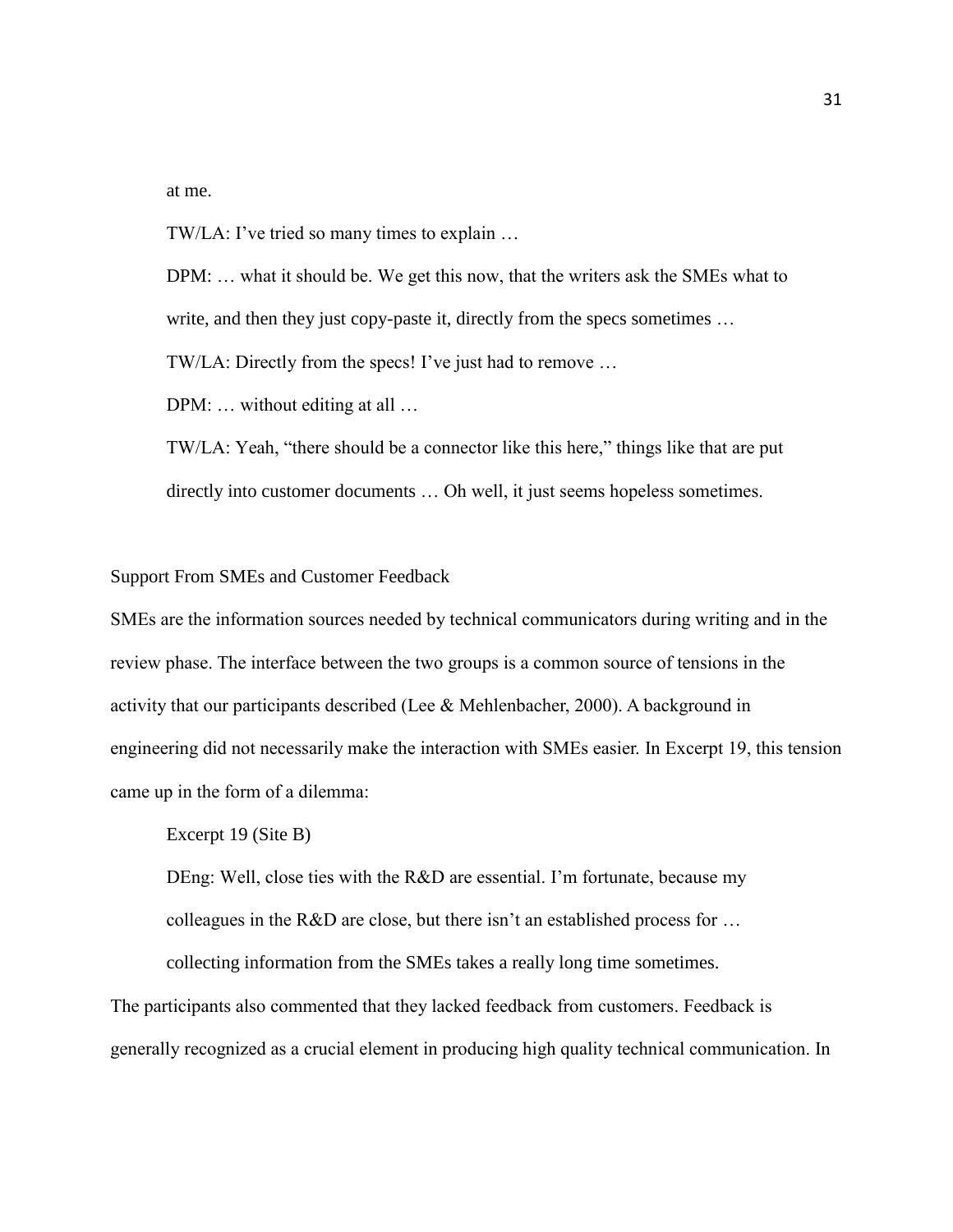Excerpt 20, the DEng at Site B raised the issue of inadequate feedback, pointing to a conflict with the multiple use of "no":

Excerpt 20 (Site B)

DEng: Well, we get no results for testing docs the way we get for software and hardware  $\ldots$  so there are no problem reports, no official data. We don't really get feedback. And because we have very little official data, it is difficult to prove the results of outsourcing, for example, or if there's a quality problem.

This lack of feedback and customer contact is bound to affect both the document contents and the way that other stakeholders view the technical communication team (Hackos, 2005, p. 274). Despite their differences, technical communicators at both sites agreed that customer feedback is an essential element of a technical communicator's work (Schriver, 1997; Van Laan & Julian, 2001), but that only a few of the documents they produced were actually read and appreciated by the customers:

Excerpt 21 (Site A and Site B)

DPM: And then we get this customer feedback, "We don't use your documents, we create our own." They use parts of our documents and copy–paste what they need. TW/LA: Yeah, I just saw this installation guide in French that had some of our stuff and then a lot of extra information, too.

DEng: Our customers only have interest in a couple of the documents we produce. We should implement some sort of data gathering so that we could see which documents are read, counting the doc views on our site or something like that.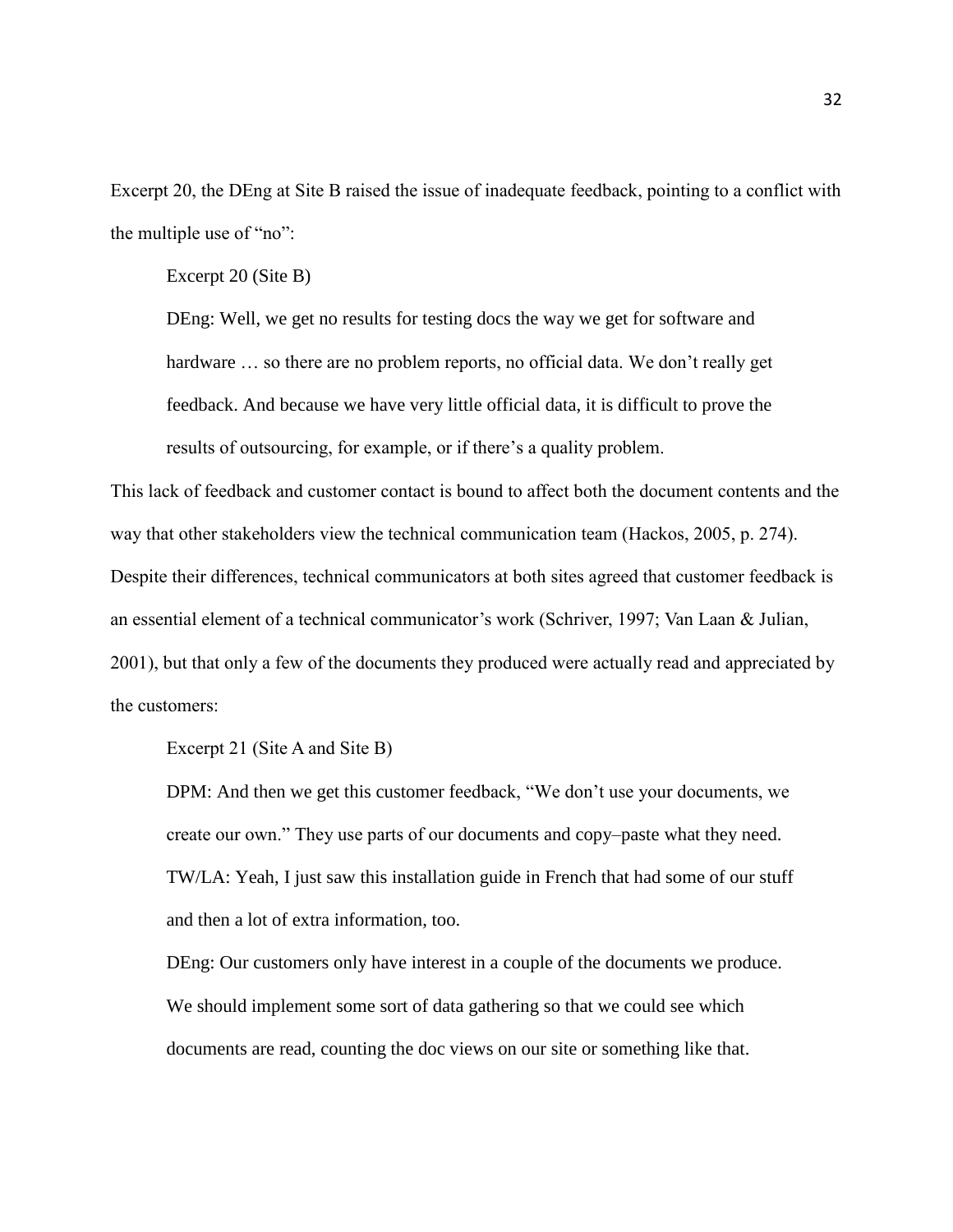Thus, the participants viewed key customers as potential temporary members of the company's pool of expertise, having valuable information that could improve the products. Their difficulties in getting information from SMEs and feedback from customers constituted a variation of the secondary contradiction described in the preceding section, in this case between the object of technical communication, which required multifaceted substantive understanding, and the division of labor which fragmented the expertise at the company, causing technical communicators to feel isolated.

Cost of Technical Communication

The case company needed to produce documentation for each product release as required by law, but the costs had to be manageable, and the work was not prioritized. This secondary contradiction between increasing output demands (outcome in the activity system) and decreasing human resources (community in the activity system) manifests itself in the data quite directly, in the aggravated forms of critical conflicts (Excerpt 22) and double binds (Excerpt 23):

Excerpt 22 (Site A)

TW/LA: That's exactly it. You get this feeling that you're banging your head against the wall–"produce quality"–and at the same time you have to do it quicker and quicker and cheaper and cheaper …

DPM: The cycle is getting shorter and shorter–more content on a tighter schedule, more concurrent releases. There is just so much work.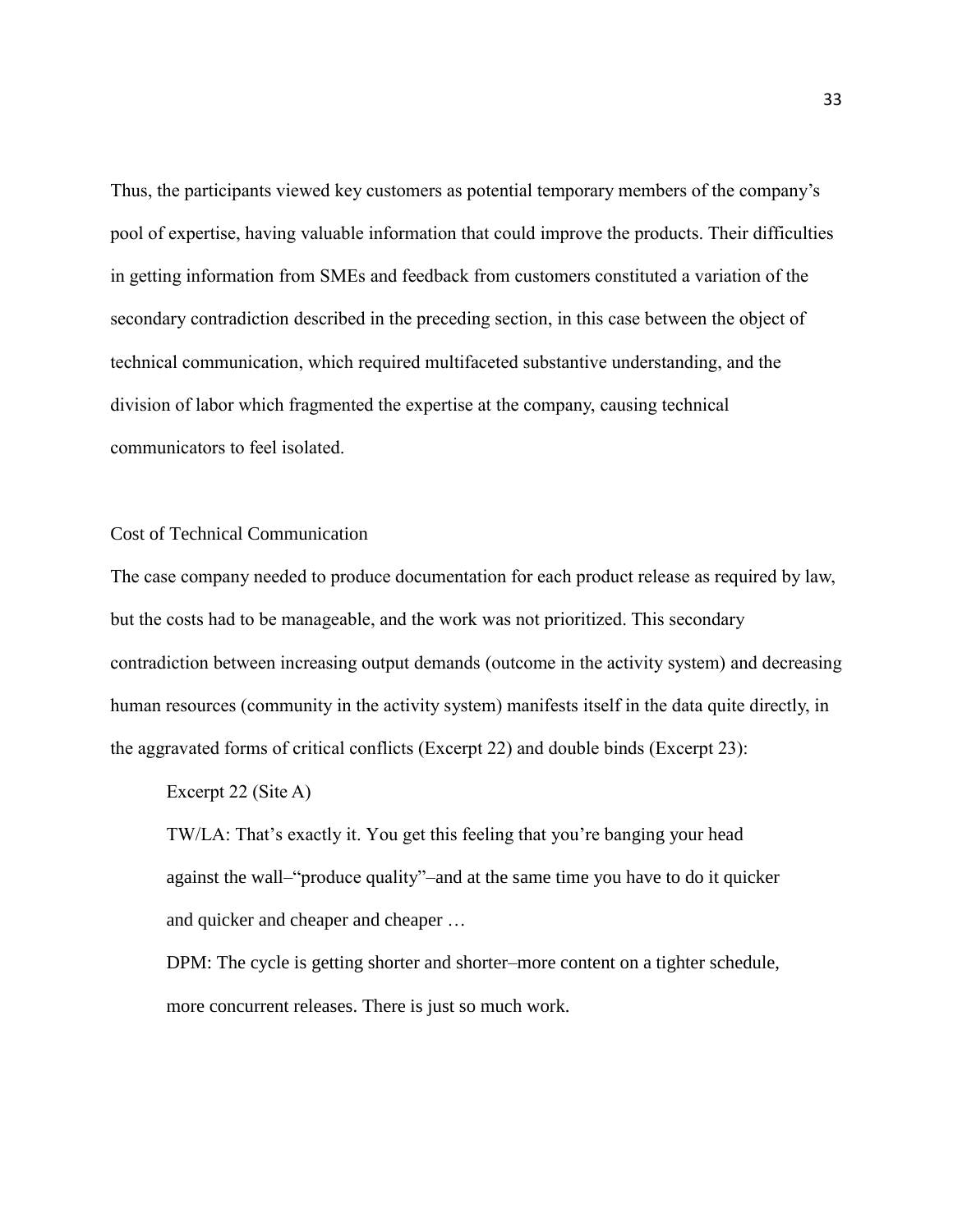The participants at Site A described a situation in which they could not develop things meaningfully because they did not have the support of their management, but they also felt that they must persevere:

## Excerpt 23 (Site A)

DPM: But it's not like, we are not the core competence area in this company, we are in the [technology] business, not in the technical communication business. So it's like we have to put out this documentation, but it's pretty low priority. And I could also say that as long as the line management … as long as they feel that everything is going fine, we have nothing … because they are our feedback channel upwards.

# **Outsourcing**

The outsourcing trend has fundamentally transformed the profession and activity of technical communication in recent years. The general view in the field is that in-house technical communication is higher quality than outsourced technical communication for various reasons, such as writers having easier access to information. The current in-house technical communication setup at the case company is quite different from when the vendor model was still in place. But the vendor model had its advantages in that everyone was more likely to follow the same rules. The expressions of helplessness (e.g., "So there's nothing we can do") shown in Excerpt 24 are typical signs of a double bind, signifying an aggravated secondary contradiction within the activity that has occurred after the company stopped outsourcing:

# Excerpt 24 (Site A)

DPM: The issues we are having now are different. With collaborators, we could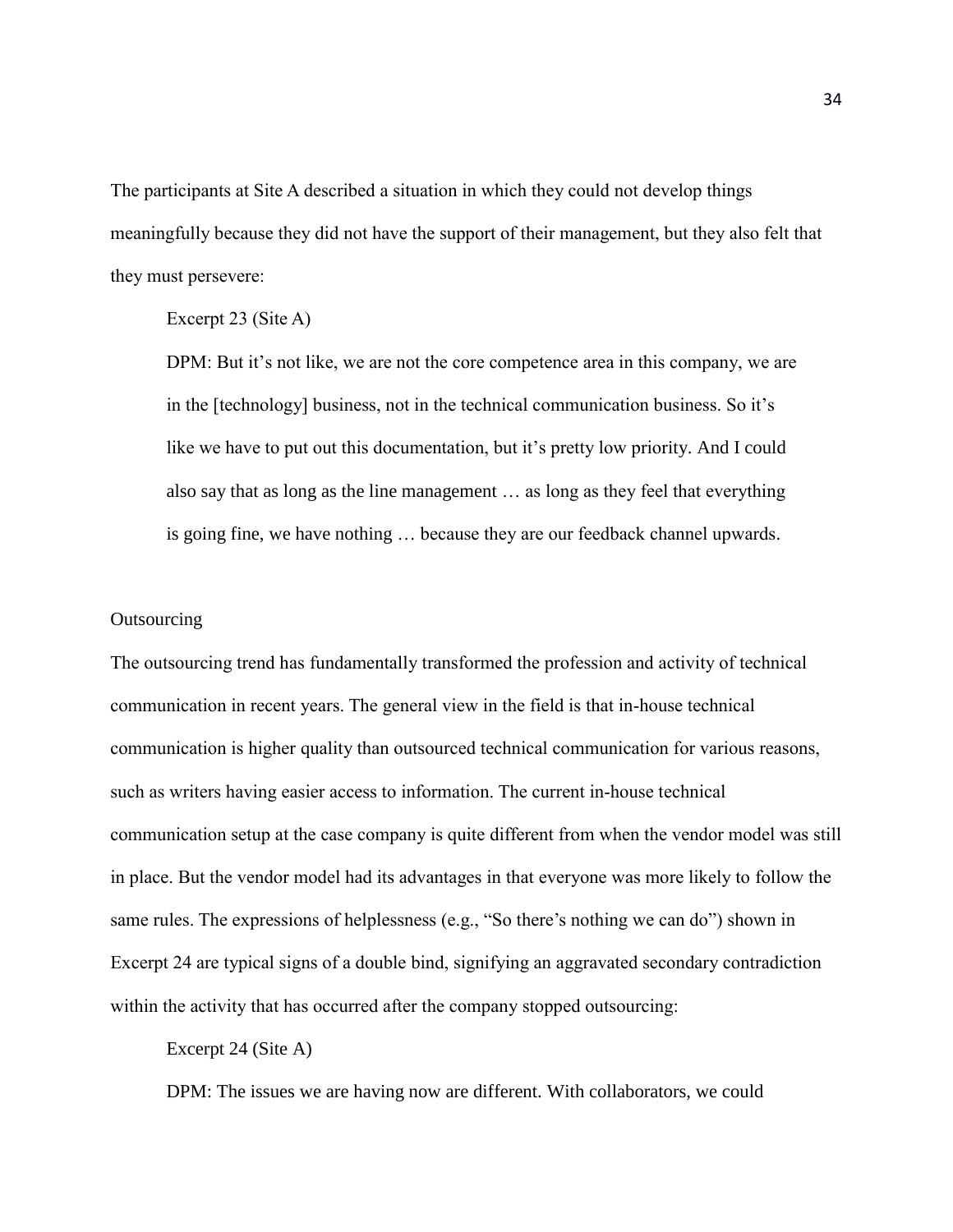issue sanctions if things were not progressing well. We could say that if you don't get this done as planned, there will be money issues involved. But now, we have nothing—because the issues we're having, the line management stands up for the writers and doesn't think there are any problems. So there's nothing we can do. When the DPM was asked how she would compare the current situation with outsourcing, she

offered the following summary (Excerpt 25):

Excerpt 25 (Site A)

DPM: I mean, we used to complain about the vendors when we still had them, but the good thing about them was that they were interested in technical communication, they wanted to do this work. And their competence grew. They understood what technical communication is. The problem with the vendor model is the wall between the companies, it sometimes seemed unsurmountable. When you didn't even have database access, no access to anything on the other company's side, not even their phonebook or direct contacts to the SMEs. But the current situation, it just seems so hopeless sometimes. There's no interest in technical communication, they don't even want to know what it is. How things are done in other companies, anything like that. And we had no training either, when we started, but we were interested in things and found out about them. There is no technical communicator identity anymore.

As we mentioned, the vendor model has benefits over the in-house model in certain cases. Indeed, the vendor model at the case company seemed to be such a case. Thus, the theme *outsourcing* in our data somewhat paradoxically contains manifestations of contradictions that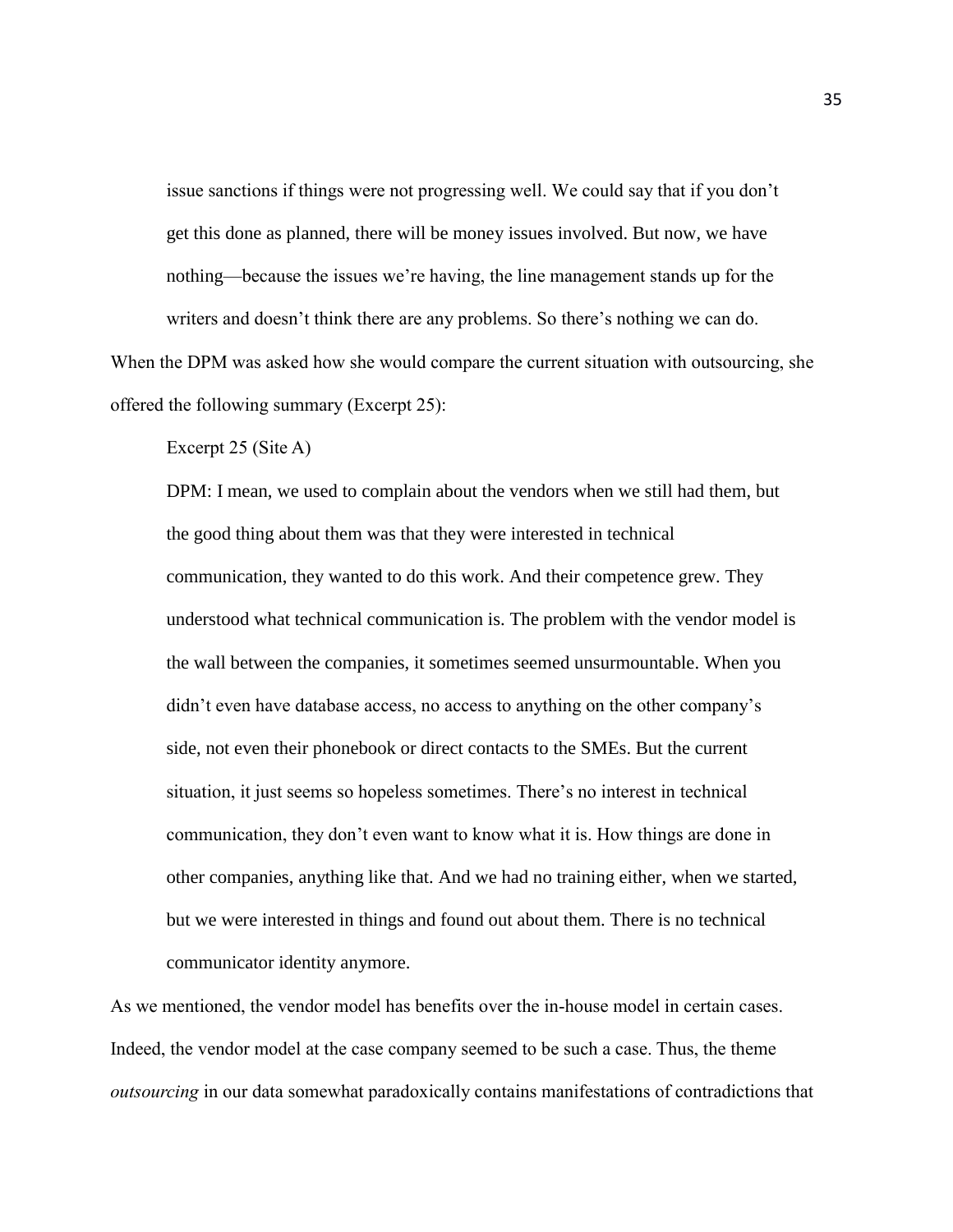primarily pertain to the situation after the outsourcing model was dropped, comparing the outsourcing model favorably to the current in-house model.

## The CM System

The CM approach to documentation is one of the major trends in technical communication. The case company has used several CM systems over the years, but its current system had only limited CM capabilities, causing various problems. But at the time of the interviews, the company was implementing a new system that was expected to fix most of these problems. A long-lasting secondary contradiction between the demanding object and the dysfunctional instrument was, then, being resolved at the time of the interviews. But as Excerpt 26 shows, this contradiction was tightly intertwined with the previously discussed contradiction between the outcome and the community, that is, between increasing output demands and decreasing labor resources: "Well, it's the costs again … costs, costs, costs. Save money, save money, save money, that's like the answer to everything."

# Excerpt 26 (Site A)

TW/LA: The current system just doesn't work. It's not a content management system, it's more like just a place for storing information. It doesn't understand branching, for example. If we produced linear documentation, it would be fine, but it's not suited for modular documentation. It makes reuse impossible.

PM: For modular documentation …

TW/LA: Yeah, not at all suitable for modular documentation, not at all. Researcher: So who decided on this tool then?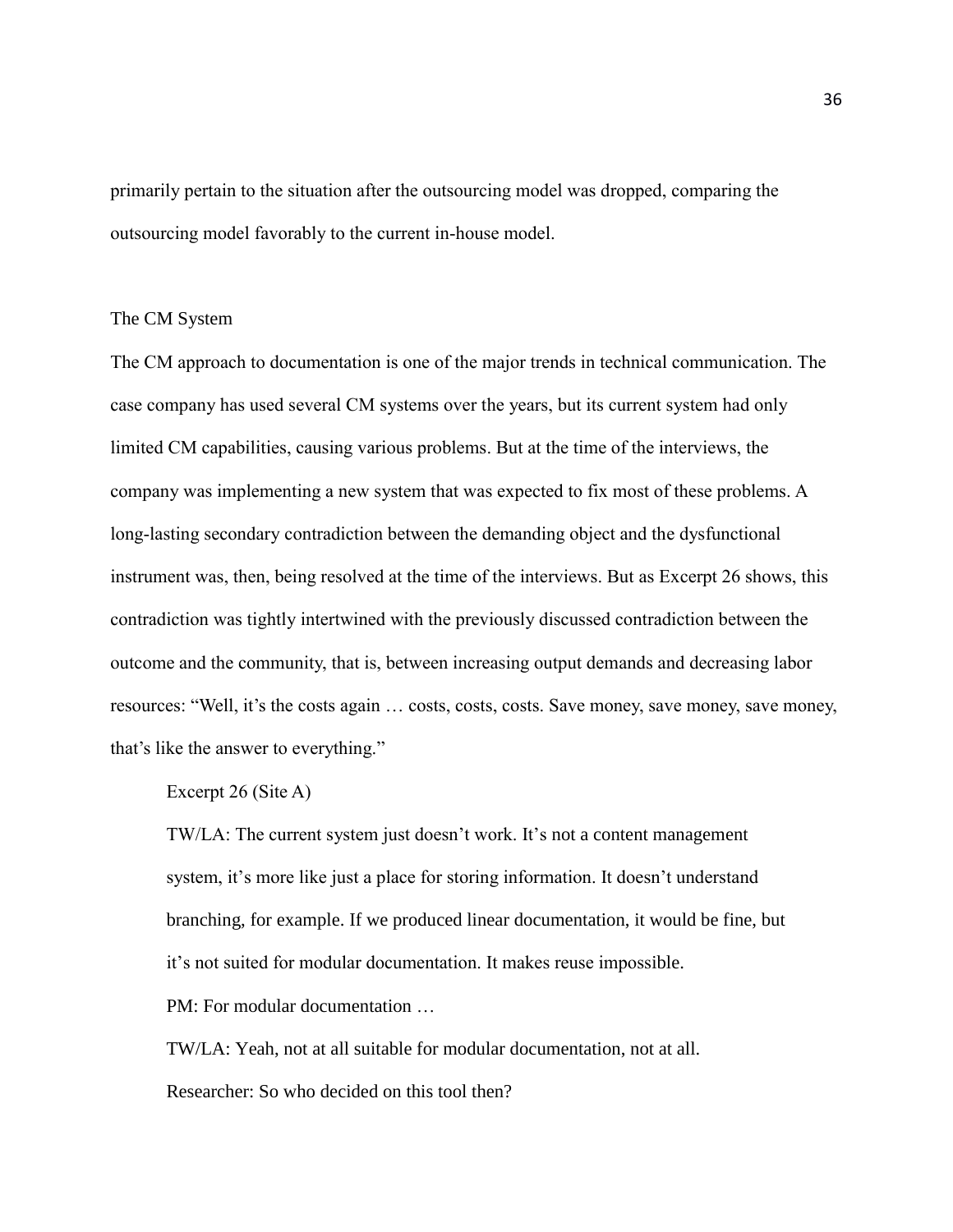DPM: Well, we have this [board name], where all the line managers … they invite technical experts there when needed. But it's always the cost that decides.

TW/LA: But it wasn't cheaper in the end!

DPM: No!

TW/LA: So it's like they didn't tell us something, they were hiding some facts … like the cost of support, there was so much support that it made it really expensive. Researcher: And you've had this system now, for how long?

DPM: About four years, I think.

TW/LA: Yeah, it was about four years ago when I had this training … this is such a hideous system that it takes four days to train! [laughter] And there's like no possibilities for reuse, anything like that. I was just so desperate when it came, like this cannot be true … .

Researcher: So how have you handled reuse then?

TW/LA: Well, we just have had many versions. There are these conditions that you can sort of use, but they're like "You can do this but never do that or you'll mess up the entire production system!" I had to start an e-mail folder just for tips and hints, just to try and keep the system going.

Researcher: OK, so it was a very …

DPM: Sophisticated system! [laughter]

Researcher: Why do you think it has taken so long for you to get the new system? DPM: Well, it's the costs again ... costs, costs, costs. Save money, save money, save money, that's like the answer to everything. And the funny thing is, all the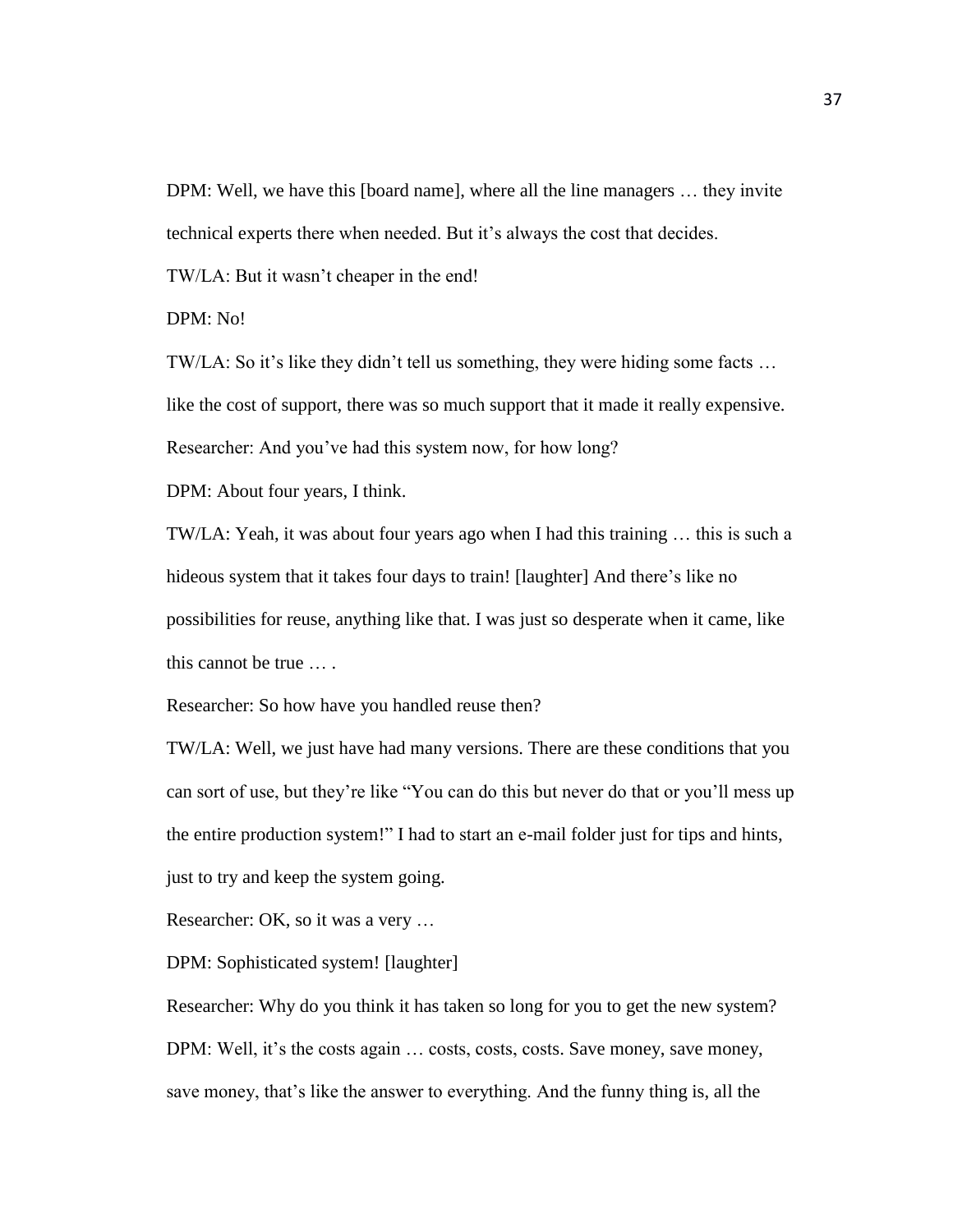previous systems that we've had, that have been fine and worked and developed for modular documentation, or topic-based writing, those we've only ever had a couple of years, and now this monster, this we've had the longest time!

The mounting pressures to change the current system are now being resolved with the implementation of a new system that has been "customized" to suit its users:

Excerpt 27 (Site B)

DEng: Well, like I said, the old system is not good. It's not stable. You have to have the content ready weeks before the publication … it's not possible, I mean it's impossible. And then when the [customer training department] created the training material, we realized that we need real reuse possibilities and not this … copy– pasting. So, reuse and safety are the main benefits of the new system. It's much more flexible, modern ... it's got good references from existing customers. It's a ... like an over-the-counter product that you can buy but we have customized it for our needs. So the current system is not very good but we've been involved in the specification of the new system from the start. So it will be better, more suited for us.

The advances in CM tools sometimes result in routine, low-level content production that is easily outsourced and offshored, involving little or no interaction with users or even SMEs (Andersen, 2014; Carliner, 2009; Dicks, 2009; Giammona, 2011; Hackos, 2005; Slattery, 2007). The technical communication activity at the case company showed some of these characteristics although the work was now done in-house. These characteristics were perhaps more associated with the company's approach to documentation than with outsourcing or offshoring. Although the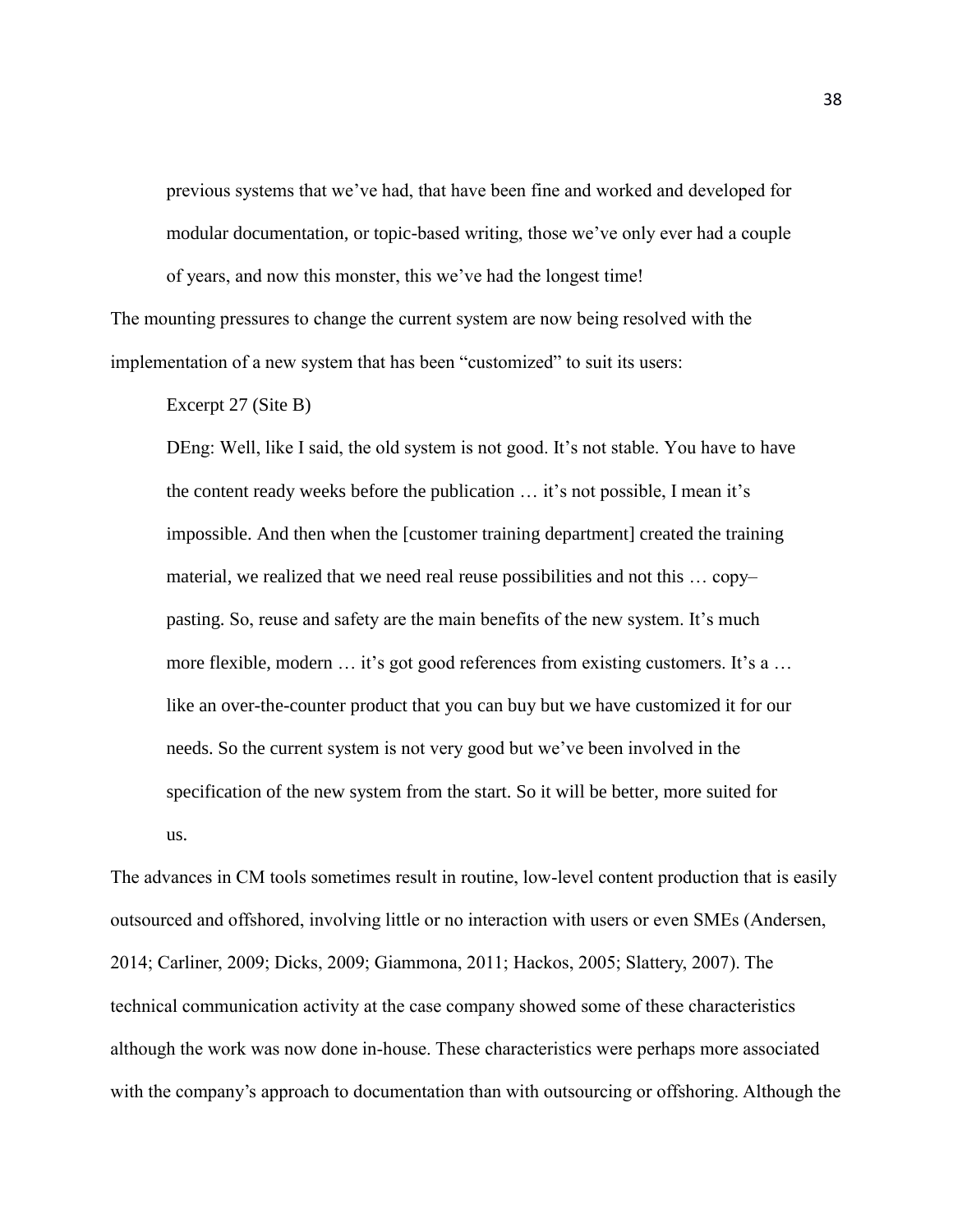case company had been using CM for years, the approach had not led to the type of content strategy described by, for example, Andersen (2014) or Hart-Davidson (2009). According to the participants, they did not have a content strategy.

Excerpt 28 (Site A)

DPM: There is no strategy for any of this … .We spend so much time on discussing some little things … . Our strategy is that we do not need one for content because we have a business-level strategy. Our [department head] has said explicitly that they have no interest in strategic leadership, they're just interested in the operative side of things.

On the other hand, the company produces customer-specific documentation sets (Dicks, 2009), and parts of the content are dynamically updated on the customer-documentation portal. The company's customers do not go "directly to Google" (Andersen, 2014, p. 125) because user guidance for business-to-business products is usually not available in the public domain. In this sense, the technical communicators could have a larger role in making the information accessible and useful than do technical communicators who create content for consumer products.

According to Hart-Davidson (2009), in the information economy, writing tasks will be distributed across the organization and just be assigned to a few technical communicators. At the case company, the writing is distributed: A multitude of functional specifications, use cases, product descriptions, white papers, release notes and other documents are produced in the different departments of the company. While these may be published through other channels, the technical communicators also use many of them as background material in their own content creation (Slattery, 2007). But the CM system is currently used only by the technical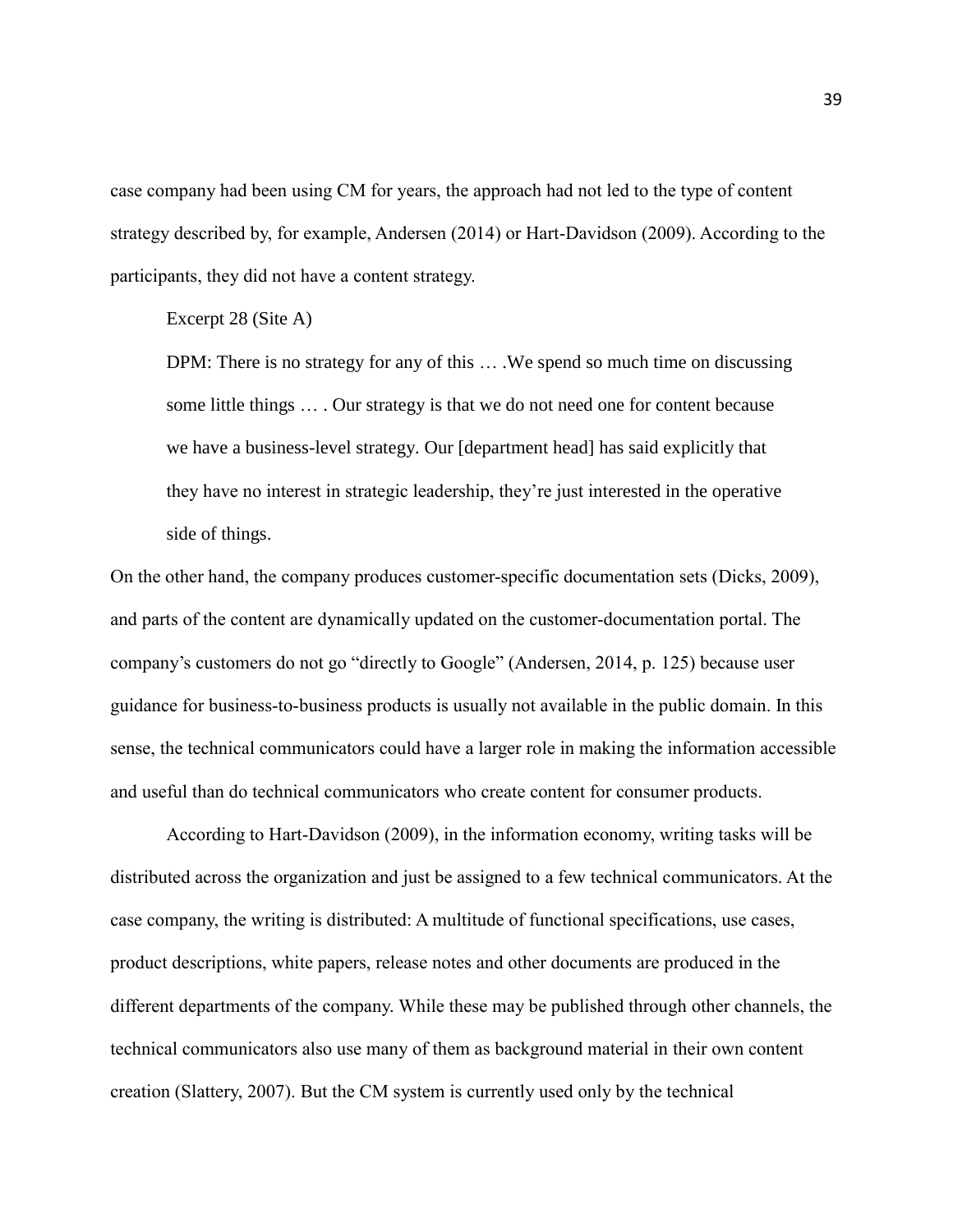communication department.

## Discussion and Conclusions

In this study, we have explored and analyzed ongoing changes in the technical communication industry through interviews with practitioners. Although we collected our data in Finland, the challenges encountered by the participants in this study mirror the challenges outlined in similar studies conducted in North America. This suggests that high-cost countries such as Finland face similar challenges regarding the impact of globalization and content-management solutions. Further studies that gather experiences and best practices of technical communicators are needed in order to find ways to overcome these challenges and bridge the gap between academics and practitioners (Andersen, 2014).

This study has addressed two research questions: (a) How do technical communication professionals articulate their experiences of the current challenges in their profession? and (b) What kinds of developmental opportunities can be identified from the ways these professionals articulate such experiences? We approached the first research question by analyzing the manifestations of historical contradictions in the data from our interviews with the technical communication professionals who participated in this study. We used the conceptual model of an activity system as a tool in the open-ended interviews to explore the root causes of the tensions experienced by the participants. We identified two key secondary contradictions that pertained to the activity systems of both Site A and Site B in the case company. The first one is the contradiction between increasing output demands (the component of outcome in the activity system) and decreasing human resources (the component of community in the activity system).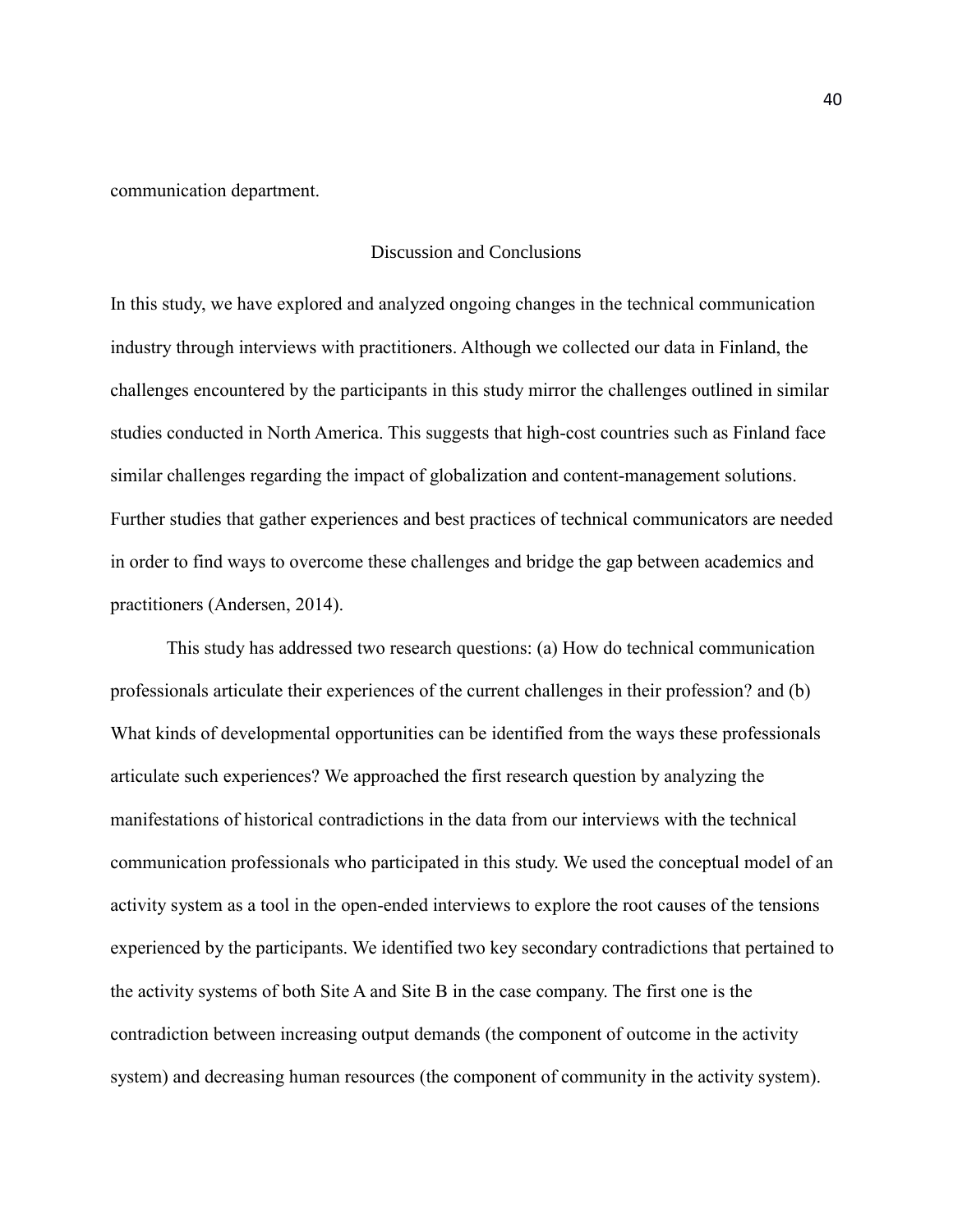This contradiction permeated the data in three substantive themes: different practices at Site A and Site B, the cost of technical communication, and the CM system. The contradiction manifested itself in expressions of dilemmas, critical conflicts, and double binds concerning production and cost pressures that hampered efforts to develop the quality of the work.

The second contradiction that we identified was between the object of technical communication, which required substantive understanding, and the fragmented division of labor which isolated the technical communicators from potential sources of support, expertise, and information in the organization. This secondary contradiction permeated the data in two substantive themes: relations between technical communicators and line management and support from SMEs and customer feedback. The contradiction manifested itself in expressions of conflicts, critical conflicts and double binds, particularly with regard to relations with the line management.

We also identified an important quaternary contradiction between Site A and Site B. There was a tension between the two sites, particularly in the ways in which rules were conceived and implemented in practice. This quaternary contradiction aggravated the secondary contradictions—especially at Site A. Figure 1 diagrams show the three contradictions that we identified in and between the two activity systems.

#### INSERT FIGURE 1 ABOUT HERE

Analyzing these discursive manifestations of contradictions helped us to look beyond surface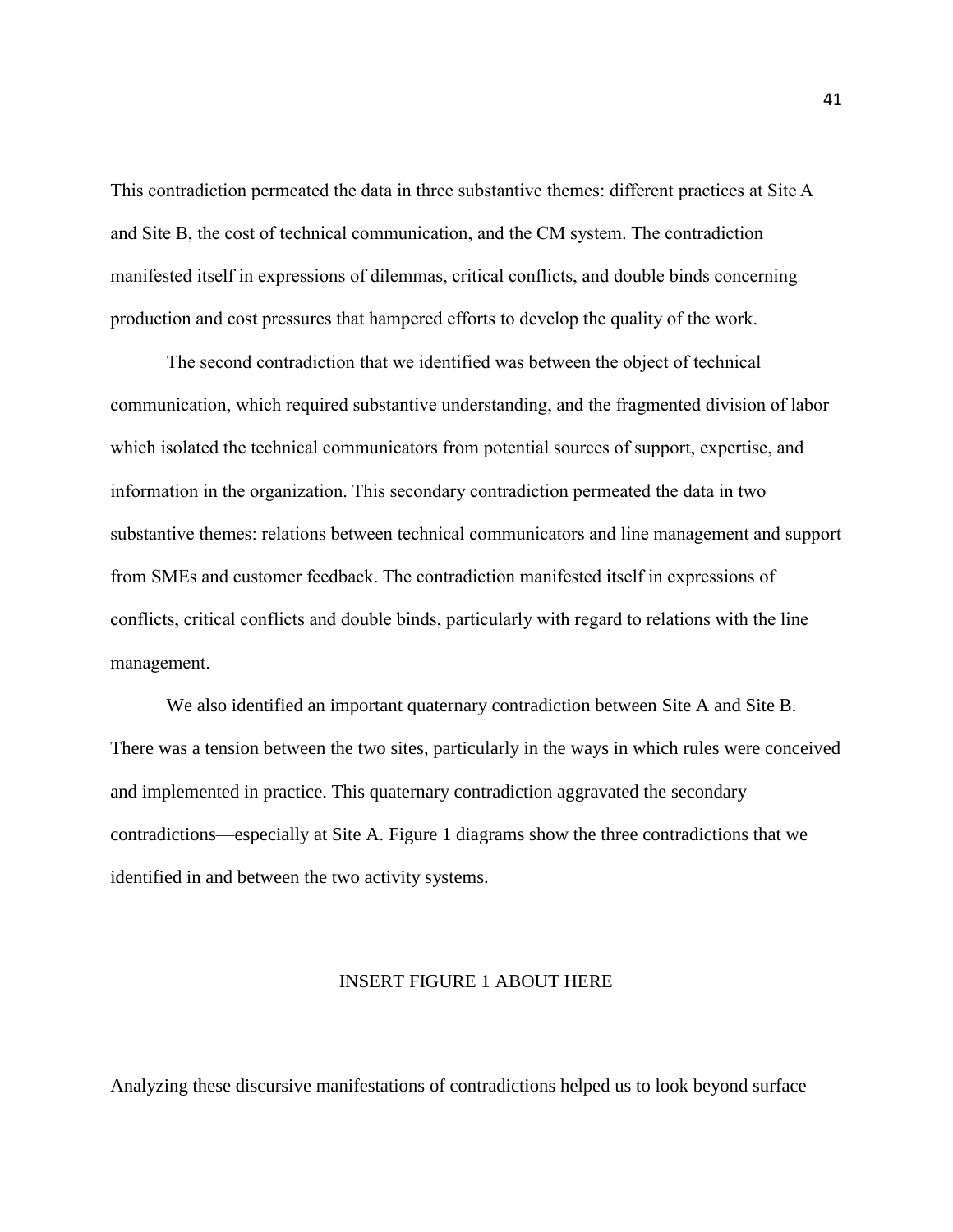complaints and problems to uncover the roots of these tensions. It was productive to analyze the data in terms of both the types (dilemma, conflict, critical conflict, double bind) and the substantive themes of the manifestations. Using the activity system model allowed us to specify the characteristics and locations of the contradictions in a systemic context, which in turn should allow practitioners, managers, and researchers to focus on the crucial issues in their future developmental efforts.

Our second research question concerned developmental opportunities that could be identified from the ways the technical communication professionals articulated their experiences of the current challenges. According to Engeström (2008), working life is moving toward coconfiguration, in which the key to quality—itself a historically evolving concept—lies in the dialogue and interaction between a company and its customers. The products and services are created as a joint effort. If technical communication really were defined as "any effort that makes it possible for people to get the most from the technology in their lives" (Rainey, 2005, p. 200) and not as low-level content production in a highly standardized CM environment, then technical communicators could be an invaluable asset in this type of work (Andersen, 2014; Dicks, 2009; Faber & Johnson-Eilola, 2002).

Customers' lack of appreciation for technical communication, as the participants pointed out, is bound to affect the way the activity is seen within the company, making it more difficult to find room for development. The solution suggested by the DEng (see Excerpt 20), gathering Web analytics, could be one way to gather specific feedback on documentation products and influence the way the activity is perceived at the company. According to Andersen (2014), companies often only rely on Web analytics to understand user behavior; at the case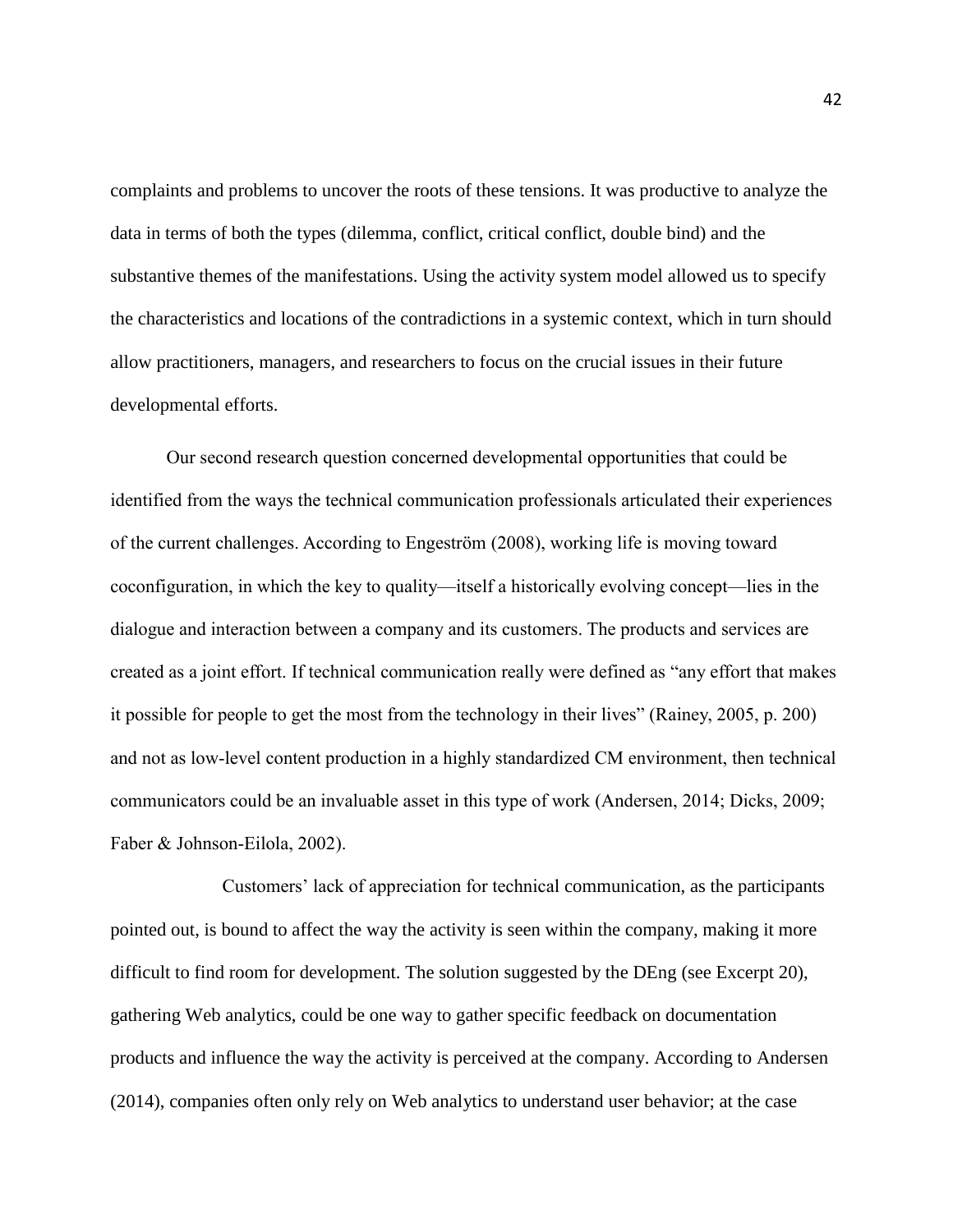company, however, analytics were not collected or analyzed. Andersen pointed out that analytics alone do not provide any deeper knowledge about the content's relevance to users, but as a basic first step to gathering user data, they are relatively cost-effective and easy to implement. The technical communicators at both sites could then use the data as a way to join forces in transforming the activity and devising a more meaningful object for it. As the participants emphasized, they faced a constant pressure to control costs, so focusing on the documents that the customers actually use could help technical communicators to reduce costs by removing unnecessary information. Such cost savings, then, might make it easier to justify a development project in a tight financial environment.

The technical communicators at the case company could also benchmark any solution they created against those of other companies in the field, providing the technical communicators with a stronger argument in discussions with their management. Because the newly implemented CM system at the case company is already changing certain parts of the activity, this might be an opportune time to introduce more profound changes into the work process. According to Dicks (2009, p. 53; Hackos, 2005), those employees who communicate effectively with customers and add value to their experiences are deemed "important to retain." The longer the technical communicators stay on the fringes at the case company, the more difficult it will be for them to prove their value to their organization. According to Andersen (2014), organizations that view content as a critical asset encourage user participation in the creation of content. If the case company were to take this route, it would boost the technical communicators'status and make the content more relevant to the customers. Currently, however, CM is viewed as a cost-reduction technique rather than a method of critical asset management.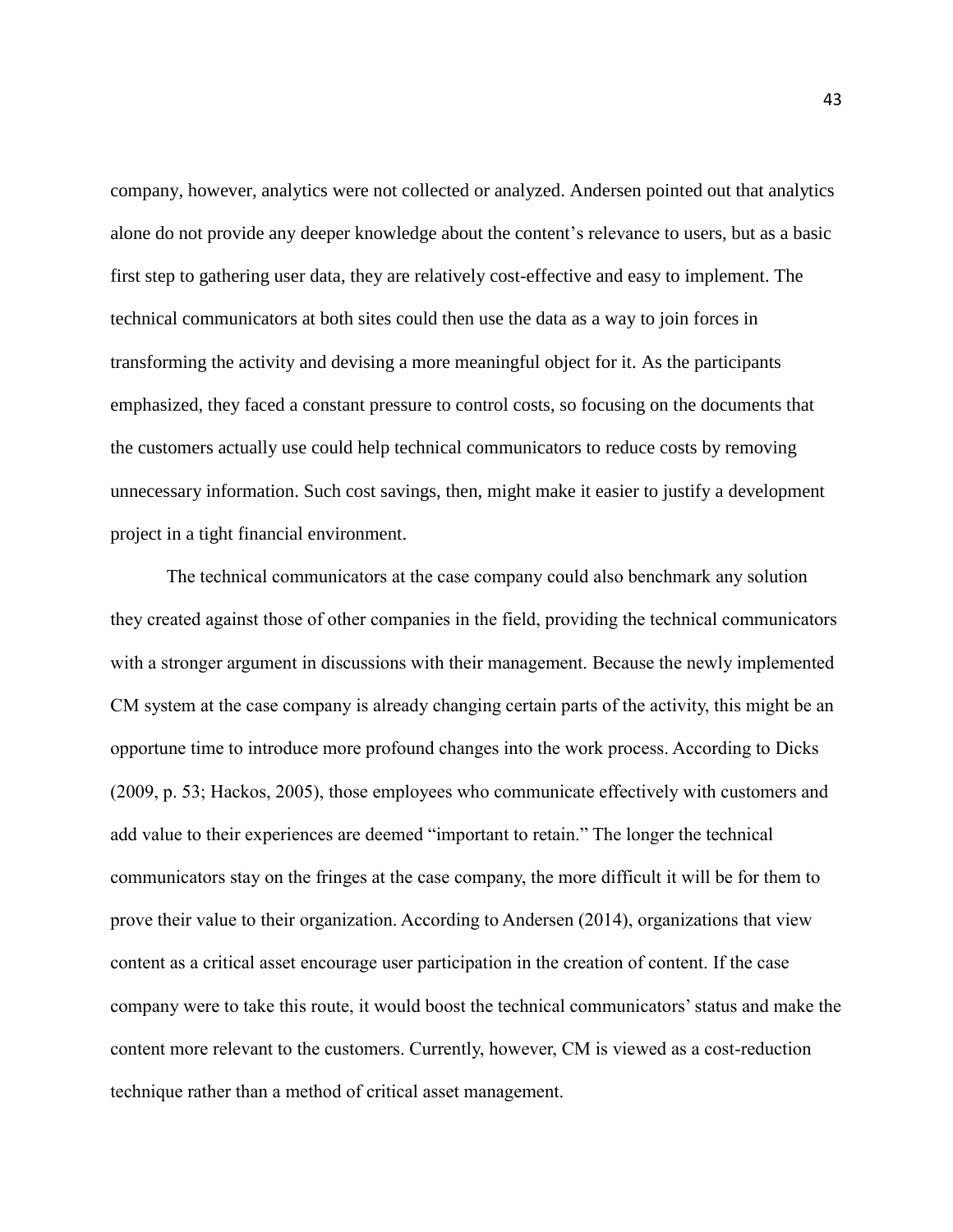Spinuzzi (2000) suggested *organic engineering*, in which technical communicators continually update and augment dynamic documentation in collaboration with users, as a way to create documentation that is directly relevant to each user. This model would correspond quite well to the needs of coconfiguration work, and it would also resolve some of the feedback and relevance-related issues the participants faced; currently, the content created does not correspond to the users' needs and the technical communicators suffer from a lack of feedback.

Developing content strategy has been suggested as another way forward for technical communicators. Andersen (2014) has encouraged us to move into leadership positions allowing us opportunities to "orchestrate, coordinate, and negotiate content management tasks and practices" as a clear distinction from merely creating content chunks in a CM system (p. 143). In his interview, Hill brought up the in-depth information that technical communicators often have about a company's operations:

#### Excerpt 29

Hill: One thing that we can do to add value is that, I've had the experience many times that the people in tech comms are often one of the few people who know what's happening in the entire company. Because we have this broad perspective, we have to bring together information about that unit, the other unit, the other unit and the other unit, we actually know what's going on. I mean what's really going on and not what it says in the slide ware. So we can leverage our internal knowledge… knowledge management is a term that got burned out in the IT boom, but we're actually the people who know that kind of stuff.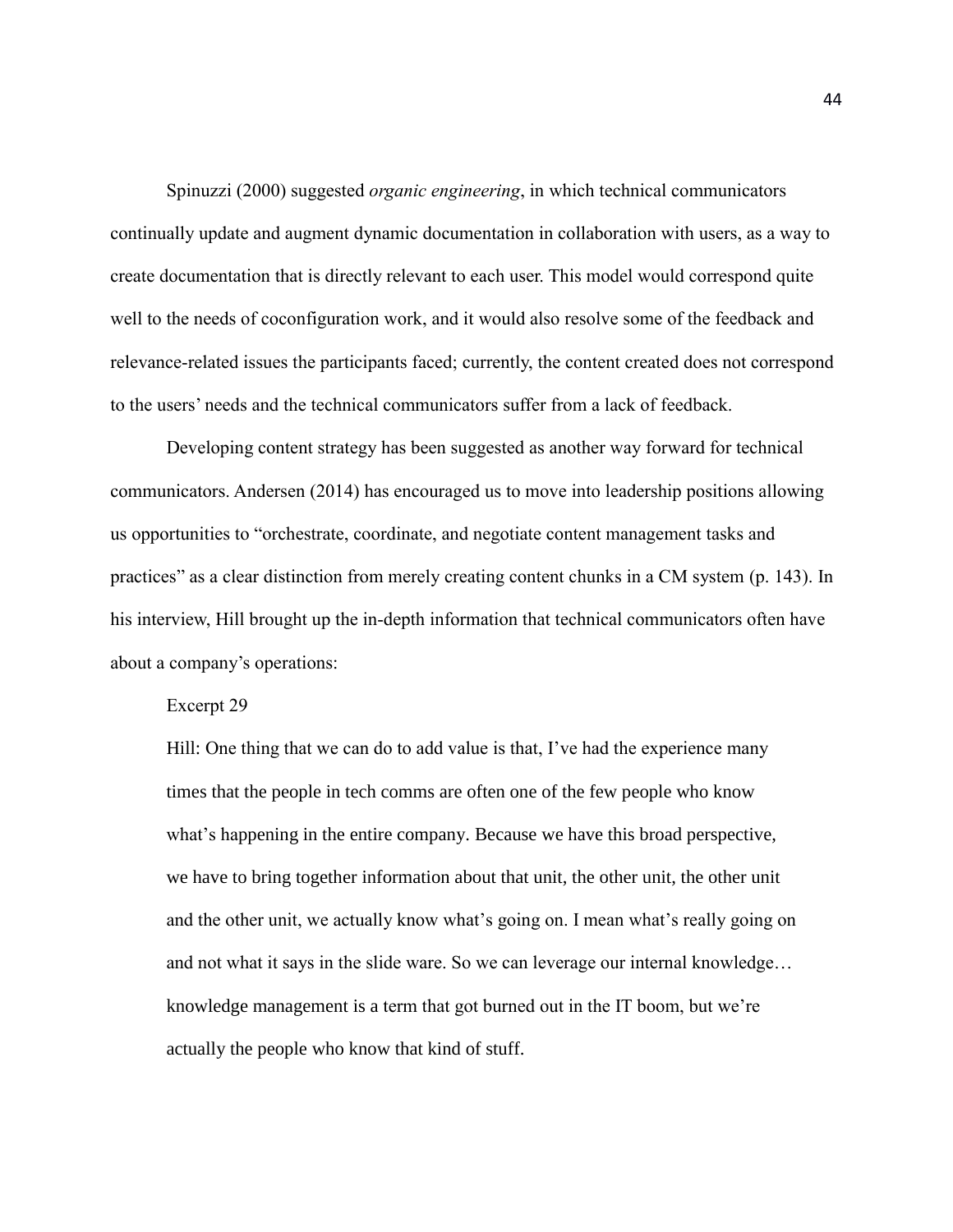At the case company, the lack of strategic leadership seemed to hinder the development in this direction. Content management was seen as a commodity, the CM system was used only by the technical communication department, and the main focus was on developing tools instead of content strategy.

Technical communicators should be aware of the trends that shape their profession so that they can take advantage of them rather than be controlled by them (e.g. Dicks, 2009). The question is, What practical steps do we need to take to facilitate the transition from content production to organic engineering, content strategy, or knowledge management? The participants in this study suggested closer ties with SMEs, clearer division of labor, efficient feedback loops from users, and networking as ways to overcome some of our current challenges. Although writing and editing will probably remain tasks of technical communication, they will increasingly be seen as "commodity activities" that add questionable value and therefore candidates for outsourcing and offshoring (Dicks, 2009, p. 54). These tasks are unlikely to return to high-cost countries, and they are probably not a sustainable business option in lower cost countries, either.

Whichever route is taken for reshaping the field, practitioners need to join forces with their academic colleagues. Strengthening this relationship would have global significance and would help guide the "significant reform" (Spilka, 2002, p. 97) that the field needs.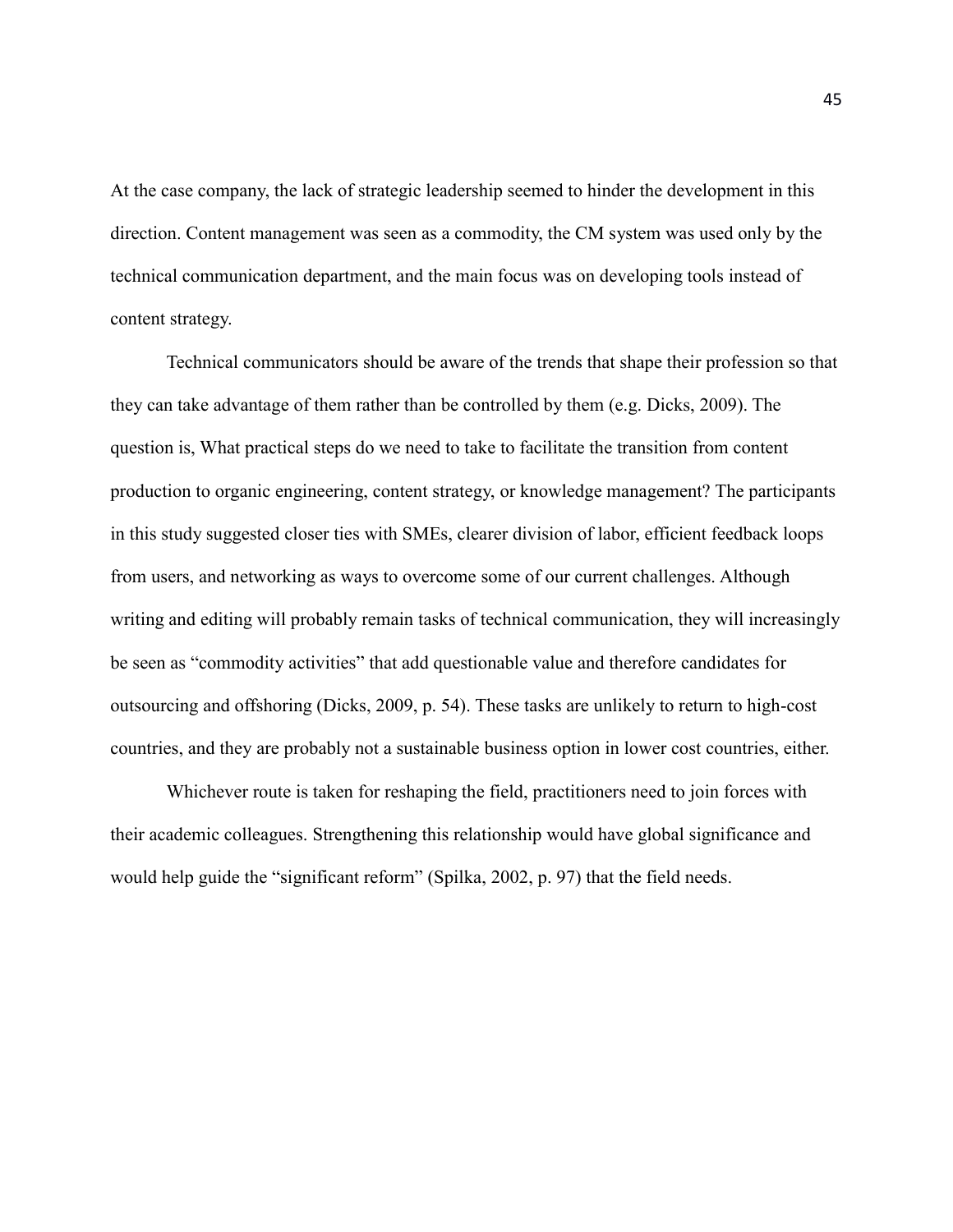# Declaration of conflicting interests

The authors declared no potential conflicts of interest with respect to the research, authorship, and/or publication of this article.

# Funding

This work was supported by the first author's grant from the Finnish Work Environment Fund (No. 114009). The writing of this article was partly supported by an Academy Research Fellowship (No. 264972) granted to the second author by the Academy of Finland, Research Council for Culture and Society.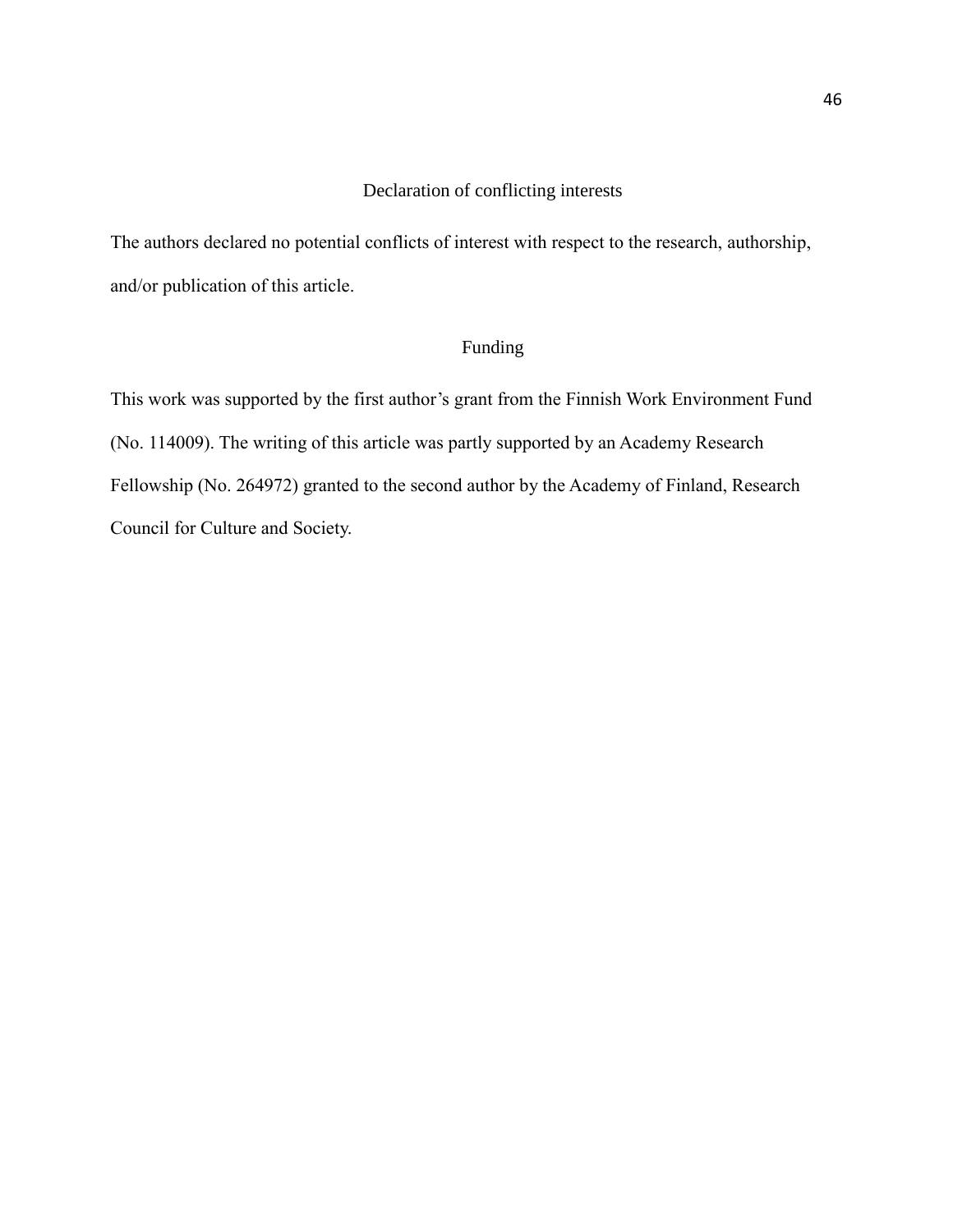#### References

- Abdallah, K., Haanpää, T., Hill, N., Ilveskallio, S., Orispää, K., & Suojanen, T. (2005). Technical documentation in Finland. In J. Hennig & Tjarks-Sobhani, M. (Eds.), *Technical communication—international: Today and in the future* (pp. 77-89). Lübeck, Germany: Schmidt-Römhild.
- Andersen, R. (2014). Rhetorical work in the age of content management: Implications for the field of technical communication. *Journal of Business and Technical Communication, 28*, 115-157.
- Anschuetz, L., & Rosenbaum, S. (2002). Expanding roles for technical communicators. In B. Mirel & R. Spilka (Eds.), *Reshaping technical communication*. *New directions for the 21st century* (pp. 149-163). Mahwah: Lawrence Erlbaum.
- Aspray, W., Moyadas, F. & Vardi, M. Y. (2006). *Globalization and offshoring of software: A report of the ACM Migration Taskforce*. New York: Association for Computing Machinery.
- Blakeslee, A. M., & Spilka, R. (2004). The state of research in technical communication. *Technical Communication Quarterly, 13*, 73-92.
- Boch, J. (2011). Glorified grammarian or versatile value adder? What internship reports reveal about the professionalization of technical communication. *Technical Communication, 58*, 307-325.
- Bosley, D. (2002). Jumping off the ivory tower: Changing the academic perspective. In B. Mirel & R. Spilka (Eds.), *Reshaping technical communication. New directions for the 21st century* (pp. 27-39). Mahwah: Lawrence Erlbaum.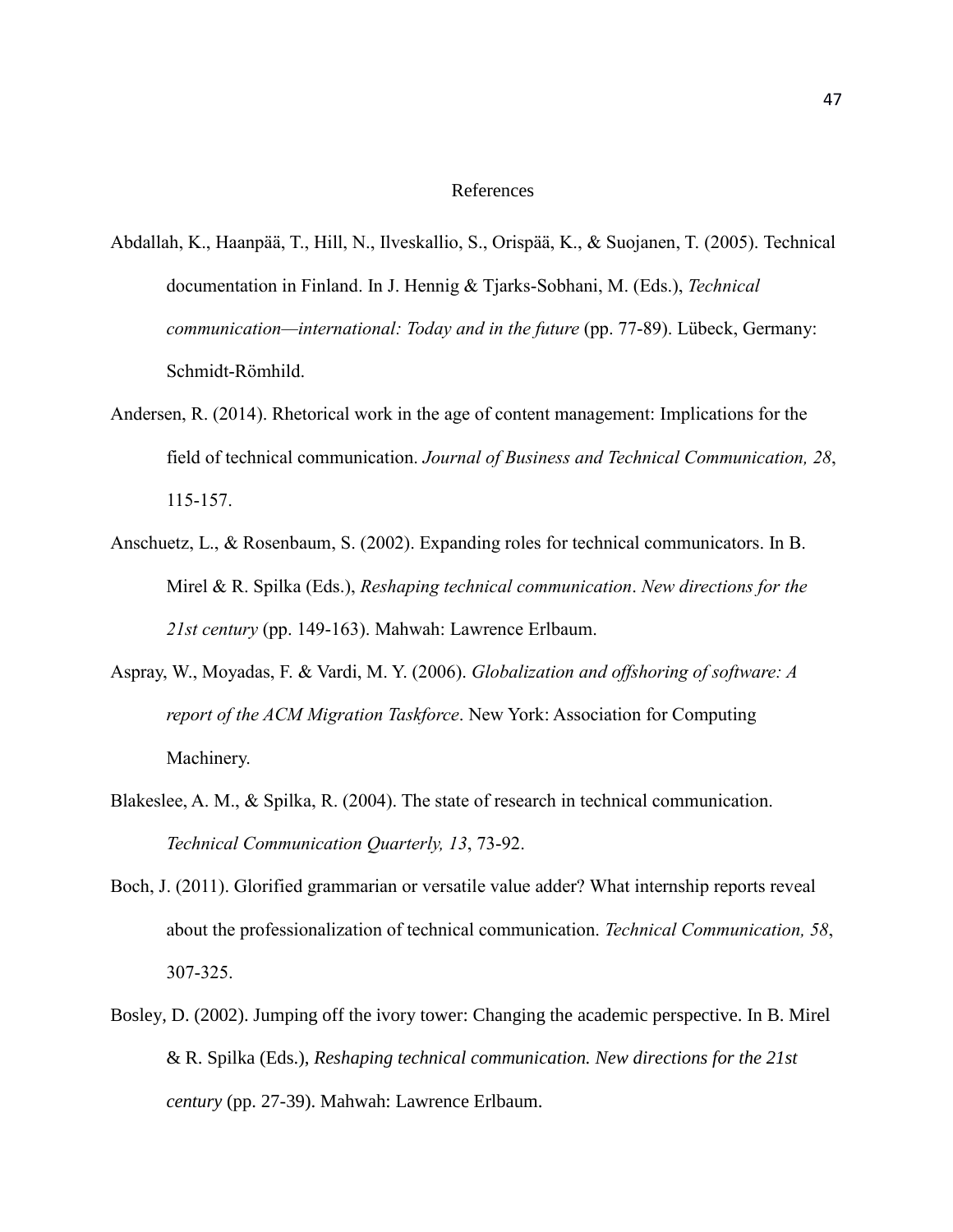- Boyatzis, R. E. (1998). *Transforming qualitative information: Thematic analysis and code development*. London: Sage.
- Braun, V., & Clarke, V. (2006). Using thematic analysis in psychology. *Qualitative Research in Psychology, 3,* 77-101.
- Carliner, S. (2009). Computers and technical communication in the 21st century. In R. Spilka (Ed.), *Digital literacy for technical communication: 21st century theory and practice* (pp. 21-48). New York, NY: Routledge.
- Di Cicco-Bloom, B., & Crabtree, B. F. (2006). The qualitative research interview. *Medical Education, 40*, 314–321.
- Conklin, J., & Hayhoe, G. F. (Eds.) (2011). *Qualitative research in technical communication*. New York: Routledge.
- Dicks, R. S. (2009). The effects of digital literacy on the nature of technical communication work. In R. Spilka (Ed.), *Digital literacy for technical communication: 21st century theory and practice* (pp. 51-78). New York, NY: Routledge.
- Engeström, Y. (2005). *Developmental work research: Expanding activity theory in practice.* Berlin, Germany: Lehmanns Media.
- Engeström, Y. (2008). *From teams to knots: Activity-theoretical studies of collaboration and work.* Cambridge, England: Cambridge University Press.
- Engeström, Y. & Sannino, A. (2011). Discursive manifestations of contradictions in organizational change efforts: A methodological framework. *Journal of Organizational Change Management, 24*, 368–387.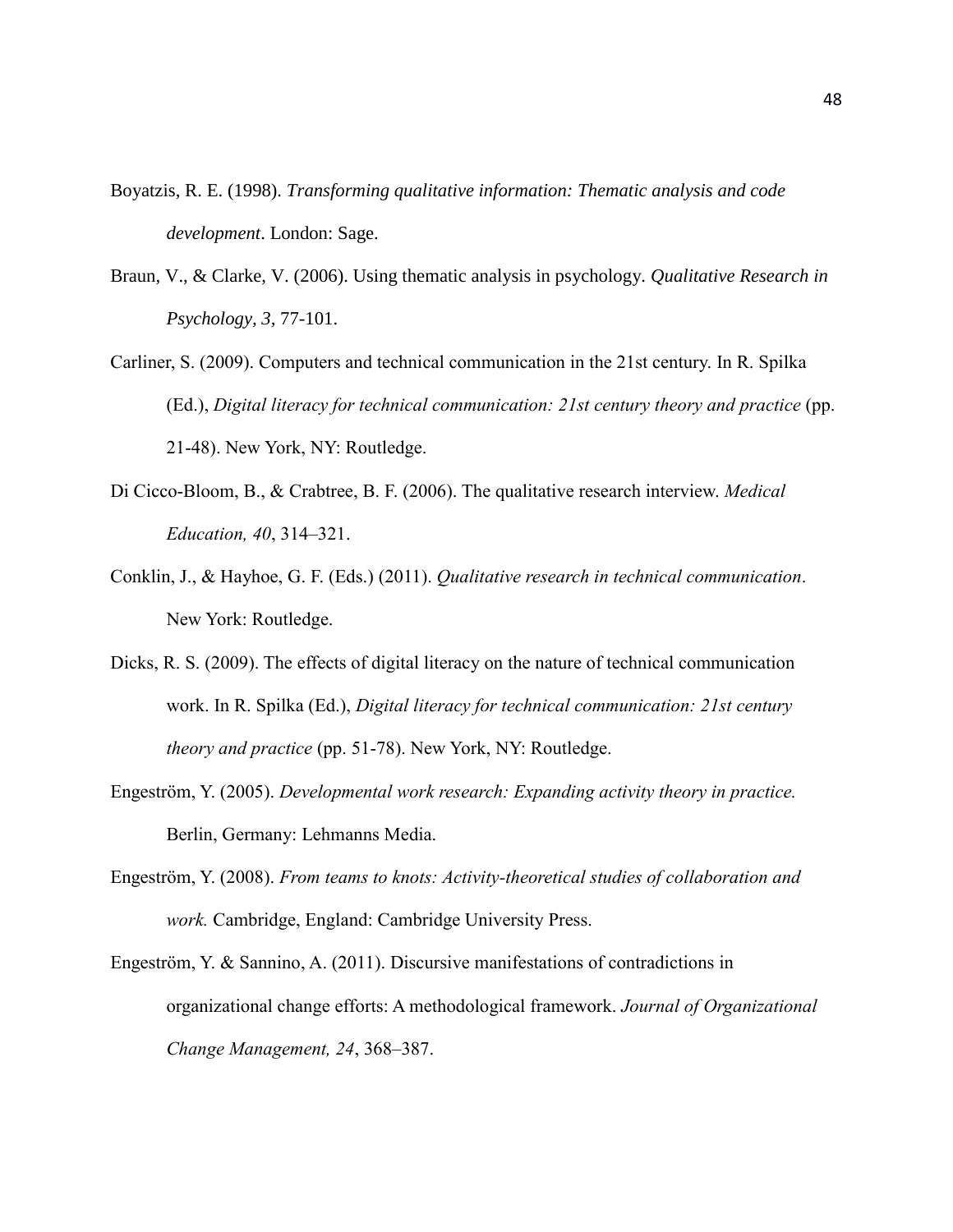- Engeström, Y. (2015). *Learning by expanding: An activity-theoretical approach to developmental research* (2nd ed.). Cambridge, England: Cambridge University Press.
- Faber, B., & Johnson-Eilola, J. (2002). Migrations: Strategic thinking about the future(s) of technical communication. In B. Mirel & R. Spilka (Eds.), *Reshaping technical communication: New directions and challenges for the 21st century* (pp. 135-147). Mahwah: Lawrence Erlbaum.
- Giammona, B. A. (2011). The future of technical communication: How innovation, technology, information management, and other forces are shaping the future of the profession. In J. Conklin & G. F. Hayhoe (Eds.), *Qualitative research in technical communication* (pp. 49- 81). New York, NY: Routledge.
- Hackos, J. T. (2005). The future of the technical communication profession: The perspective of a management consultant. *Technical Communication, 52*, 273-276.
- Hart, H., & Conklin, J. (2011). Toward a meaningful model of technical communication. In J. Conklin & G. F. Hayhoe (Eds.), *Qualitative research in technical communication* (pp. 112-142). New York, NY: Routledge.
- Hart-Davidson, W. (2009). Content management beyond single-sourcing. In R. Spilka (Ed.), *Digital literacy for technical communication: 21st century theory and practice* (pp. 128- 142). New York, NY: Routledge.
- Hayhoe, G. F. (Ed.). (2005). The future of technical communication [Special issue]. *Technical Communication, 52*.
- Hennig, J., & Tjarks-Sobhani, M. (Eds.) (2005). *Technical communication—international: Today and in the future*. Lübeck, Germany: Schmidt-Römhild.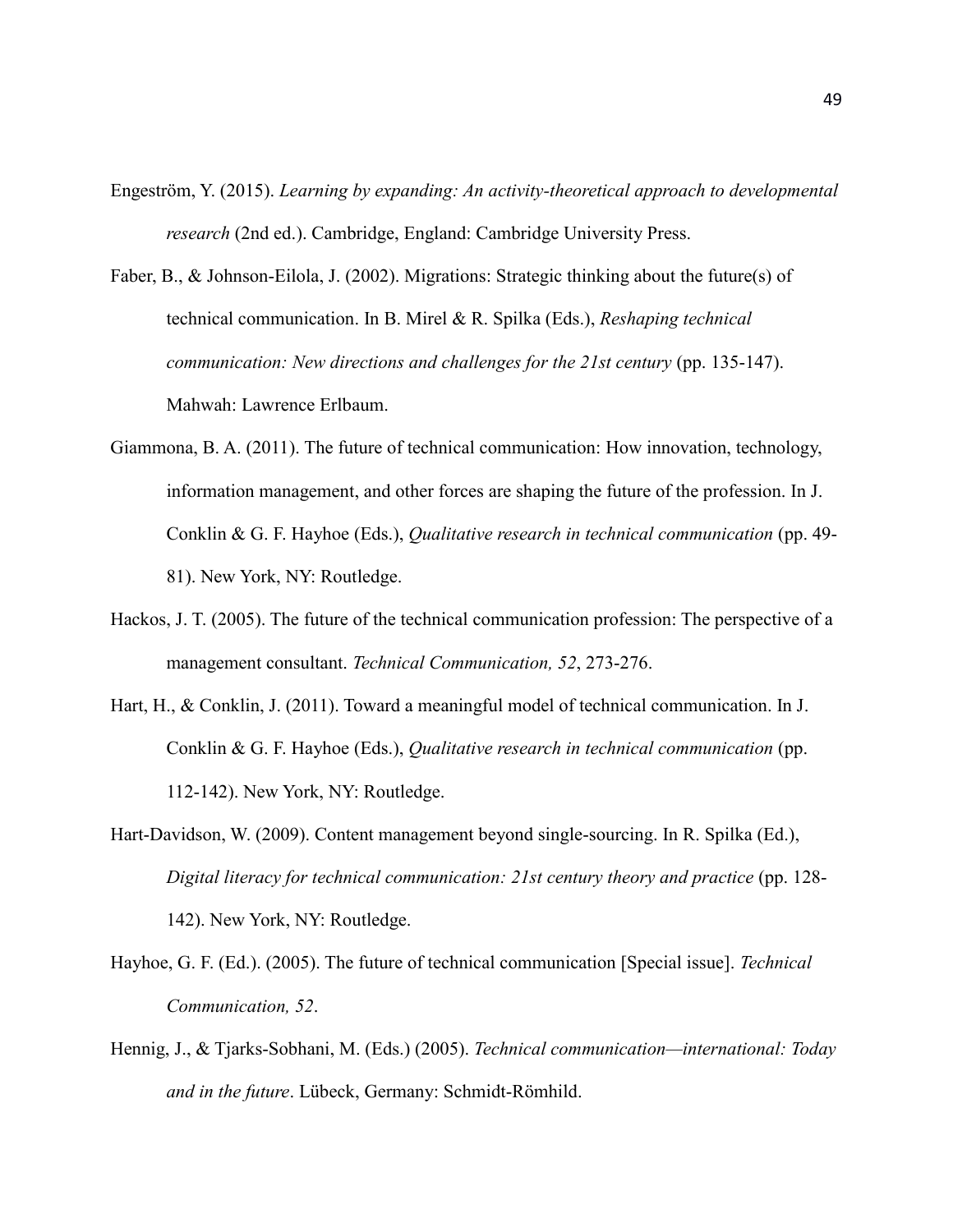Hsieh, H-F. & Shannon, S. E. (2005). Three approaches to qualitative content analysis. *Qualitative Health Research, 15*, 1277-1288.

- Kinkel, S. (2012). Trends in production relocation and backshoring activities. Changing patterns in the course of the global economic crisis. *International Journal of Operations & Production Management, 32*, 696-720.
- Kinkel, S., & Maloca, S. (2009). Drivers and antecedents of manufacturing offshoring and backshoring—A German perspective. *Journal of Purchasing & Supply Management, 15*, 154–165.
- Kotlarsky, J., & Bognar, L. (2012). Understanding the process of backsourcing: Two cases of process and product backsourcing in Europe. *Journal of Information Technology Teaching Cases, 2012*, 79-86.
- Kuutti, K. (1996). Activity theory as a potential framework for human-computer interaction research. In B. A. Nardi (Ed.), *Context and consciousness: Activity theory and human computer interaction* (pp. 17-41). Cambridge, MA: MIT Press.
- LaRoche C., & Traynor, B. (2013). Technical communication on life support: Content strategy and UX are the reclamation. *Proceedings of the Professional Communication Conference (IPCC), 2013 IEEE International*. (pp. 1-6). IEEE: Vancouver, BC, Canada. doi: 10.1109/ipcc.2013.6623941.
- Lee, M. F., & Mehlenbacher, B. (2000). Technical writer/subject-matter expert interaction: The writer's perspective, the organizational challenge. *Technical Communication, 47*, 544– 553.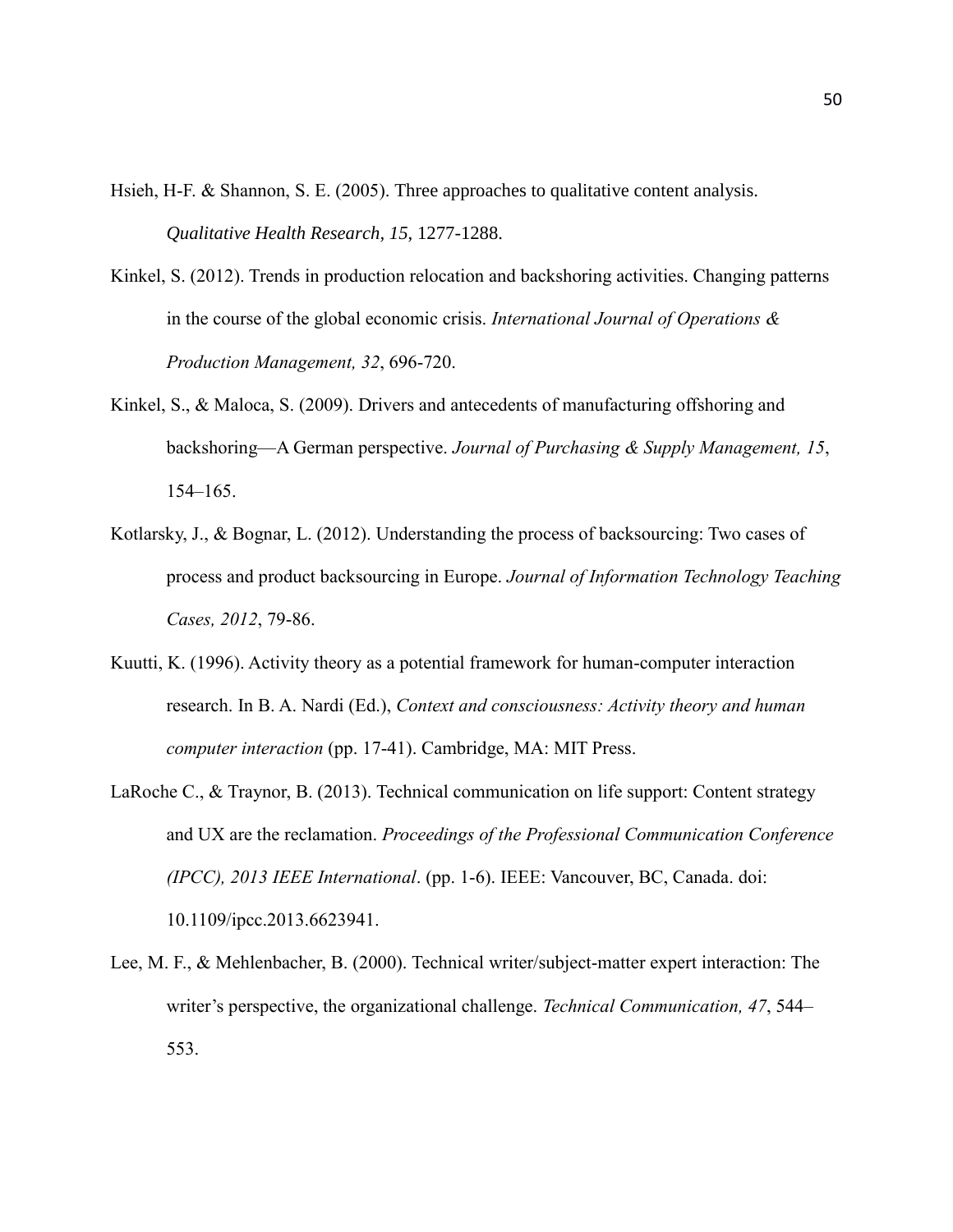- Malone, E. A. (2011). The first wave (1953-1961) of the professionalization movement in technical communication. *Technical Communication, 58*, 285-306.
- Mirel, B., & Spilka, R. (Eds.). (2002). *Reshaping technical communication. New directions for the 21st century*. Mahwah: Lawrence Erlbaum.
- Rainey, K. T. (2005). Technical documentation in the United States of America. In J. Hennig & M. Tjarks-Sobhani (Eds.), *Technical communication international: Today and in the future.* (pp. 200-218). Lübeck, Germany: Schmidt-Römhild.

Schriver, K. A. (1997). *Dynamics in document design*. New York, NY: John Wiley & Sons.

- Slattery, S. (2007). Undistributing work through writing: how technical writers manage texts in complex information environments. *Technical Communication Quarterly, 16*, 311-325.
- Spilka, R. (2002). Becoming a profession. In B. Mirel & R. Spilka (Eds.), *Reshaping technical communication: New directions and challenges for the 21st century*. (pp. 97-109). Mahwah: Lawrence Erlbaum.
- Spilka, R. (Ed.) (2009). *Digital literacy for technical communication: 21st century theory and practice*. New York, NY: Routledge.
- Spinuzzi, C. (2000). Genre ecologies: An open-system approach to understanding and constructing documentation. *ACM Journal of Computer Documentation, 24*, 169-181.
- Spinuzzi, C. (2007). Guest editor's introduction: Technical communication in the age of distributed work. *Technical Communication Quarterly, 16*, 265-277.
- Spinuzzi, C. (Ed.). (2007). Technical communication in the age of distributed work [Special issue]. *Technical Communication Quarterly, 16*.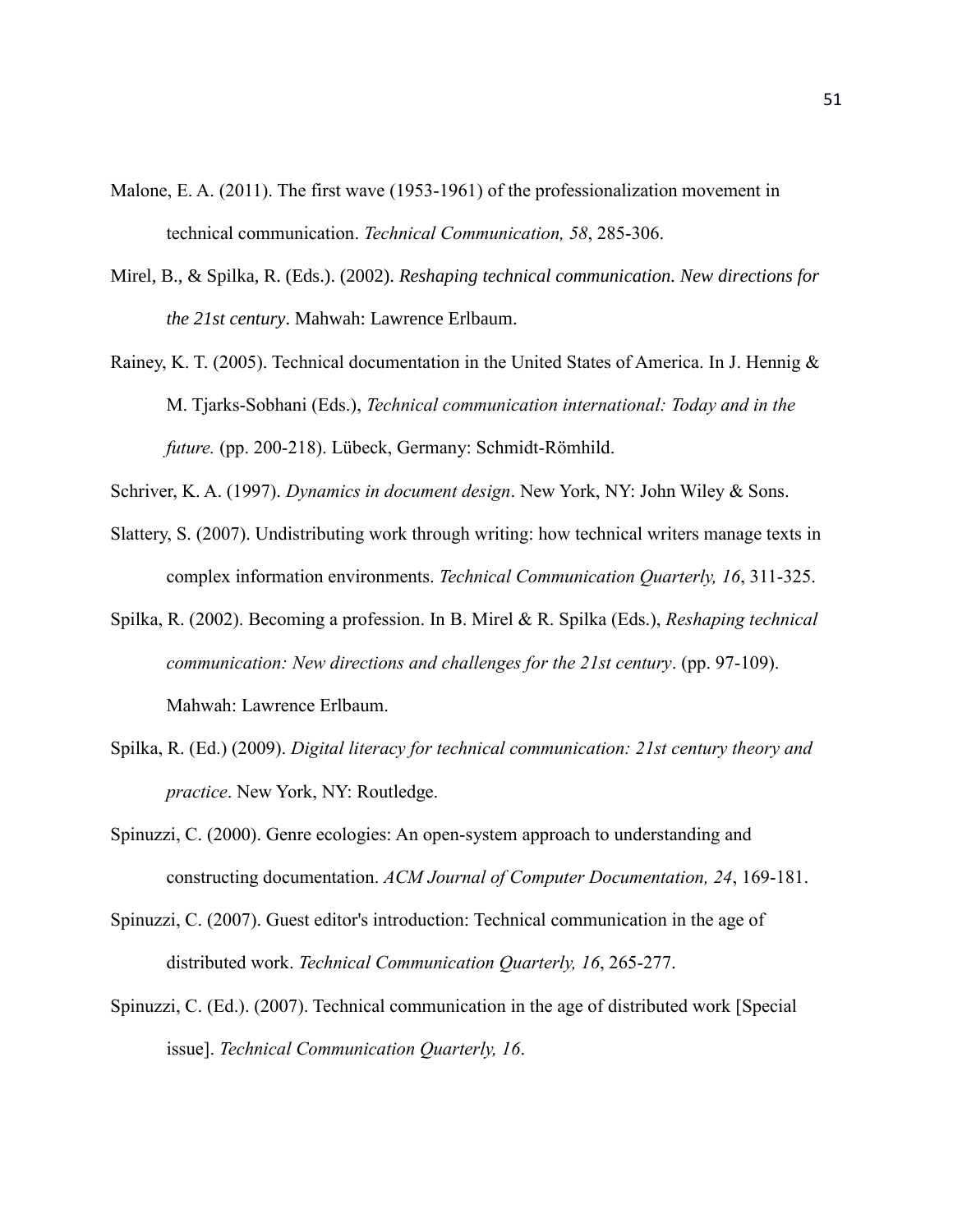- Starke-Meyerring, D., Hill Duin, A., & Palvetzian, T. (2007). Global partnerships: Positioning technical communication programs in the context of globalization. *Technical Communication Quarterly*, *16,* 139-174.
- Sullivan, P., & Spilka, R. (2011). Qualitative research in technical communication. Issues of value, identity and use. In J. Conklin & G. F. Hayhoe (Eds.), *Qualitative research in technical communication* (pp. 3-23). New York, NY: Routledge.
- Suojanen, T. (2000). *Technical communication research: Dissemination, reception, utilization* (unpublished licentiate's thesis). University of Tampere, Finland.
- Van Laan, K., & Julian, C. (2001). *The complete idiot's guide to technical writing*. Indianapolis, IN: Alpha Books.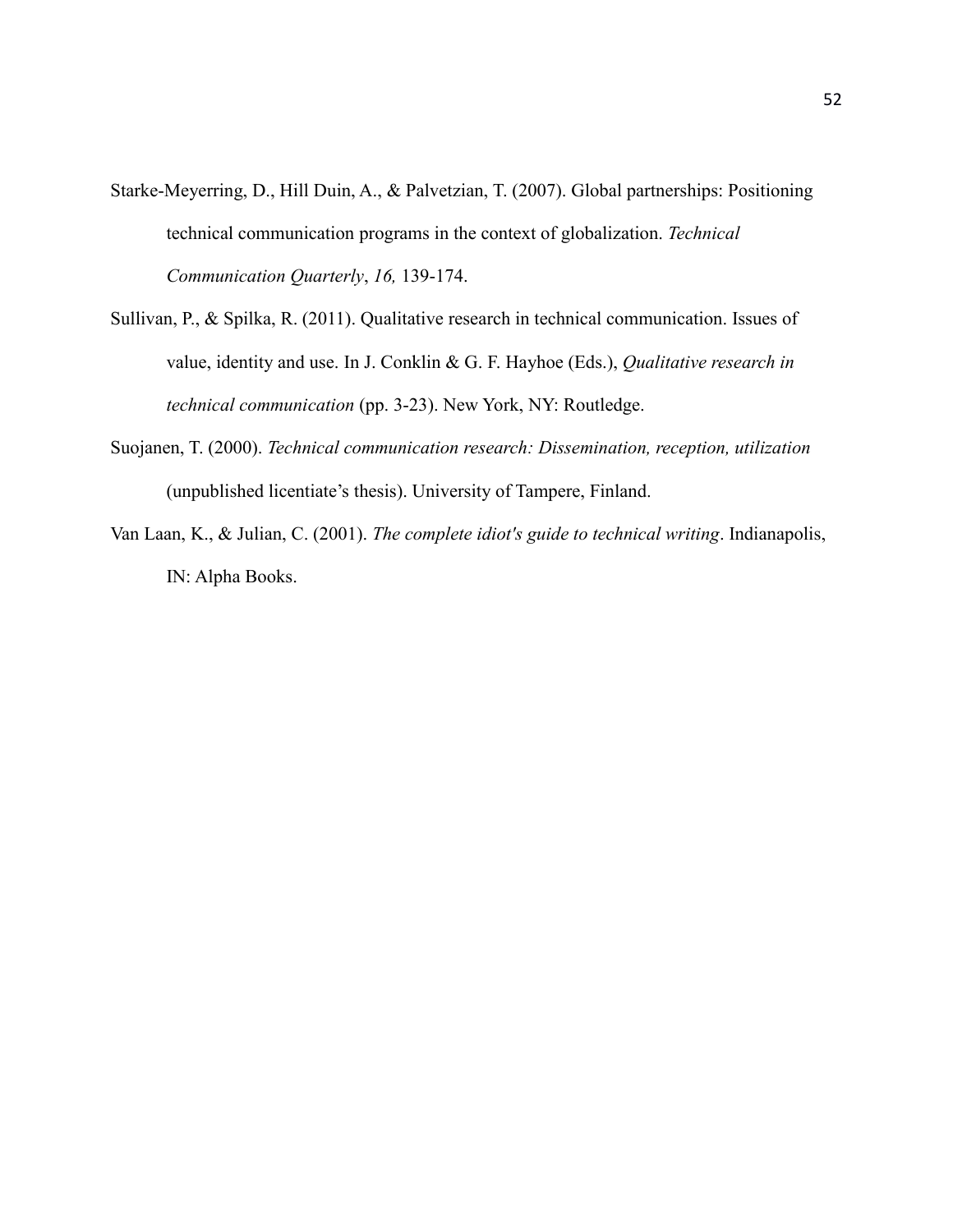#### Author biographies

Jenni Virtaluoto, PhD, is a seasoned technical communicator and university lecturer at the University of Oulu, Finland. She has been involved in international customer projects as a technical writer, consultant, and customer trainer, with experience in most areas of customerfacing technical communication. She is a board member of the Finnish Technical Communications Society.

Annalisa Sannino is an academy research fellow at the Centre for Research on Activity, Development, and Learning in the Institute of Behavioural Sciences at the University of Helsinki. Her recent work focuses on the emergence of agency and on the dynamics through which discourse leads to envisioning and implementing material changes in educational work activities.

Yrjö Engeström is a professor of adult education at the Centre for Research on Activity, Development, and Learning at the University of Helsinki and professor emeritus of communication at the University of California, San Diego. He was awarded an honorary professorship by the University of Birmingham, UK, in 2000 and an honorary doctorate by the University of Oslo, Norway, in 2005. He is known for his theory of expansive learning and methodology of developmental work research.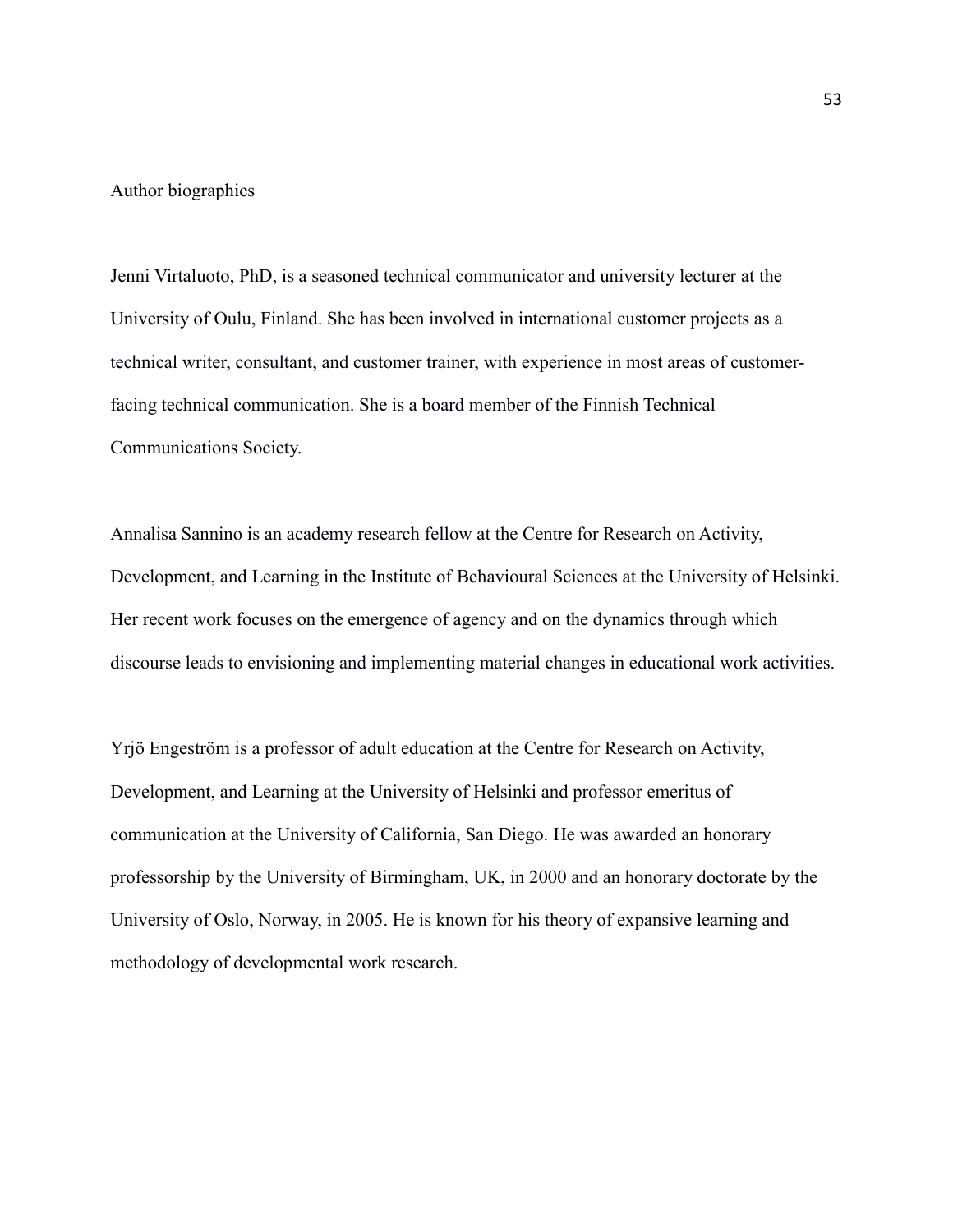

SITE A

SITE B

Figure 1. Contradictions in and between the activity systems of Site A and Site B

Key:

The straight arrows connect the components of the activity system

The dashed, lighting-shaped arrows connect the contradictions in and between activity systems